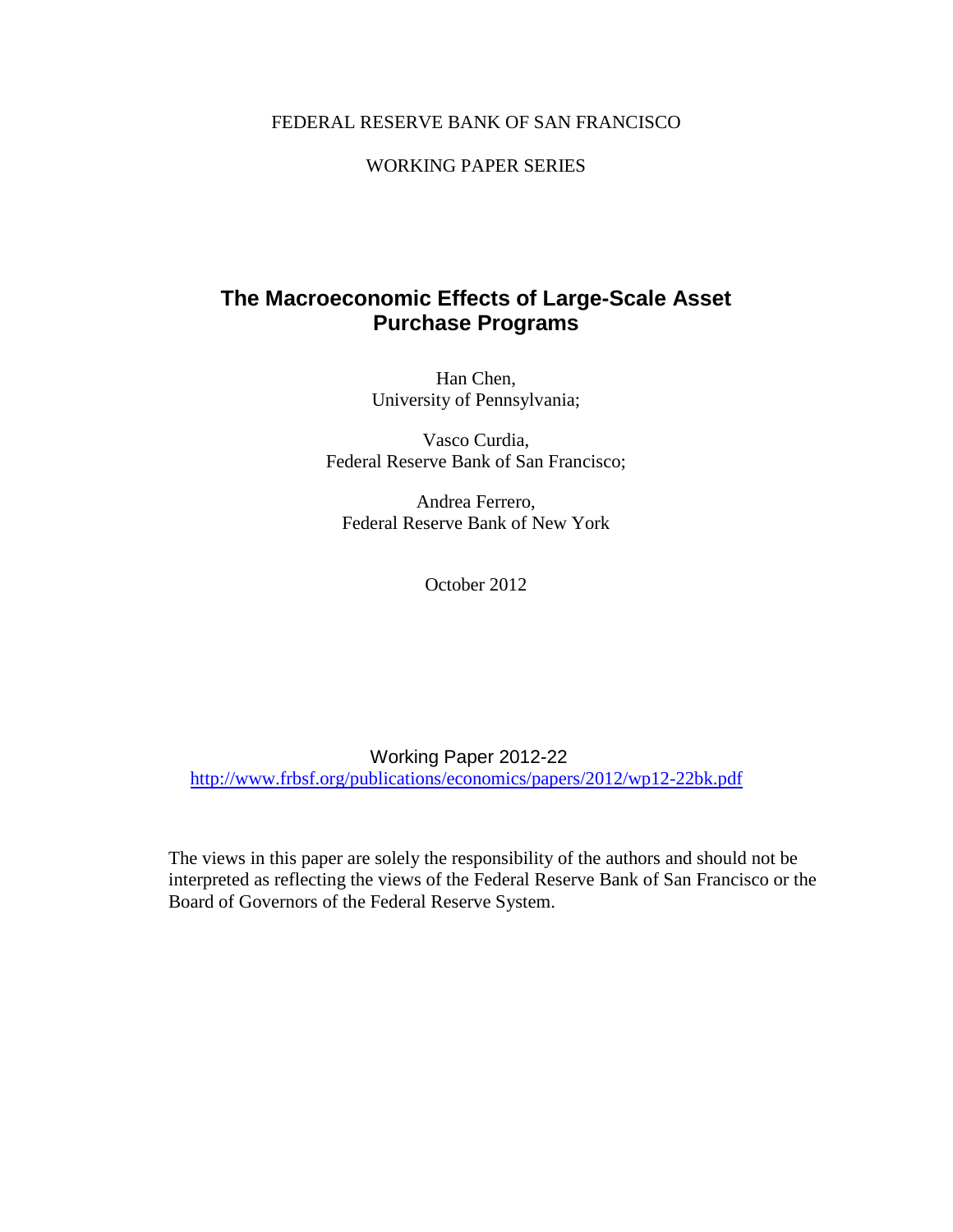# The Macroeconomic Effects of Large-Scale Asset Purchase Programs<sup>∗</sup>

Han Chen<sup>†</sup> Vasco Cúrdia<sup>‡</sup> Andrea Ferrero<sup>§</sup>

October 24, 2012

#### Abstract

We simulate the Federal Reserve second Large-Scale Asset Purchase program in a DSGE model with bond market segmentation estimated on U.S. data. GDP growth increases by less than a third of a percentage point and inflation barely changes relative to the absence of intervention. The key reasons behind our findings are small estimates for both the elasticity of the risk premium to the quantity of long-term debt and the degree of financial market segmentation. Absent the commitment to keep the nominal interest rate at its lower bound for an extended period, the effects of asset purchase programs would be even smaller.

Keywords: quantitative easing, zero lower bound, unconventional monetary policy

JEL codes: E43, E44, E52, E58

†University of Pennsylvania

‡Corresponding Author, Federal Reserve Bank of San Francisco, 101 Market Street, MS 1130, San Francisco, CA 94105, email: vasco.curdia@sf.frb.org.

<sup>∗</sup>This paper was prepared for the conference "Learning the Lessons from QE and Other Unconventional Monetary Policies," that took place at Bank of England on November 17-18, 2011. Special thanks to Andrew Scott (the editor) and an anonymous referee for their extremely valuable suggestions, Richard Harrison for his discussion at the conference, and the conference participants for their comments. We have also benefited from comments by Hal Cole, Frank Diebold, Stefano Eusepi, John Fernald, Keith Kuester, James Nason, Ed Nelson, Ricardo Reis, Glenn Rudebusch, Frank Schorfheide, Eric Swanson, Michael Woodford, and seminar participants at the University of Pennsylvania, Federal Reserve Banks of New York, Philadelphia and San Francisco, University of California Santa Cruz and the European Economic Association 2011 Meetings in Oslo. The views expressed in this paper are those of the authors and do not necessarily reflect the position of the Federal Reserve Bank of New York, the Federal Reserve Bank of San Francisco or the Federal Reserve System.

<sup>§</sup>Federal Reserve Bank of New York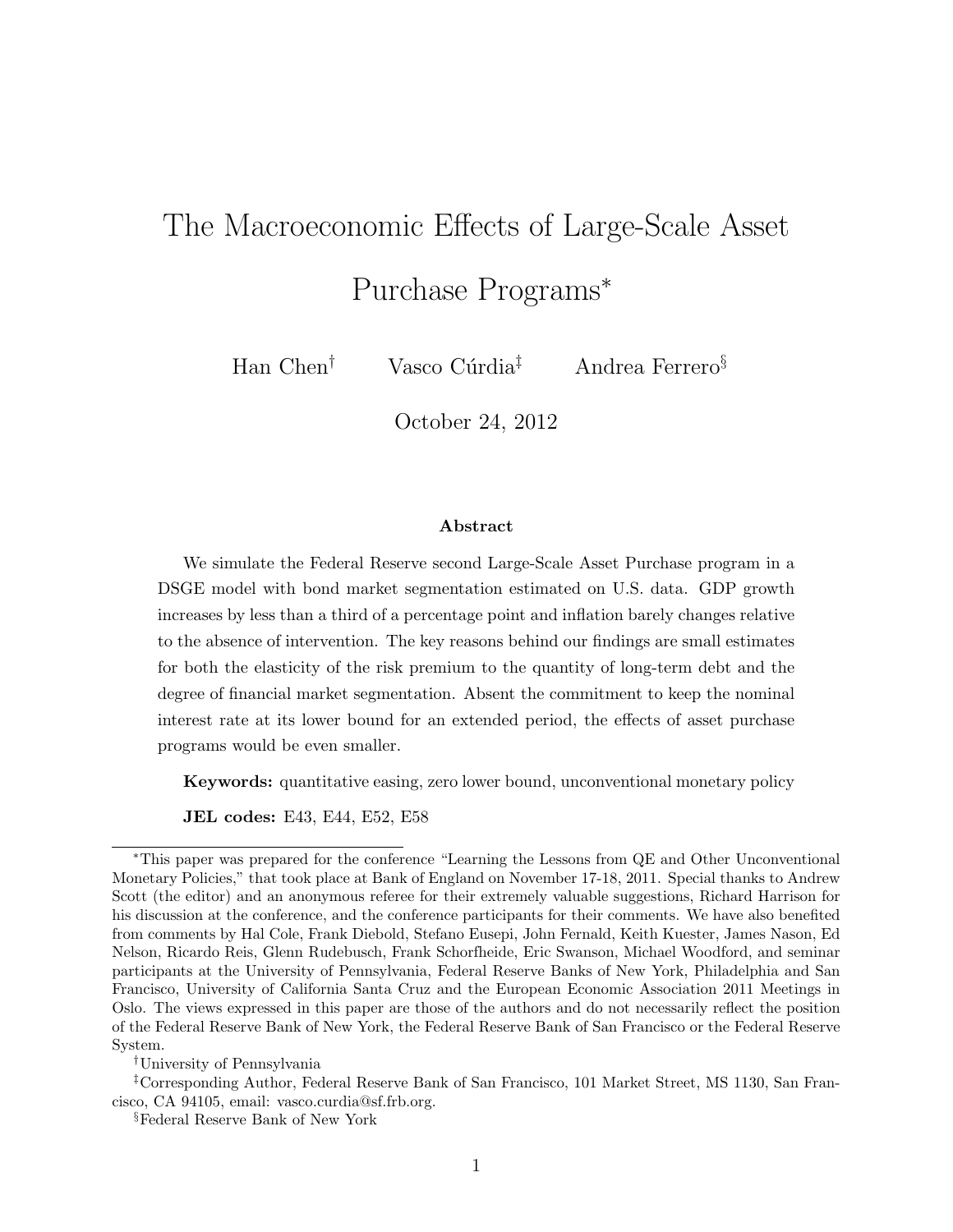# 1 Introduction

In response to the recent financial crisis, the major central banks around the world have engaged in multiple rounds of large scale asset purchase (LSAP) programs, typically financed with the creation of excess reserves. The Federal Reserve purchased a total of \$1.75 trillion in agency debt, mortgage-backed securities and Treasuries starting in early 2009, followed by a second Treasury-only program in the fall of  $2010<sup>1</sup>$  $2010<sup>1</sup>$  $2010<sup>1</sup>$  Also in early 2009, the Bank of England set up an asset purchase facility whose size is, at the time of this writing, £275 billion, approximately equivalent to \$445 billion at the current exchange rate. The European Central Bank initiated purchases of up to  $\epsilon$ 60 billion (almost \$80 billion) in Euro area covered bonds in mid-2009. In October of 2010, the Bank of Japan unveiled a  $\yen$ 5 trillion (approximately \$62 billion) asset purchase program, which has been progressively increased to  $\yen$ 70 trillion at the time of this writing.

The objective of the various LSAP programs, often referred to as "Quantitative Easing" (or QE), is to support aggregate economic activity in periods when the traditional instrument of monetary policy (the short-term nominal interest rate) is not available due to the zero bound constraint. The general idea is that asset purchases operate directly on different segments of the yield curve, reducing rates at different maturities while the short-term rate is at zero.

Several papers find evidence that LSAP programs have indeed been effective in reducing long-term rates. For example, Gagnon et al. (2011) estimate that the first round of asset purchases by the Federal Reserve lowered the ten-year Treasury yield by 58 basis points  $(bp).<sup>2</sup>$  $(bp).<sup>2</sup>$  $(bp).<sup>2</sup>$ 

<span id="page-2-0"></span><sup>&</sup>lt;sup>1</sup>In September of 2011, the Fed announced an additional \$400 billion program, this time as a pure swap between short-term and long-term assets not involving the creation of additional reserves.

<span id="page-2-1"></span><sup>&</sup>lt;sup>2</sup>A selected sample of other estimates include 13 bp in Hamilton and Wu (2010), 39 bp in Doh (2010), 45 bp in D'Amico and King (2010), and 107 bp in Neely (2010). Krishnamurthy and Vissing-Jorgensen (2011) find that LSAP II reduced the ten-year yield by about 16 bp. See more details in Table [1.](#page-38-0)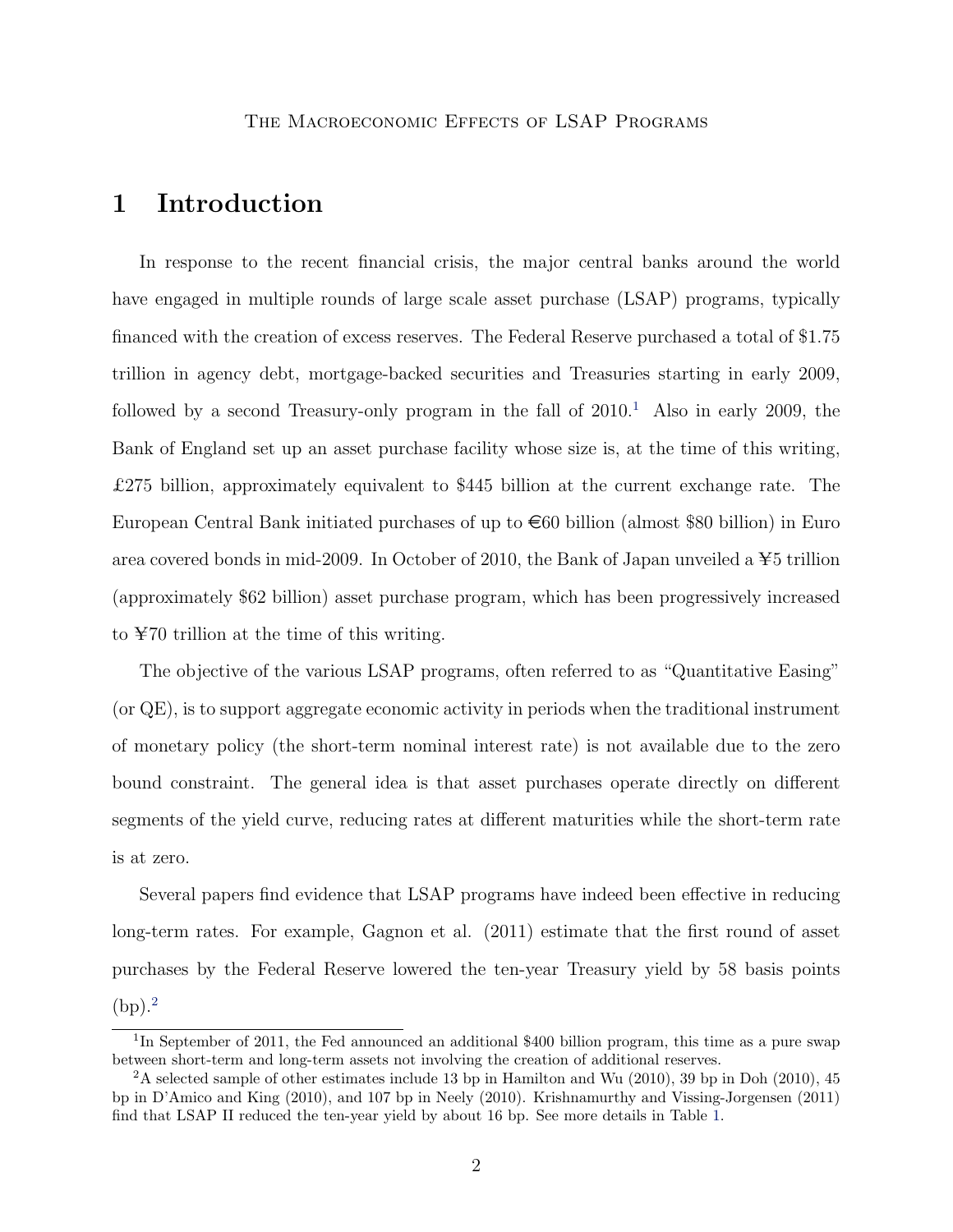Yet, agreement on the effectiveness of LSAP programs in supporting the macroeconomy is far from universal. From a theoretical perspective, LSAP programs were criticised before their implementation, based on some version of the irrelevance result in Wallace (1983). Quantitative easing of this type is also completely ineffective in the baseline New Keynesian model of Eggertsson and Woodford (2003). In this framework, injecting reserves in exchange for longer term securities is a neutral operation. To the extent that market participants take full advantage of arbitrage opportunities, LSAP programs should have no effect on real economic outcomes. Cúrdia and Woodford (2011) extend this result to a New Keynesian model with credit frictions. If households perceive the assets purchased (such as short-term government bonds) as equivalent to reserves, again LSAP programs have no effect on the macroeconomy.[3](#page-3-0) Ex-post, the criticism has continued due to the difficulty of identifying empirically the effects of asset purchases from other macroeconomic forces (e.g. Cochrane, 2011).

In this paper, we estimate the effects of LSAP on macroeconomic variables in a dynamic stochastic general equilibrium (DSGE) model with segmented asset markets. General equilibrium effects are at the heart of Wallace's irrelevance theorem. By going beyond the effects of asset purchases on interest rates, we can evaluate the extent of the criticisms against this type of programs. At the same time, we want to give LSAP programs a chance. We introduce limits to arbitrage and market segmentation in a simple form that encompasses frictionless financial markets. Therefore, our strategy is to identify the degree of segmentation—and ultimately the effectiveness of asset purchases on macroeconomic activity—directly from the data, without assuming a priori that LSAP programs are bound to fail.

<span id="page-3-0"></span>To implement this approach, we augment a standard DSGE model with nominal and real

<sup>&</sup>lt;sup>3</sup>Asset purchase programs may be an effective tool to boost the economy if the government buys securities that are not equivalent to reserves, either because not all households can invest in those assets or because financial frictions impair investment. Recent research along these lines, such as Cúrdia and Woodford (2011), Del Negro et al. (2011) and Gertler and Karadi (2011), has mostly focused on private credit markets. Here, instead, we study frictions that rationalise a role for government purchases of long-term bonds.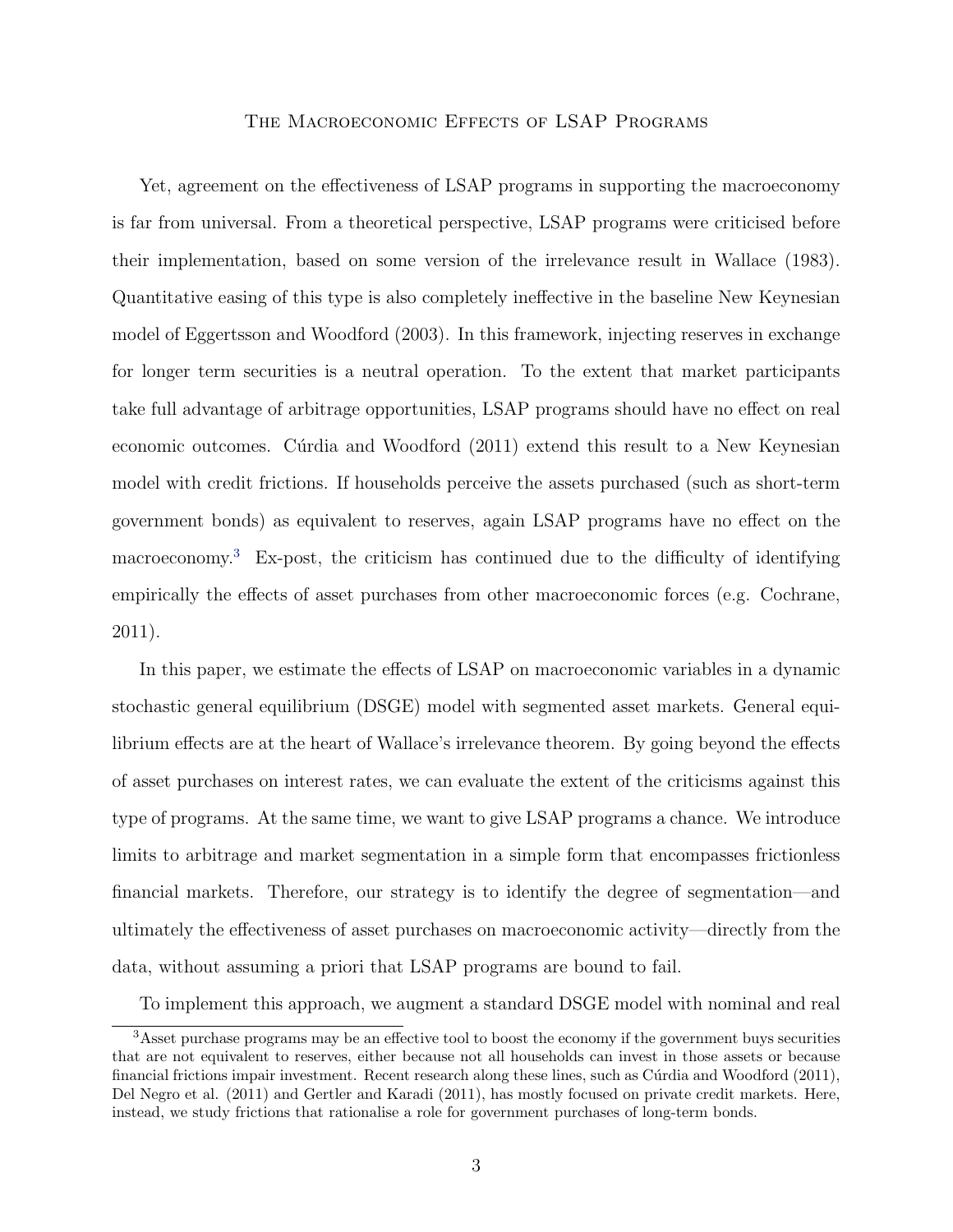rigidities, along the lines of Christiano et al. (2005) and Smets and Wouters (2007), with segmented bond markets. In particular, we follow Andrés et al. (2004, henceforth ALSN) and assume that investors have heterogeneous preferences for assets of different maturities (a "preferred habitat" motive, similar to Vayanos and Vila, 2009). We do not model the details of why assets of different maturities are imperfect substitutes. Rather, we postulate that this type of market segmentation exists and estimate the importance of this friction for the transmission mechanism of monetary policy.

The form of asset market segmentation that we use in this paper implies that the longterm interest rate matters for aggregate demand distinctly from the expectation of shortterm rates. In this world, even if the short-term rate is constrained by the zero lower bound (ZLB) for a long period of time, monetary policy can still be effective by directly influencing current long-term rates. In addition, we assume that the risk premium that arises in the model as a consequence of transaction costs is a positive function of the supply of long-term Treasury securities. This assumption captures, in reduced form, the notion that asset purchase programs are most effective in flattening the yield curve by reducing the risk premium (Gagnon et al., 2011).

We estimate the model on U.S. data with standard Bayesian methods for the post-war sample, including the recent years. Our main experiment is a counterfactual evaluation of what would have happened to output, inflation and the other macroeconomic variables in the absence of LSAP programs.[4](#page-4-0)

First, we calibrate the size of the asset purchase program to match a \$600 billion reduction of long-term debt in the hands of the private sector, as announced in the U.S. at the time of LSAP II. At the same time, we consider that the central bank announces the commitment to hold the interest rate at the ZLB for four quarters.<sup>[5](#page-4-1)</sup> The posterior median effect on GDP

<span id="page-4-0"></span><sup>4</sup>These simulations present us with the key challenge of incorporating the zero bound of nominal interest rates. We deal with this problem using the techniques developed in Cúrdia and Woodford (2011).

<span id="page-4-1"></span><sup>5</sup>This assumption is consistent with the "extended period" language in the FOMC statements at the time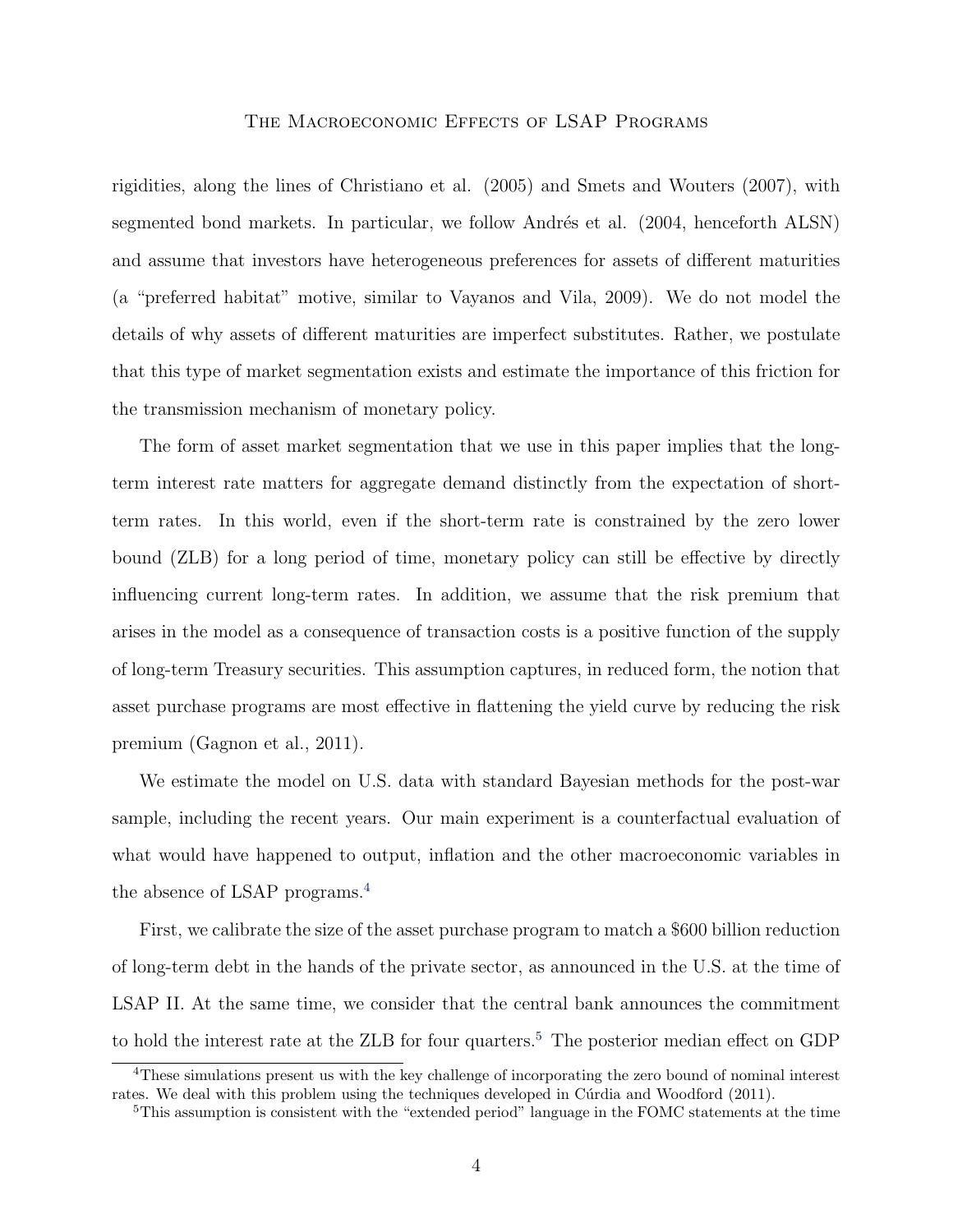growth is an increase of 0.13% (annualised), while the posterior median inflation increase is 3 bp (annualised). The corresponding effect on the *level* of GDP is estimated to be very long lasting—six years after the start of the program the level of GDP is still 0.07% above the path that would have prevailed in the absence of the LSAP program.

Counterfactual simulations suggest that the commitment to hold the short-term nominal interest rate at the ZLB increases the response of real activity and inflation roughly by factors of three and two, respectively, and introduces upward skewness in the uncertainty surrounding the median estimates. Furthermore, the boost from the commitment to the ZLB is increasingly larger with the length of such a commitment. Overall, in our model, the effects of LSAP II are slightly smaller—and considerably more uncertain—than a 25 bp cut in the short-term rate.

These results suggest that the effects of LSAP programs on macroeconomic variables, such as GDP and inflation, are likely to be modest. In the technical appendix, we consider several robustness exercises and find that the effects on GDP growth are unlikely to exceed a third of a percentage point. The inflationary consequences of asset purchase programs are consistently very small throughout all scenarios considered. As a comparison, using the FRB/US model, Chung et al. (2011) find that LSAP II induced a reduction in the risk premium of only 20 bp but increased the level of GDP by about 0.6% and the inflation rate by 0.1%. Baumeister and Benati (2011), using a VAR with time-varying coefficients, consider a change in the term premium of 60 bp and estimate a median increase in GDP growth of 3% and on inflation of 1%. Our results are therefore more moderate than in the existing literature, especially compared to the VAR methodology. Importantly, our results only touch upon the positive dimension of LSAP programs. Harrison (2010) evaluates the macroeconomic consequences of the optimal amount of asset purchases in a version of this model without capital. His findings are consistent with ours in the sense that asset purchases

of LSAP II and the market expectations as implied in surveys of private forecasters.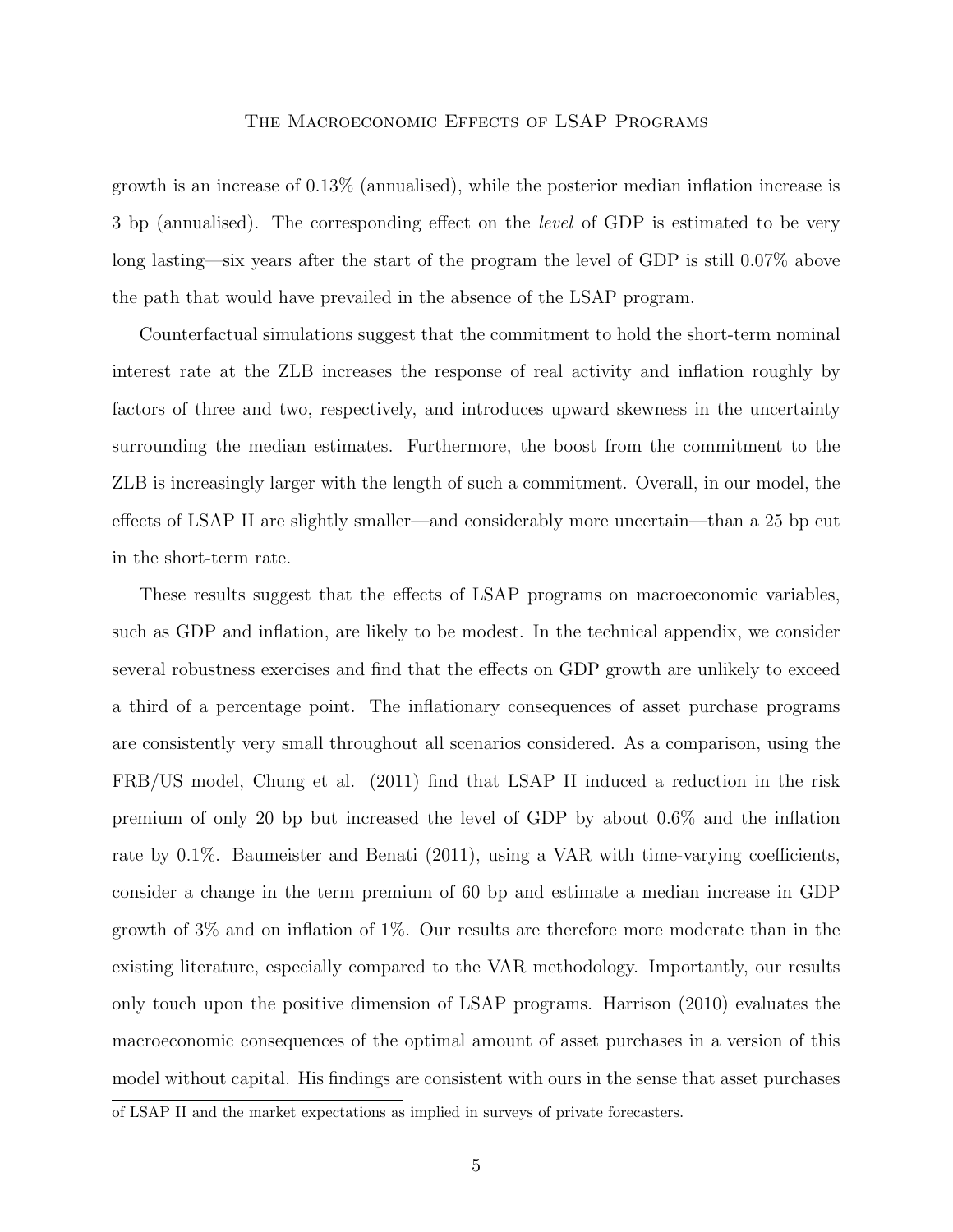can improve aggregate welfare, but their quantitative relevance appears to be limited.

Our results do not depend on whether asset purchases are financed via reserves or sales of short-term debt, to the extent that these two assets are close to perfect substitutes. Therefore, according to our model, the effects of the Federal Reserve's last round of asset purchases (also known as "Operation Twist Again") should be in line with the estimates from LSAP II after controlling for the scale factor and for any differences in the duration of the commitment to the zero interest rate.

The rest of the paper proceeds as follows. The next section presents the model. Section [3](#page-18-0) discusses the data, the estimation of the model, some basic analysis of parameter estimates and an evaluation of how the model explains the level and slope of the term structure of interest rates. We discuss the LSAP simulation in Section [4.](#page-25-0) Finally, section [5](#page-33-0) concludes. The companion technical appendix presents additional details on the model equations and steady state, data, implementation of the zero lower bound commitment, additional robustness exercises and some diagnostics on shock and variance analysis with respect to the components of the yield curve.

# 2 Model

Two types of households, *unrestricted* (denoted by  $u$ ) and *restricted* (denoted by  $r$ ), populate the economy and supply differentiated labour inputs. Competitive labour agencies combine these inputs into a homogeneous composite. Competitive capital producers transform the consumption good into capital. Monopolistic competitive firms hire the labour composite and rent capital to produce intermediate goods. Competitive final goods producing firms package intermediate goods into a homogeneous consumption good. Finally, the government sets monetary and fiscal policy.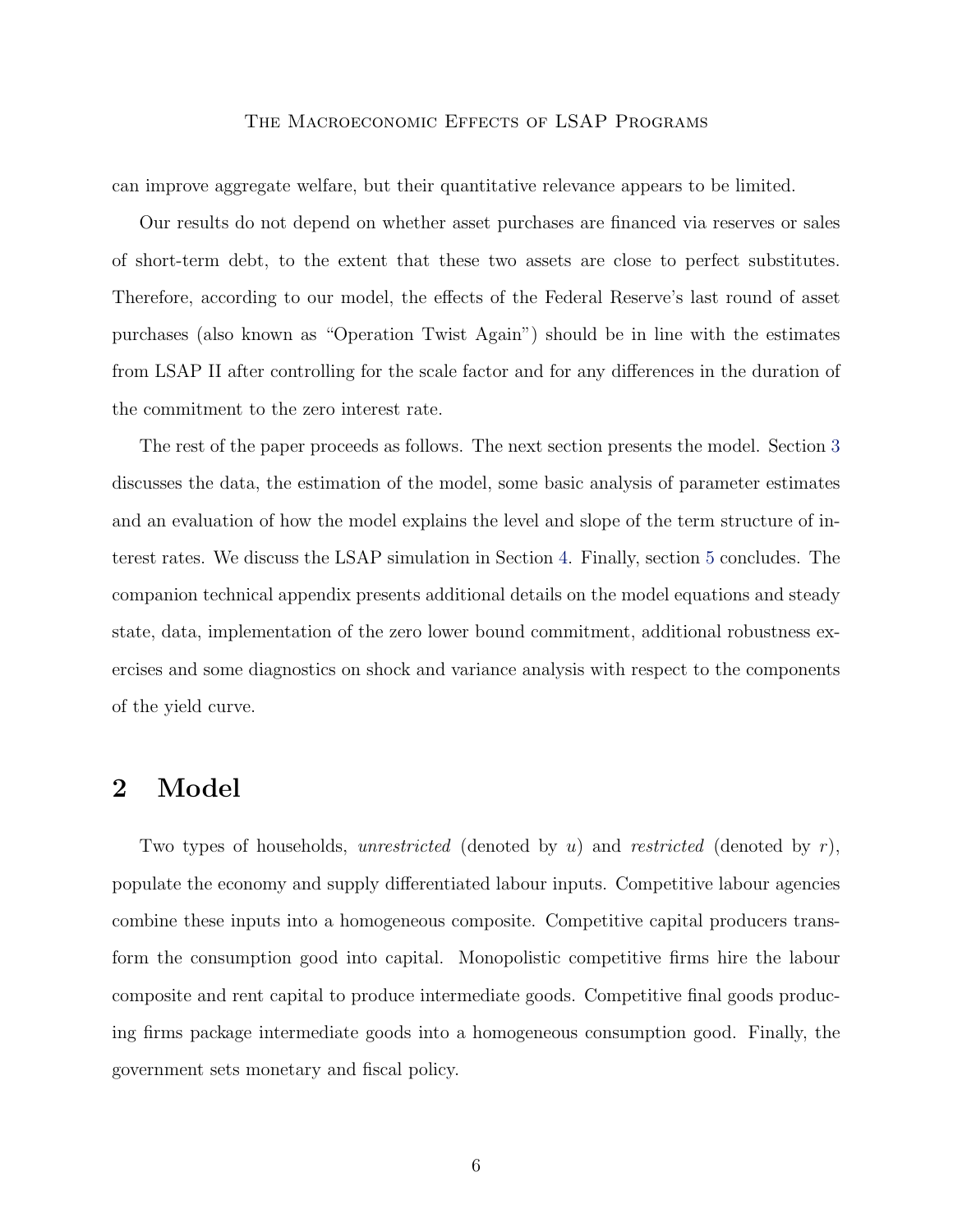#### 2.1 Households

The key modification relative to a standard medium-scale DSGE model (Christiano et al., 2005; Smets and Wouters, 2007) is the introduction of segmentation and transaction costs in bond markets, as in ALSN.

A continuum of measure one of households populate the economy. Household  $j = u, r$ enjoys consumption  $C_t^j$ <sup>*t*</sup></sup> (relative to productivity  $Z_t$ , as in An and Schorfheide, 2007) and dislikes hours worked  $L_t^j$  $t^{j.6}$  $t^{j.6}$  $t^{j.6}$  Households supply differentiated labour inputs indexed by i but perfectly share consumption risk within each group. The life-time utility function for a generic households  $j$  is

<span id="page-7-3"></span>
$$
\mathbb{E}_t \sum_{s=0}^{\infty} \beta_j^s b_{t+s}^j \left[ \frac{1}{1-\sigma_j} \left( \frac{C_{t+s}^j}{Z_{t+s}} - h \frac{C_{t+s-1}^j}{Z_{t+s-1}} \right)^{1-\sigma_j} - \frac{\varphi_{t+s}^j (L_{t+s}^j(i))^{1+\nu}}{1+\nu} \right],
$$
 (2.1)

where  $\beta_j \in (0,1)$  is the individual discount factor,  $b_t^j$ <sup>j</sup> is a preference shock,  $\sigma_j > 0$  is the coefficient of relative risk aversion,  $h \in (0,1)$  is the habit parameter,  $\nu \geq 0$  is the inverse elasticity of labour supply and  $\varphi_t^j$  $t_i$  is a labour supply shock.<sup>[7](#page-7-1)</sup> The preference and labour supply shocks both follow stationary  $AR(1)$  processes in logs.

Two types of bonds exist. Short-term bonds  $B_t$  are one-period securities purchased at time t that pay a nominal return  $R_t$  at time  $t + 1$ . Following Woodford (2001), long-term bonds are perpetuities that cost  $P_{L,t}$  at time t and pay an exponentially decaying coupon  $\kappa^s$ at time  $t+s+1$ , for  $\kappa \in (0,1]^8$  $\kappa \in (0,1]^8$ . We abstract from money and consider the limit of a cashless economy as in Woodford (1998).

<span id="page-7-0"></span><sup>6</sup>We express utility as a function of de-trended consumption to ensure the existence of a balanced growth path with constant relative risk aversion preferences. Imposing log-utility of consumption may be an excessively restrictive assumption in our model which is mainly concerned about asset pricing.

<span id="page-7-1"></span><sup>7</sup>We allow for heterogeneity in preference shocks, discount factors and coefficient of relative risk aversions because these factors affect the household's consumption-saving decisions and financial market segmentation directly influences these optimality conditions. As such, this heterogeneity can potentially influence the simulation results in a substantial way.

<span id="page-7-2"></span><sup>&</sup>lt;sup>8</sup>If  $\kappa = 1$ , this security is a consol.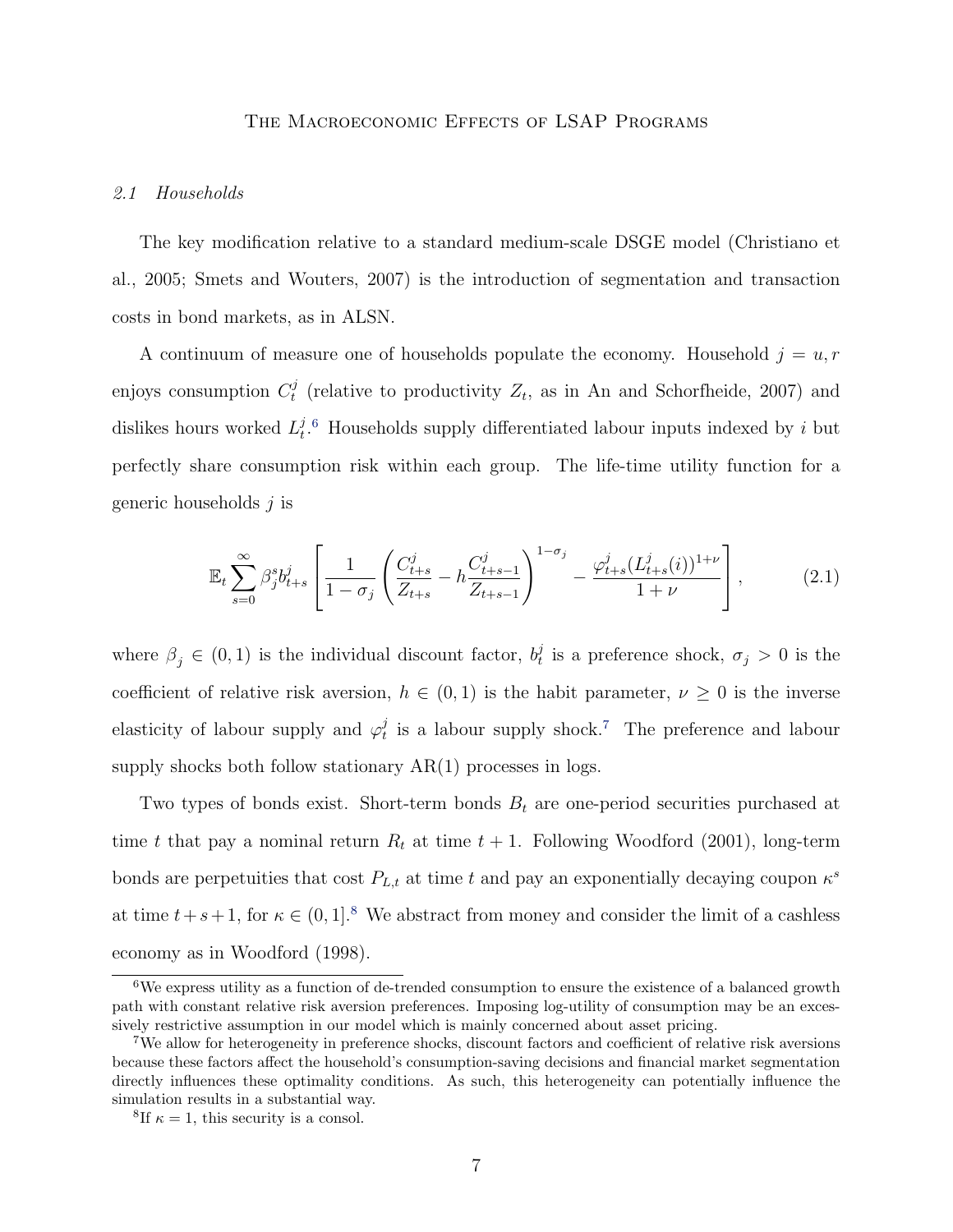The fraction  $\omega_u$  of unrestricted households trade in both short-term and long-term government bonds. Unrestricted households, however, pay a transaction cost  $\zeta_t$  per-unit of long-term bond purchased. This transaction cost is paid to a financial intermediary as a fee for its service. The financial intermediary distributes its profits, whose per-capita nominal value is  $\mathcal{P}_t^{fi}$  $t^{t}$ , as dividends to all shareholders (regardless of type). The remaining fraction of the population  $\omega_r = 1 - \omega_u$  consists of restricted households who only trade in long-term bonds but pay no transaction costs.<sup>[9](#page-8-0)</sup>

The flow budget constraint differs depending on whether the household belongs to the unrestricted or restricted group. For an unrestricted household that can trade both short and long-term bonds, we have

<span id="page-8-1"></span>
$$
P_{t}C_{t}^{u} + B_{t}^{u} + (1 + \zeta_{t})P_{L,t}B_{t}^{L,u} \leq R_{t-1}B_{t-1}^{u} + \sum_{s=1}^{\infty} \kappa^{s-1} B_{t-s}^{L,u} + W_{t}^{u}(i) L_{t}^{u}(i) + \mathcal{P}_{t} + \mathcal{P}_{t}^{cp} + \mathcal{P}_{t}^{fi} - T_{t}^{u}.
$$
\n
$$
(2.2)
$$

For a restricted household that can only trade in long-term securities but does not pay transaction costs, we have

<span id="page-8-2"></span>
$$
P_{t}C_{t}^{r} + P_{L,t}B_{t}^{L,r} \leq \sum_{s=1}^{\infty} \kappa^{s-1} B_{t-s}^{L,r} + W_{t}^{r}(i) L_{t}^{r}(i) + \mathcal{P}_{t} + \mathcal{P}_{t}^{cp} + \mathcal{P}_{t}^{fi} - T_{t}^{r}.
$$
 (2.3)

In equations [\(2.2\)](#page-8-1) and [\(2.3\)](#page-8-2),  $P_t$  is the price of the final consumption good,  $W_t^j$  $t^{j}(i)$  is the wage set by a household of type  $j = \{u, r\}$  who supplies labour of type i,  $\mathcal{P}_t$  and  $\mathcal{P}_t^{cp}$  are profits from ownership of intermediate goods producers and capital producers respectively, and  $T_t^j$ t are lump-sum taxes.[10](#page-8-3)

One advantage of assuming that the entire stock of long-term government bonds consists of perpetuities is that the price in period t of a bond issued s periods ago  $P_{L-s,t}$  is a function

<span id="page-8-0"></span><sup>&</sup>lt;sup>9</sup>We discuss in more details the implications of transaction costs and bond market segmentation in sections [2.6.1](#page-15-0) and [2.6.2](#page-17-0) below.

<span id="page-8-3"></span><sup>&</sup>lt;sup>10</sup>Each household receives the same dividend from intermediate goods and capital producers and pays the same amount of lump-sum taxes.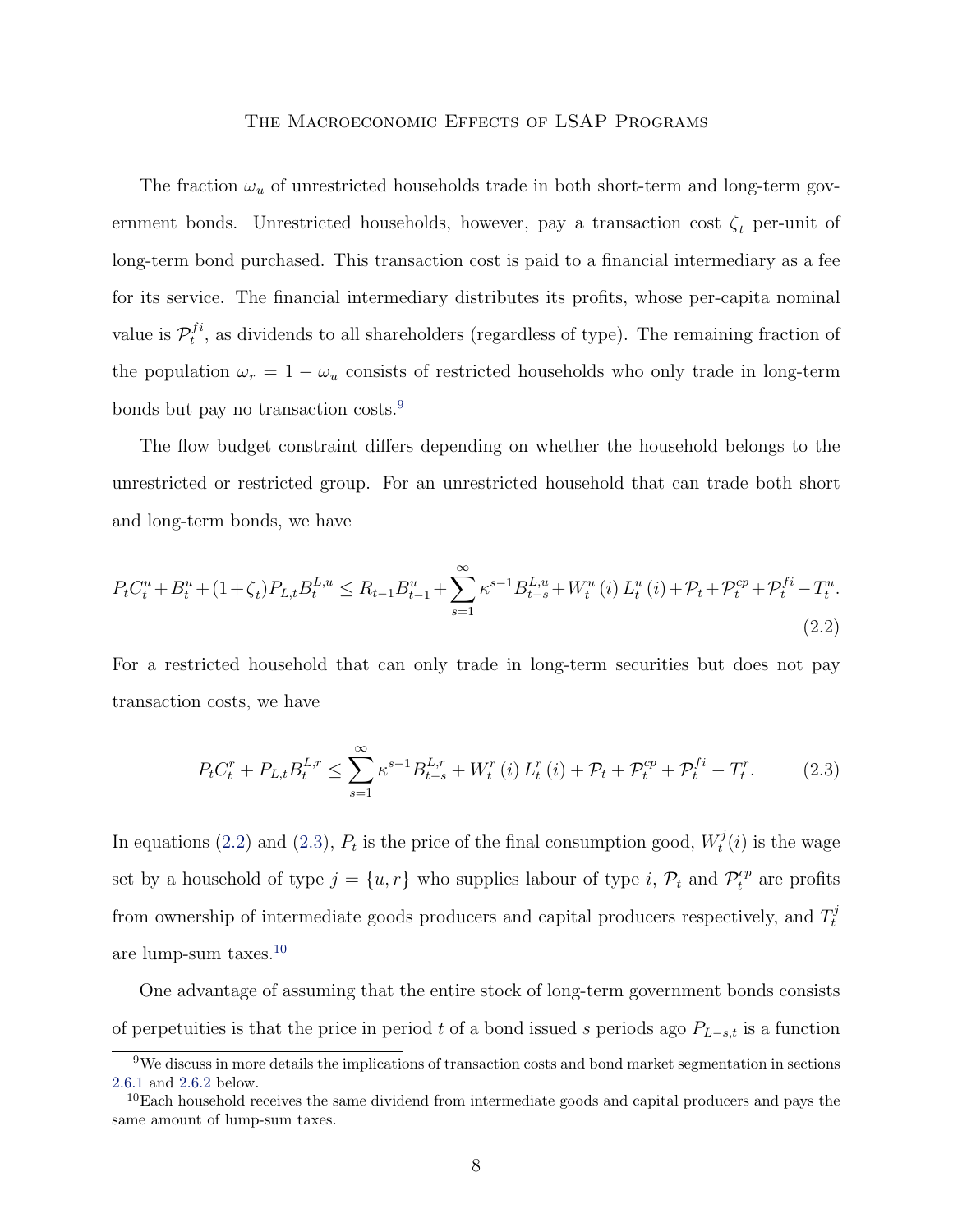of the coupon and the current price,  $P_{L,t}$ . In the technical appendix, we show how we can write the budget constraints for the two types of households recursively as a function of the price of the bond in period t and the yield to maturity of the bond,  $R_{L,t}$ .

Household j consumption-saving decisions are the result of the maximisation of  $(2.1)$ subject to [\(2.2\)](#page-8-1) if  $j = u$  or [\(2.3\)](#page-8-2) if  $j = r$ . See the technical appendix for details and section [2.6](#page-14-0) for some discussion.

#### 2.1.1 labour agencies and wage setting decision

Perfectly competitive labour agencies combine differentiated labour inputs into a homogenous labour composite  $L_t$  according to the technology

$$
L_t = \left[ \int_0^1 L_t(i)^{\frac{1}{1+\lambda_w}} di \right]^{1+\lambda_w},
$$

where  $\lambda_w \geq 0$  is the steady state wage markup.

Profit maximisation gives the demand for the  $i<sup>th</sup>$  labour input

<span id="page-9-0"></span>
$$
L_t(i) = \left[\frac{W_t(i)}{W_t}\right]^{-\frac{1+\lambda_w}{\lambda_w}} L_t.
$$
\n(2.4)

From the zero profit condition for labour agencies, we obtain an expression for the aggregate wage index  $W_t$  as a function of the wage set by the  $i^{th}$  household

$$
W_t = \left[ \int_0^1 W_t(i)^{-\frac{1}{\lambda_w}} di \right]^{-\lambda_w}.
$$

Households are monopolistic suppliers of differentiated labour inputs  $L_t(i)$  and set wages on a staggered basis (Calvo, 1983) taking the demand for their input as given. In each period, the probability of resetting the wage is  $1-\zeta_w$ , while with the complementary probability the wage is automatically increased by the steady state rates of inflation  $(\Pi)$  and of productivity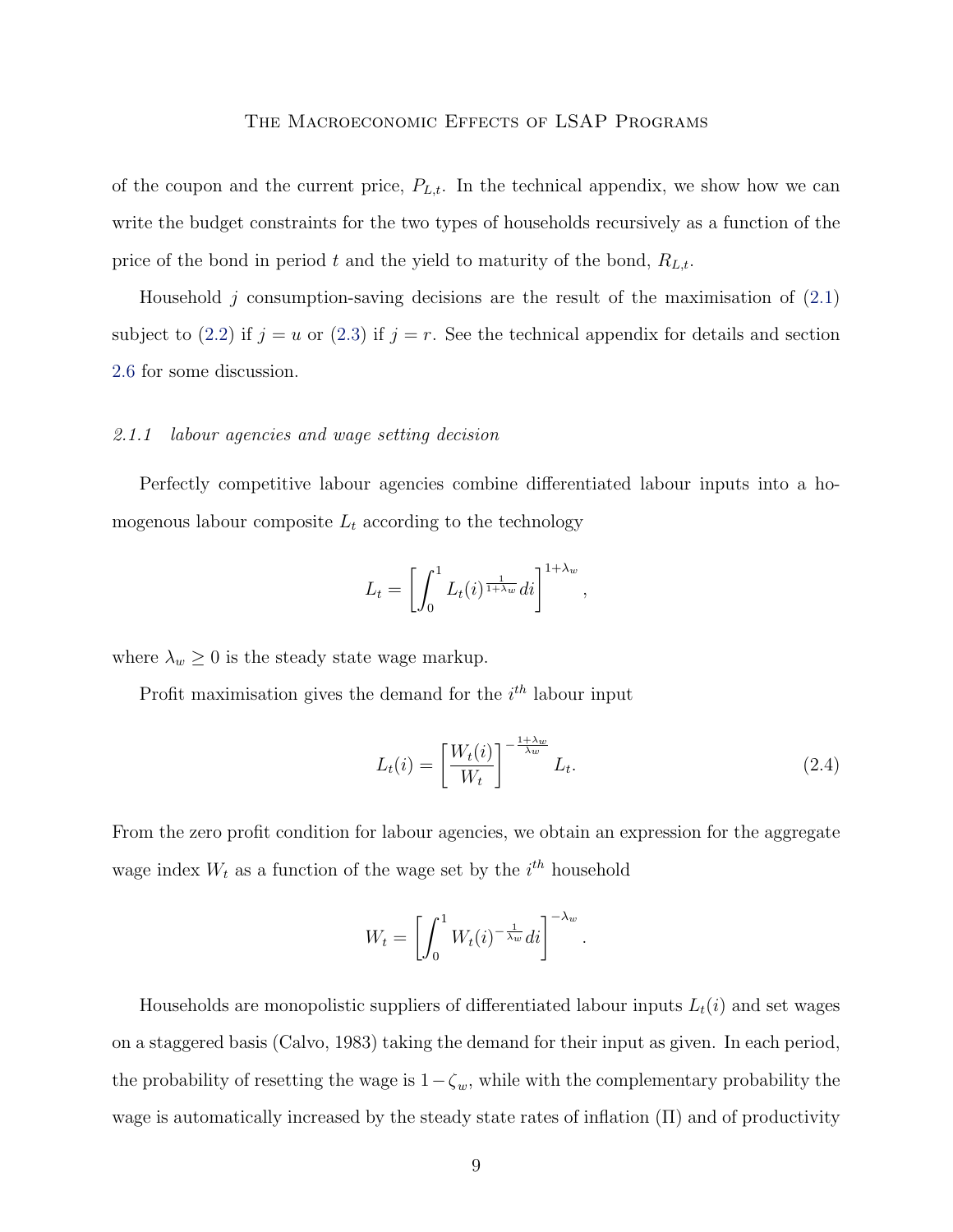growth  $(e^{\gamma})$ ,

<span id="page-10-0"></span>
$$
W_{t+s}^j(i) = \left(\Pi e^{\gamma}\right)^s \tilde{W}_t^j(i),\tag{2.5}
$$

for  $s > 0$ , where  $\tilde{W}_t^j(i)$  is the wage chosen at time t in the event of an adjustment. A household of type  $j$  that can reset the wage at time  $t$  chooses  $\tilde{W}_{t}^{j}(i)$  to maximise

$$
\mathbb{E}_t \sum_{t=0}^{\infty} (\beta_j \zeta_w)^s \left[ \Xi_{t+s}^{j,p} \left( \Pi e^{\gamma} \right)^s \tilde{W}_t^j(i) L_{t+s}^j(i) - \frac{\varphi_{t+s}^j (L_{t+s}^j(i))^{1+\nu}}{1+\nu} \right],
$$

where  $\Xi_t^{j,p}$  is the marginal utility of consumption in nominal terms, subject to [\(2.4\)](#page-9-0) and [\(2.5\)](#page-10-0). The technical appendix presents the first order condition for this problem.

# 2.2 Capital Producers

Competitive capital producers make investment decisions, choose the utilisation rate and rent capital to intermediate good producing firms. By choosing the utilisation rate  $u_t$ , capital producers end up renting in each period  $t$  an amount of "effective" capital equal to

$$
K_t = u_t \bar{K}_{t-1},
$$

Capital producers accumulate capital according to

<span id="page-10-2"></span>
$$
\bar{K}_t = (1 - \delta) \bar{K}_{t-1} + \mu_t \left[ 1 - S \left( \frac{I_t}{I_{t-1}} \right) \right] I_t,
$$
\n(2.6)

where  $\delta \in (0,1)$  is the depreciation rate,  $\mu_t$  is an investment-specific technology shock that follows a stationary AR(1) process in logs and  $S(\cdot)$  is the cost of adjusting investment (with  $S'(\cdot) \geq 0$  and  $S''(\cdot) > 0$ .<sup>[11](#page-10-1)</sup>

<span id="page-10-1"></span><sup>&</sup>lt;sup>11</sup>Furthermore, we assume that  $S(e^{\gamma}) = S'(e^{\gamma}) = 0$ .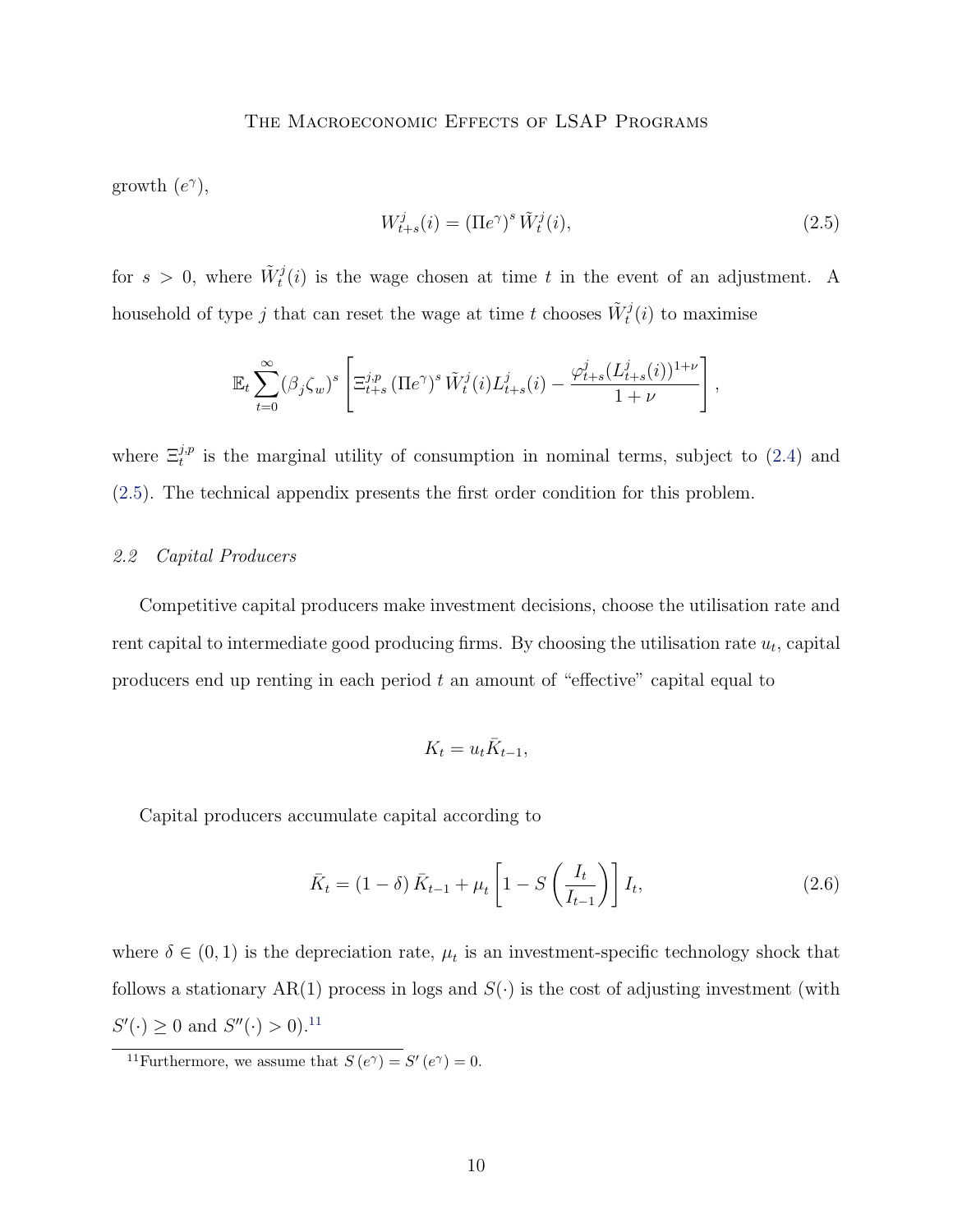Capital producers discount future profits at the marginal utility of the average shareholder

$$
\Xi^p_{t+s}\equiv \omega_u\beta_u^s\Xi^{u,p}_{t+s}+\omega_r\beta_r^s\Xi^{r,p}_{t+s}.
$$

This variable is the appropriate discount factor of future dividends because ownership of capital producing firms is equally distributed among all households.[12](#page-11-0) Capital producers maximise the expected discounted stream of dividends to their shareholders

$$
\mathbb{E}_t \sum_{s=0}^{\infty} \Xi_{t+s}^p \left[ R_{t+s}^k u_{t+s} \bar{K}_{t+s-1} - P_{t+s} a(u_{t+s}) \bar{K}_{t+s-1} - P_{t+s} I_{t+s} \right],
$$

subject to the law of motion of capital  $(2.6)$ , where  $R_t^k$  is the return per unit of effective capital. Note that we assume that utilisation subtracts real resources measured in terms of the consumption good,  $a(u_t)\bar{K}_{t-1}$ .<sup>[13](#page-11-1)</sup>

#### 2.3 Final Goods Producers

Perfectly competitive final goods producers combine differentiated intermediate goods  $Y_t(f)$ , supplied by a continuum of firms f of measure 1, into a homogeneous good  $Y_t$  according to the technology

$$
Y_t = \left[ \int_0^1 Y_t(f)^{\frac{1}{1+\lambda_f}} df \right]^{1+\lambda_f},
$$

where  $\lambda_f \geq 0$  is the steady state price markup. The resulting demand for the  $f^{th}$  intermediate good is

<span id="page-11-2"></span>
$$
Y_t(f) = \left[\frac{P_t(f)}{P_t}\right]^{-\frac{1+\lambda_f}{\lambda_f}} Y_t.
$$
\n(2.7)

<span id="page-11-1"></span><span id="page-11-0"></span><sup>&</sup>lt;sup>12</sup>The same consideration applies below to intermediate goods producers.

<sup>&</sup>lt;sup>13</sup>As in Christiano et al. (2009), we choose an implicit functional form for  $a(u_t)$  such that  $u = 1$  in steady state and  $a(1) = 0$ .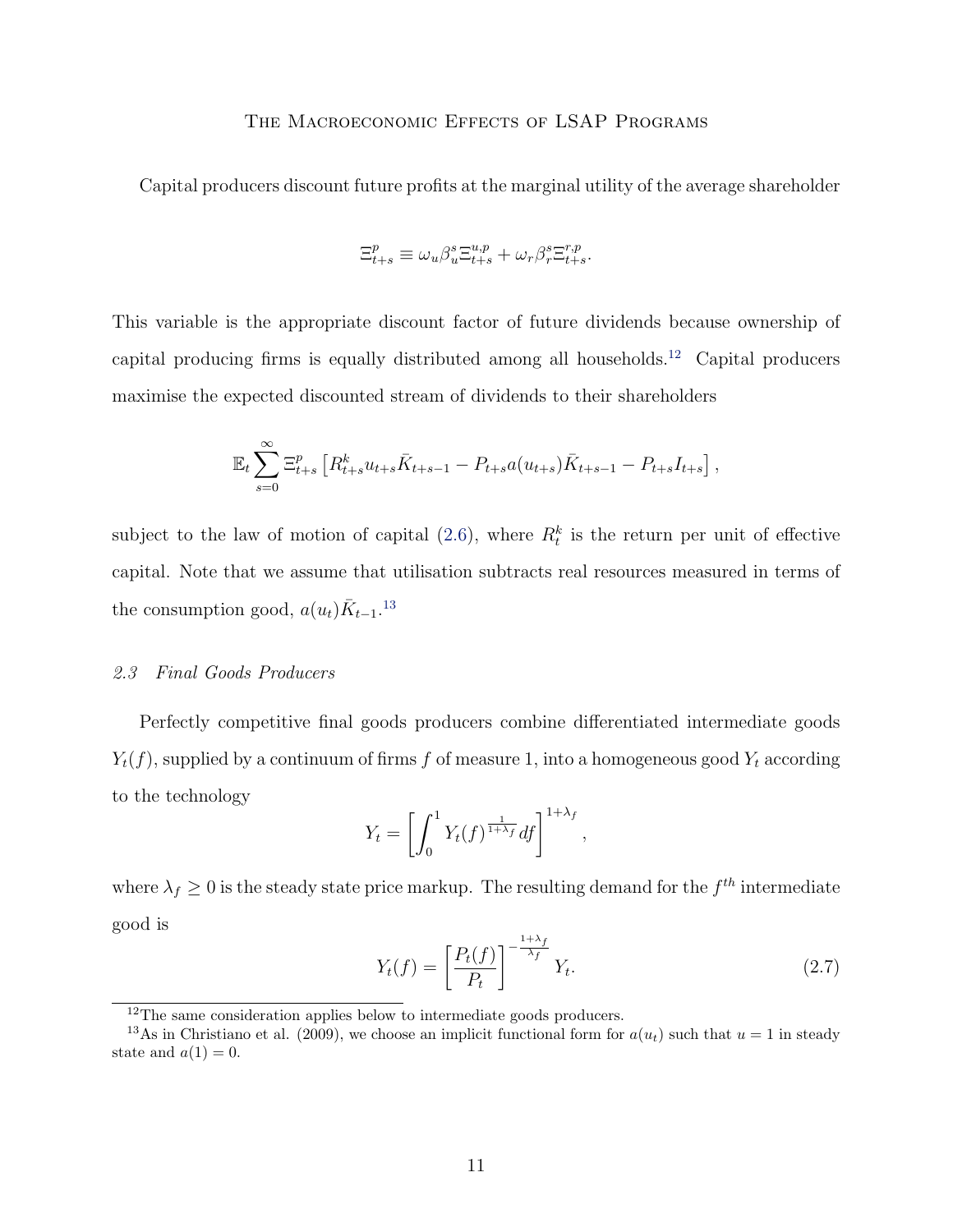From the zero profit condition for intermediate goods producers, we obtain an expression for the aggregate price index  $P_t$  as a function of the price set by the  $f^{th}$  intermediate good producer

$$
P_t = \left[ \int_0^1 P_t(f)^{-\frac{1}{\lambda_f}} df \right]^{-\lambda_f}
$$

## 2.4 Intermediate Goods Producers

A continuum of measure one of monopolistic competitive firms combine rented capital and hired labour to produce intermediate goods according to a standard Cobb-Douglas technology

$$
Y_t(f) = K_t(f)^{\alpha} (Z_t L_t(f))^{1-\alpha}, \qquad (2.8)
$$

.

where  $Z_t$  is a labour-augmenting technology process which evolves according to

$$
\log\left(\frac{Z_t}{Z_{t-1}}\right) = (1 - \rho_z)\gamma + \rho_z \log\left(\frac{Z_{t-1}}{Z_{t-2}}\right) + \epsilon_{z,t}.
$$

Cost minimisation yields an expression for the marginal cost which only depends on aggregate variables

$$
MC(f)_t = MC_t = \frac{(R_t^k)^\alpha W_t^{1-\alpha}}{\alpha^\alpha (1-\alpha)^{1-\alpha} Z_t^{1-\alpha}}.
$$
\n(2.9)

Intermediate goods producers set prices on a staggered basis (Calvo, 1983). In each period, a firm can readjust prices with probability  $1-\zeta_p$  independently of previous adjustments. We depart from the basic formulation of staggered price setting in assuming the firms that cannot adjust in the current period index their price to the steady state inflation rate Π. The problem for a firm that can adjust at time t is to choose the price  $\tilde{P}_t(f)$  that maximises

$$
\mathbb{E}_t \sum_{s=0}^{\infty} \zeta_p^s \mathbb{E}_{t+s}^p \left[ \tilde{P}_t(f) \Pi^s - \lambda_{f,t+s} MC_{t+s} \right] Y_{t+s}(f),
$$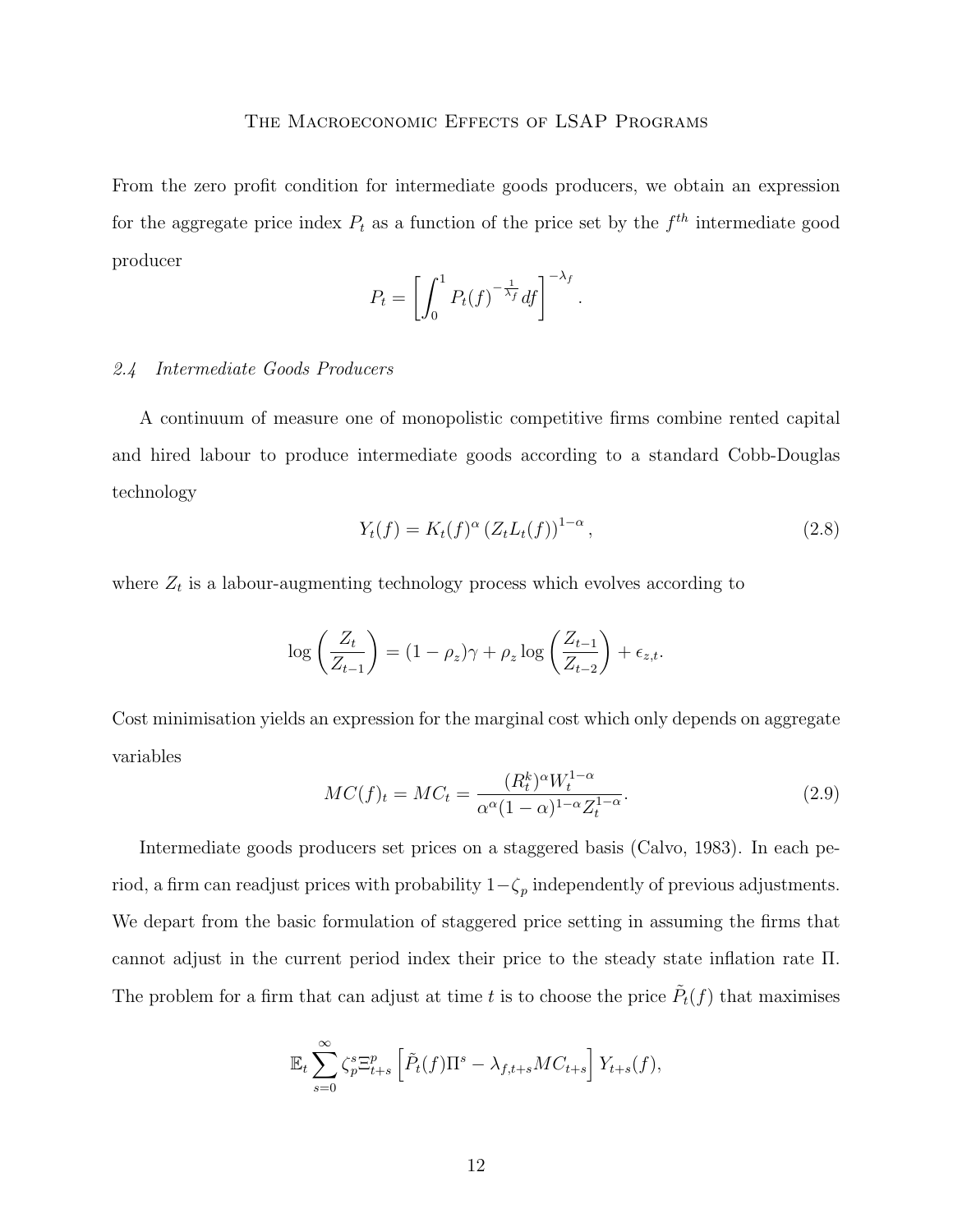subject to [\(2.7\)](#page-11-2) conditional on no further adjustments after t, where  $\lambda_{f,t}$  is a goods markup shock that follows a stationary  $AR(1)$  process in logs.

## 2.5 Government Policies

The central bank follows a conventional feedback interest rate rule similar to Taylor (1993), amended to include interest rate smoothing (Clarida et al., 2000) and using the growth rate of output instead of the output gap (Justiniano et al., 2011)

$$
\frac{R_t}{R} = \left(\frac{R_{t-1}}{R}\right)^{\rho_m} \left[ \left(\frac{\Pi_t}{\Pi}\right)^{\phi_{\pi}} \left(\frac{Y_t/Y_{t-4}}{e^{4\gamma}}\right)^{\phi_y} \right]^{1-\rho_m} e^{\epsilon_{m,t}},
$$

where  $\Pi_t \equiv P_t/P_{t-1}$  is the inflation rate,  $\rho_m \in (0,1)$ ,  $\phi_{\pi} > 1$ ,  $\phi_y \ge 0$  and  $\epsilon_{m,t}$  is an i.i.d. innovation.[14](#page-13-0)

The presence of long-term bonds modifies the standard government budget constraint

<span id="page-13-1"></span>
$$
B_t + P_{L,t} B_t^L = R_{t-1,t} B_{t-1} + (1 + \kappa P_{L,t}) B_{t-1}^L + P_t G_t - T_t.
$$
\n(2.10)

The left-hand side of expression [\(2.10\)](#page-13-1) is the market value, in nominal terms, of the total amount of bonds (short-term and long-term) issued by the government at time  $t$ . The righthand side is the total deficit at time  $t$ , that is, the cost of servicing bonds maturing in that period plus spending  $G_t$  net of taxes.

We assume that the government controls the supply of long-term bonds following a simple autoregressive rule for their de-trended market value in real terms

$$
\frac{P_{L,t}B_t^L}{P_t Z_t} = \left(\frac{P_{L,t-1}B_{t-1}^L}{P_{t-1}Z_{t-1}}\right)^{\rho_B} e^{\epsilon_{B,t}},\tag{2.11}
$$

<span id="page-13-0"></span><sup>&</sup>lt;sup>14</sup>The presence of output growth, instead of the output gap, in the interest rate rule avoids the complication of solving for and estimating the system of equations that characterise the flexible price equilibrium of the model. In practice, GDP growth relative to trend is often cited as one of the main indicators of real activity for the conduct of monetary policy.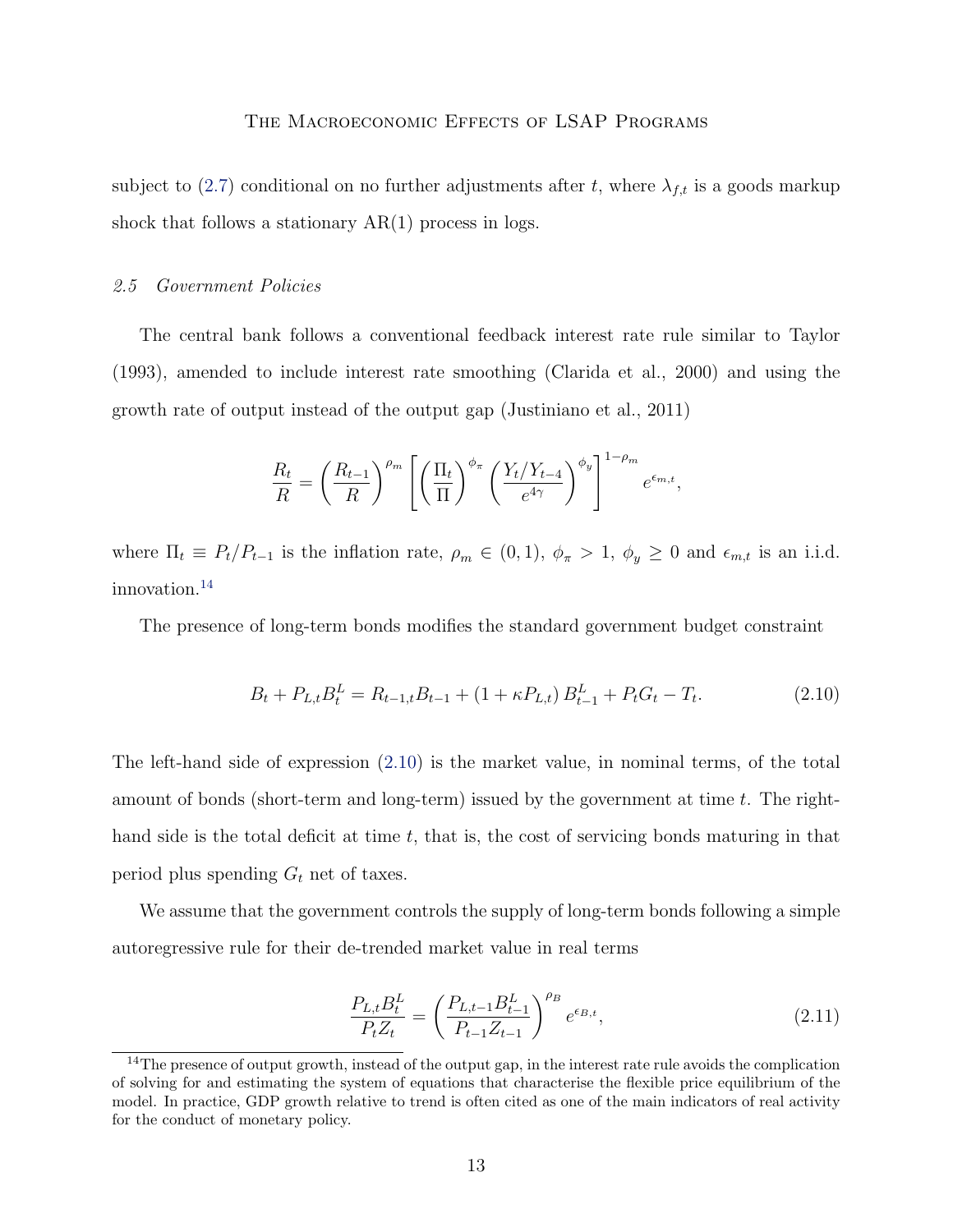where  $\rho_B \in (0,1)$  and  $\epsilon_{B,t}$  is an i.i.d. exogenous shock. We interpret LSAP programs as shocks to the composition of outstanding government liabilities compared to the historical behaviour of these series.

Finally, the government adjusts the real primary fiscal surplus in response to the lagged real value of long-term debt, as in Davig and Leeper (2006) and Eusepi and Preston (2011),

<span id="page-14-1"></span>
$$
\frac{T_t}{P_t Z_t} - \frac{G_t}{Z_t} = \Phi \left( \frac{P_{L,t-1} B_{t-1}^L}{P_{t-1} Z_{t-1}} \right)^{\phi_T} e^{\epsilon_{T,t}},\tag{2.12}
$$

where  $\phi_T > 0$  and  $\epsilon_{T,t}$  follows a stationary AR(1) process. All fiscal variables in rule [\(2.12\)](#page-14-1) are cyclically adjusted (i.e. expressed relative to the level of productivity) and the constant Φ is such that in steady state the fiscal rule is just an identity. Note that the presence of asset market segmentation breaks Ricardian equivalence in this model. Therefore, fiscal financing decisions have real consequences on the allocation. Given a strong enough feedback (a high enough value of the coefficient  $\phi_T$ , rule [\(2.12\)](#page-14-1) ensures that the primary surplus adjusts to satisfy the government intertemporal budget constraint.

#### <span id="page-14-0"></span>2.6 Equilibrium and Solution Strategy

In equilibrium, households and firms maximise their objectives subject to their constraints and all markets clear. In particular, the resource constraint is

$$
Y_t = \omega_u C_t^u + \omega_r C_t^r + I_t + G_t + a(u_t) \overline{K}_{t-1}.
$$

We solve the model by taking a first-order log-linear approximation around a steady state in which quantities are normalised by the level of productivity  $Z_t$  and relative prices are expressed as function of  $P_t$ . The technical appendix shows the full set of non-linear normalised equilibrium relations, characterises the steady state solution, and presents the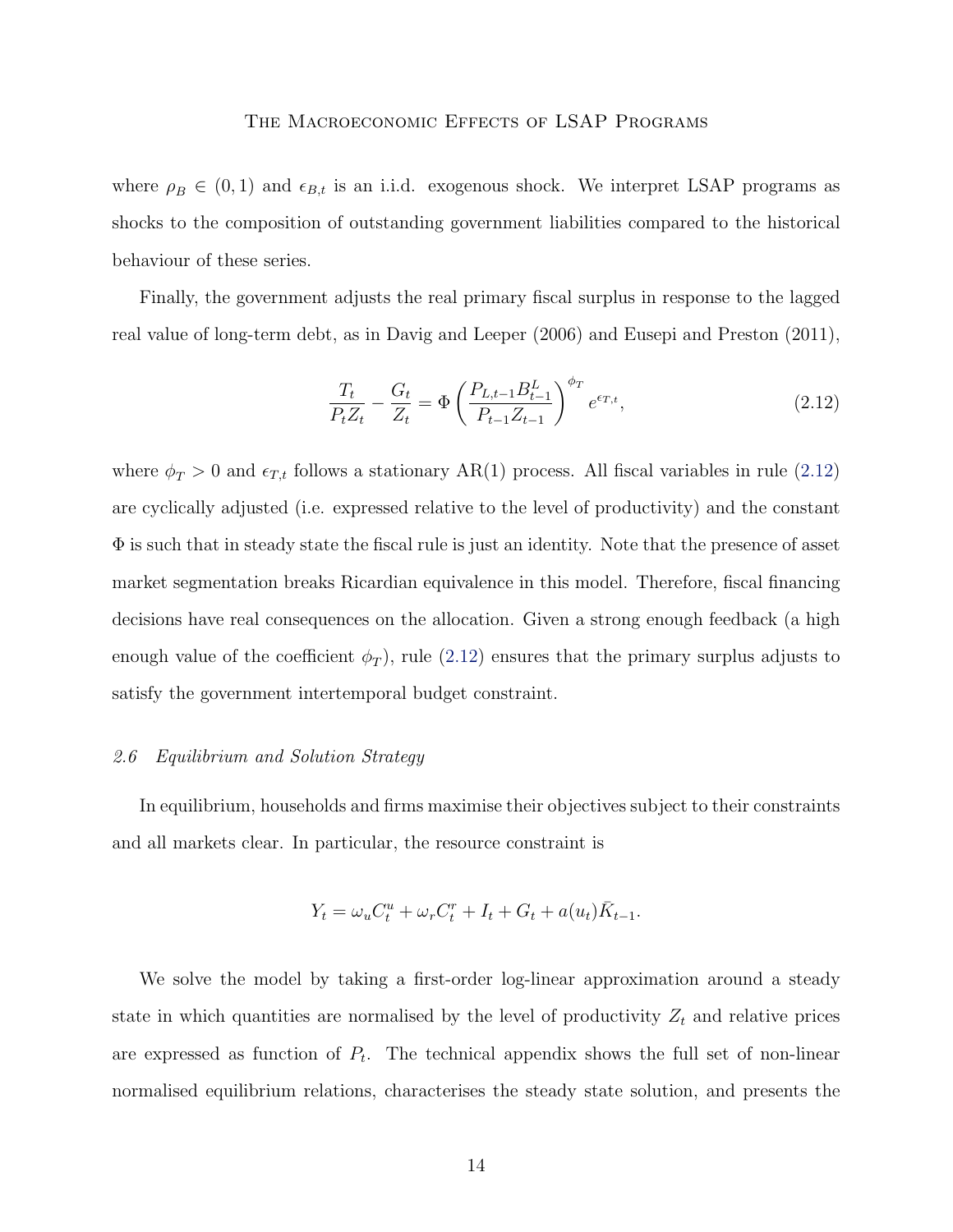full set of log-linearised equations that constitute the basis for the estimation.

These conditions are standard in modern DSGE models (Christiano et al., 2005; Smets and Wouters, 2007) with the exception of the households' consumption-saving decisions. Here, we focus on these Euler equations to sharpen the intuition about the effects of segmentation in the bond market. This discussion should also clarify the channels through which asset purchase programs can support macroeconomic outcomes.

Since only unrestricted households trade in short-term bonds, the pricing equation for these securities is

<span id="page-15-2"></span>
$$
1 = \beta_u \mathbb{E}_t \left[ e^{-\gamma - z_{t+1}} \frac{\Xi_{t+1}^u}{\Xi_t^u} \frac{R_t}{\Pi_{t+1}} \right],
$$
\n(2.13)

where  $\Xi_t^u$  is the marginal utility of de-trended consumption in real terms for an unrestricted household and  $e^{-\gamma - z_{t+1}}$  is the correction factor due to productivity growth.

Both unrestricted and restricted households trade long-term bonds. For unrestricted households, the pricing equation of these securities is

<span id="page-15-1"></span>
$$
(1 + \zeta_t) = \beta_u \mathbb{E}_t \left[ e^{-\gamma - z_{t+1}} \frac{\Xi_{t+1}^u}{\Xi_t^u} \frac{P_{L,t+1}}{P_{L,t}} \frac{R_{L,t+1}}{\Pi_{t+1}} \right].
$$
 (2.14)

For constrained households, the pricing condition is

<span id="page-15-3"></span>
$$
1 = \beta_r \mathbb{E}_t \left[ e^{-\gamma - z_{t+1}} \frac{\Xi_{t+1}^r}{\Xi_t^r} \frac{P_{L,t+1}}{P_{L,t}} \frac{R_{L,t+1}}{\Pi_{t+1}} \right]. \tag{2.15}
$$

Restricted households have a different marginal utility of consumption and do not pay the transaction cost.

#### <span id="page-15-0"></span>2.6.1 transaction costs and the risk premium

The presence of transaction costs for unrestricted households in the market for long-term bonds gives rise to a risk premium. Using equation [\(2.14\)](#page-15-1), we define  $R_{L,t}^{EH}$  as the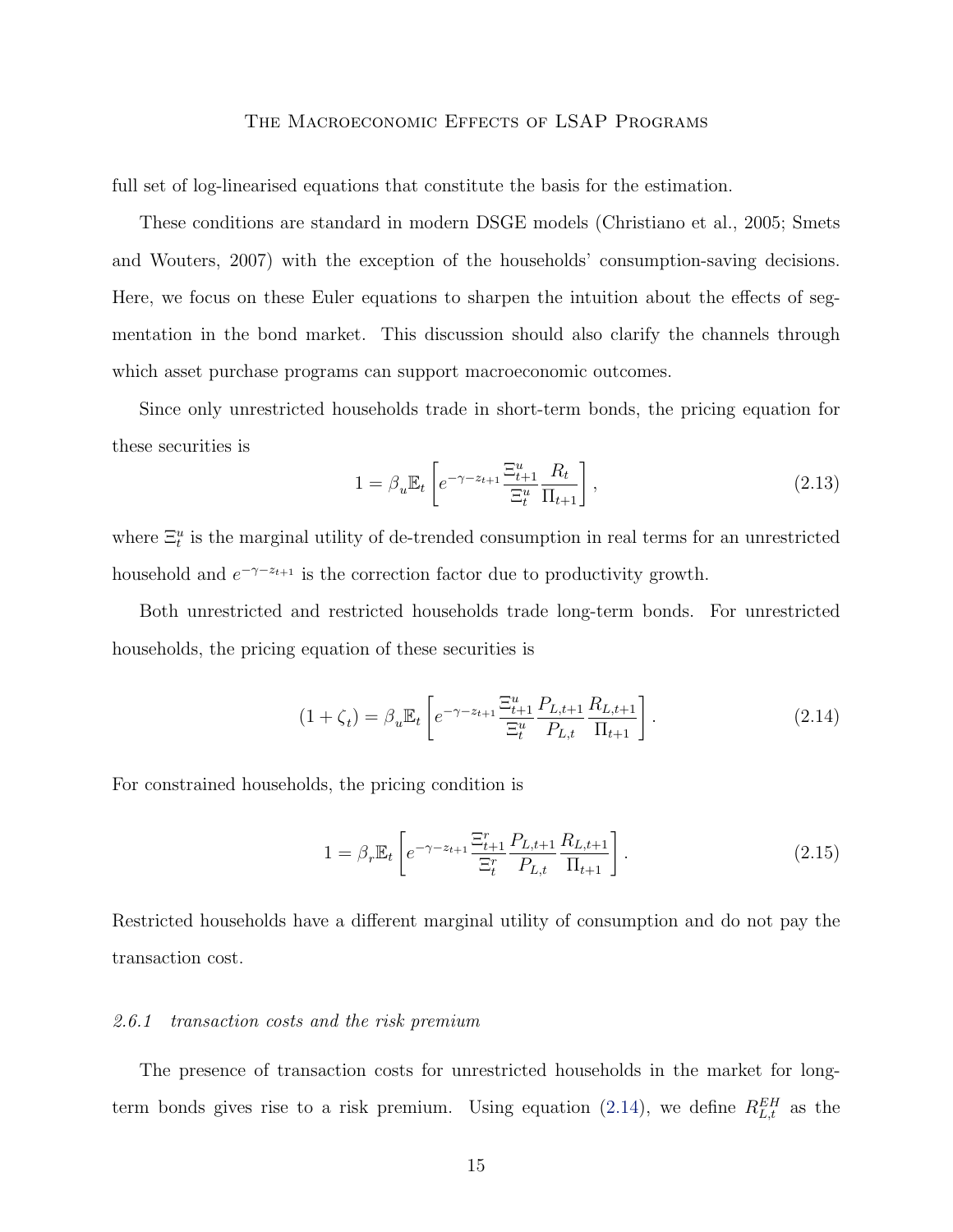counterfactual yield to maturity on a long-term bond at time  $t$  in the absence of transaction costs, given the same path for the marginal utility of consumption of unrestricted households. No arbitrage implies that this fictitious bond should have the same risk-adjusted return as the long-term security actually traded. We measure the risk premium as the difference between these two yields to maturity, up to a first order approximation

<span id="page-16-1"></span>
$$
\hat{R}_{L,t} - \hat{R}_{L,t}^{EH} = \frac{1}{D_L} \sum_{s=0}^{\infty} \left( \frac{D_L - 1}{D_L} \right)^s \mathbb{E}_t \zeta_{t+s},
$$
\n(2.16)

where  $D_L$  is the steady state duration of the two securities.<sup>[15](#page-16-0)</sup> Expression [\(2.16\)](#page-16-1) shows that the risk premium in this economy equals the present discounted value of current and expected future transaction costs.

In ALSN, the risk premium has two components, one endogenous and one exogenous. The endogenous component arises because households face a portfolio adjustment cost, function of the relative quantity of money relative to long-term assets. The idea is that long-term bonds entail a loss of liquidity that households hedge by increasing the amount of money in their portfolio. The transaction costs in the market for long-term bonds are treated as purely exogenous.

We retain the distinction between endogenous and exogenous component of the risk premium while abstracting from the portfolio adjustment cost component. Instead, we directly assume that transaction costs are function of the ratio of market value of long-term debt to short-term debt in the hands of the public, plus an error

<span id="page-16-2"></span>
$$
\zeta_t \equiv \zeta \left( \frac{P_{L,t} B_{z,t}^L}{B_{z,t}}, \epsilon_{\zeta,t} \right), \qquad (2.17)
$$

<span id="page-16-0"></span><sup>&</sup>lt;sup>15</sup>The details of the derivation are in the technical appendix. In defining the yield to maturity of a bond in the absence of transaction costs, we adjust the parameter  $\kappa$  to guarantee that the fictitious security has the same steady state duration as the actual long-term bond.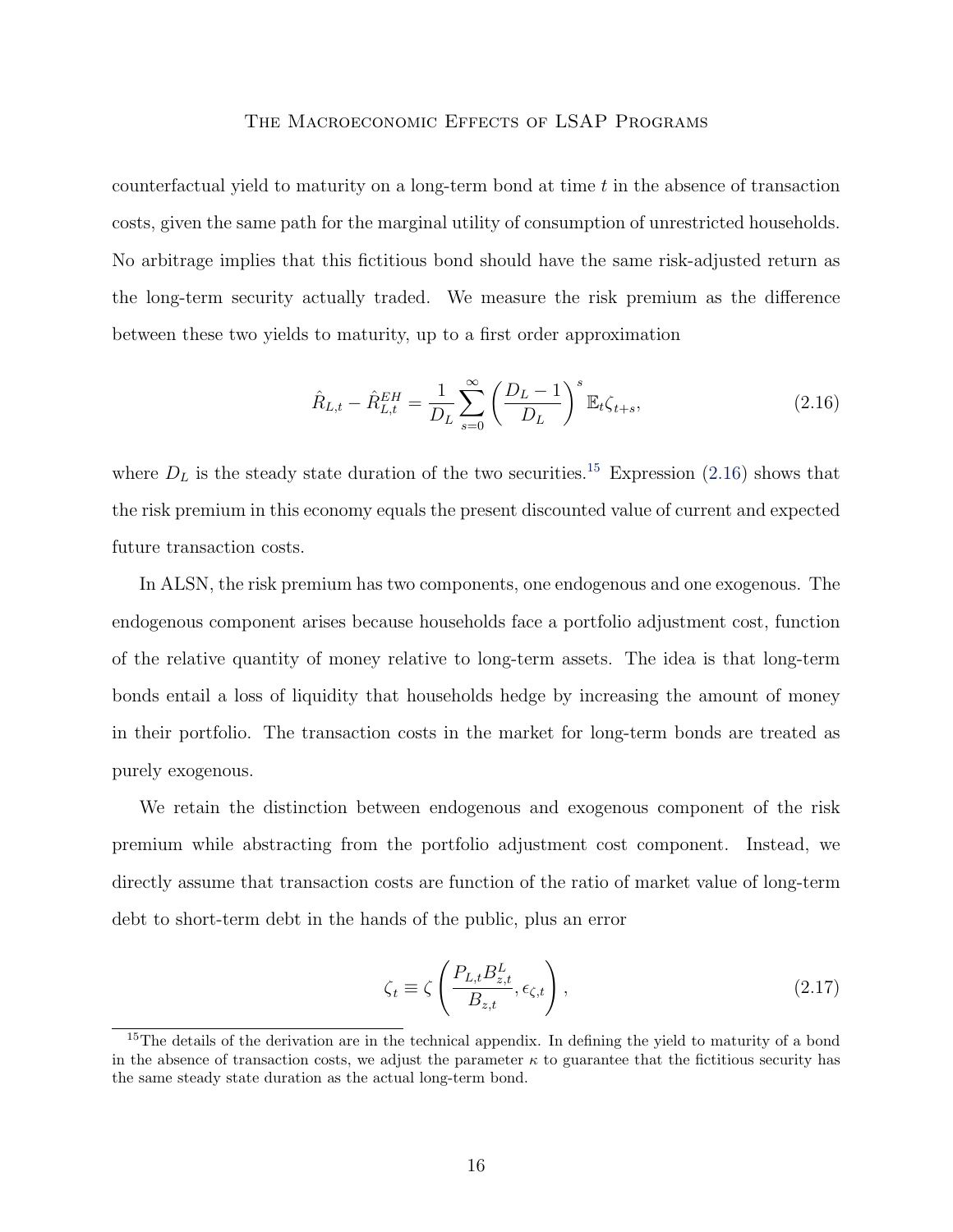where  $B_{z,t}^L \equiv B_t^L/(P_t Z_t)$ , and  $B_{z,t} \equiv B_t/(P_t Z_t)$ . We do not take a stand on the explicit functional form of  $\zeta(.)$ . We only require the function and its first derivative to be positive when evaluated in steady state (i.e.  $\zeta(P_L B_z^L/B_z, 0) > 0$  and  $\zeta'(P_L B_z^L/B_z, 0) > 0$ ). The first assumption ensures the presence of a positive steady state risk premium, as in the data. The second assumption guarantees that the yield on long-term bonds drops following a reduction in their outstanding amount. This element gives LSAP programs a chance to work through the mechanism identified in the reduced form estimates (Gagnon et al., 2011).

Up to a log-linear approximation, our parsimonious formulation of transaction costs is observationally equivalent to the two frictions in ALSN. The idea that transaction costs depend directly on the aggregate stock of bonds captures the same intuition (i.e. a liquidity cost) of the adjustment cost function in the original formulation.[16](#page-17-1)

#### <span id="page-17-0"></span>2.6.2 limits to arbitrage

The assumption of market segmentation captures, in reduced form, the observation that in reality some fraction of the population mostly saves through pension funds and other types of long-term institutional investors. These financial intermediaries are specialists in certain segments of the market and their transaction costs are likely to be small. Conversely, households who invest in long-term bonds mostly for diversification motives may face higher transaction costs.<sup>[17](#page-17-2)</sup> The parameter  $\omega_u$  measures this segmentation and is one of the key objects of interest in our estimation results.

The key implication of bond market segmentation is that not all agents in the model can take full advantage of arbitrage opportunities. Unrestricted households can arbitrage away, up to some transaction cost, differences in risk-adjusted expected returns between short

<span id="page-17-1"></span><sup>&</sup>lt;sup>16</sup>An alternative approach to study the effects of LSAP programs on risk and term premia would be to use higher order approximation methods and estimate the model with the particle filter (van Binsbergen et al., 2010).

<span id="page-17-2"></span><sup>&</sup>lt;sup>17</sup>See ALSN for a more detailed discussion of this interpretation.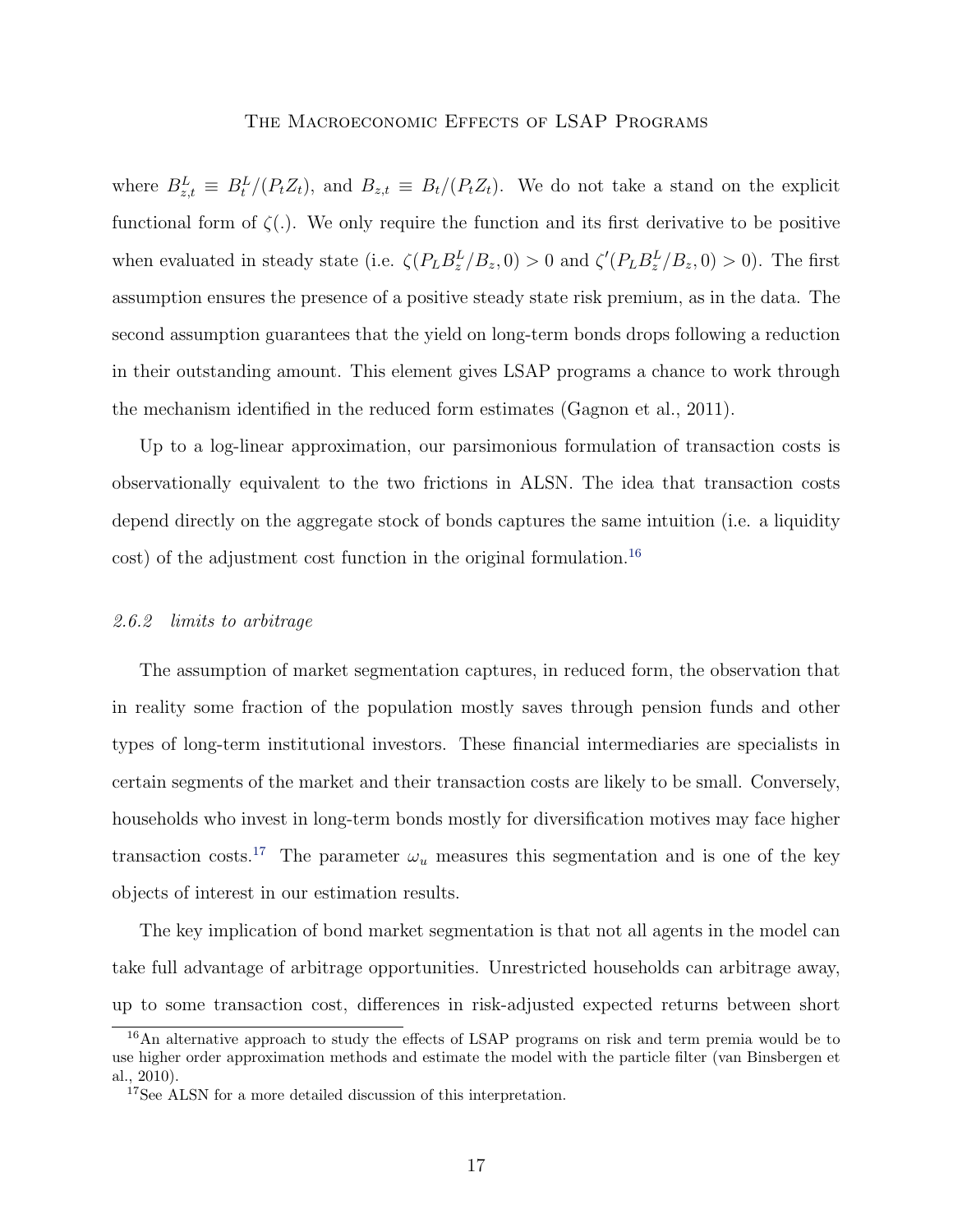and long-term bonds (equations [2.13](#page-15-2) and [2.14\)](#page-15-1) but restricted households do not have this possibility. Equation [\(2.15\)](#page-15-3) fully characterises the savings behaviour of restricted households.

This friction provides a rationale for asset purchase programs to influence macroeconomic outcomes, thus breaking the irrelevance result in Wallace (1983). In particular, in our model, a program targeted to purchases of long-term securities reduces the risk premium (equation [2.17\)](#page-16-2), changing their expected return. Absent segmentation, this program would affect the yield to maturity of the long-term bond (equation [2.14\)](#page-15-1) but would have no effects on the real allocation. Because unrestricted households can invest in both securities, their portfolios would adjust until the two expected returns are equated again, implying a different yield to maturity on the long-term bond. In equilibrium, expected returns, inclusive of transaction costs, would be unchanged, hence avoiding any change of the stochastic discount factor. Thus, no real variable in this economy is affected.

Conversely, with segmented bond markets, LSAP programs do affect the real economy. The change in long-term yields induces a change in the expected return of the restricted households, which are not subject to the transaction costs. Because the expected return is different from the restricted households' perspective, their stochastic discount factor has to adjust. This change alters their intertemporal profile of consumption (equation [2.15\)](#page-15-3) and indirectly influences both the pricing decisions of intermediate producing firms and the investment decisions of capital producers. Ultimately, general equilibrium forces imply that consumption for both types of agents, investment and production respond as well.<sup>[18](#page-18-1)</sup> The simulations in section [4](#page-25-0) illustrate the magnitude of the LSAP stimulus on aggregate demand and inflation.

<span id="page-18-1"></span><span id="page-18-0"></span><sup>&</sup>lt;sup>18</sup>In practice, another effect of asset purchase programs could be the incentive for households to shift their portfolios toward riskier assets, such as equity and corporate bonds. In the model, this mechanism is absent as the equity shares are non-tradable.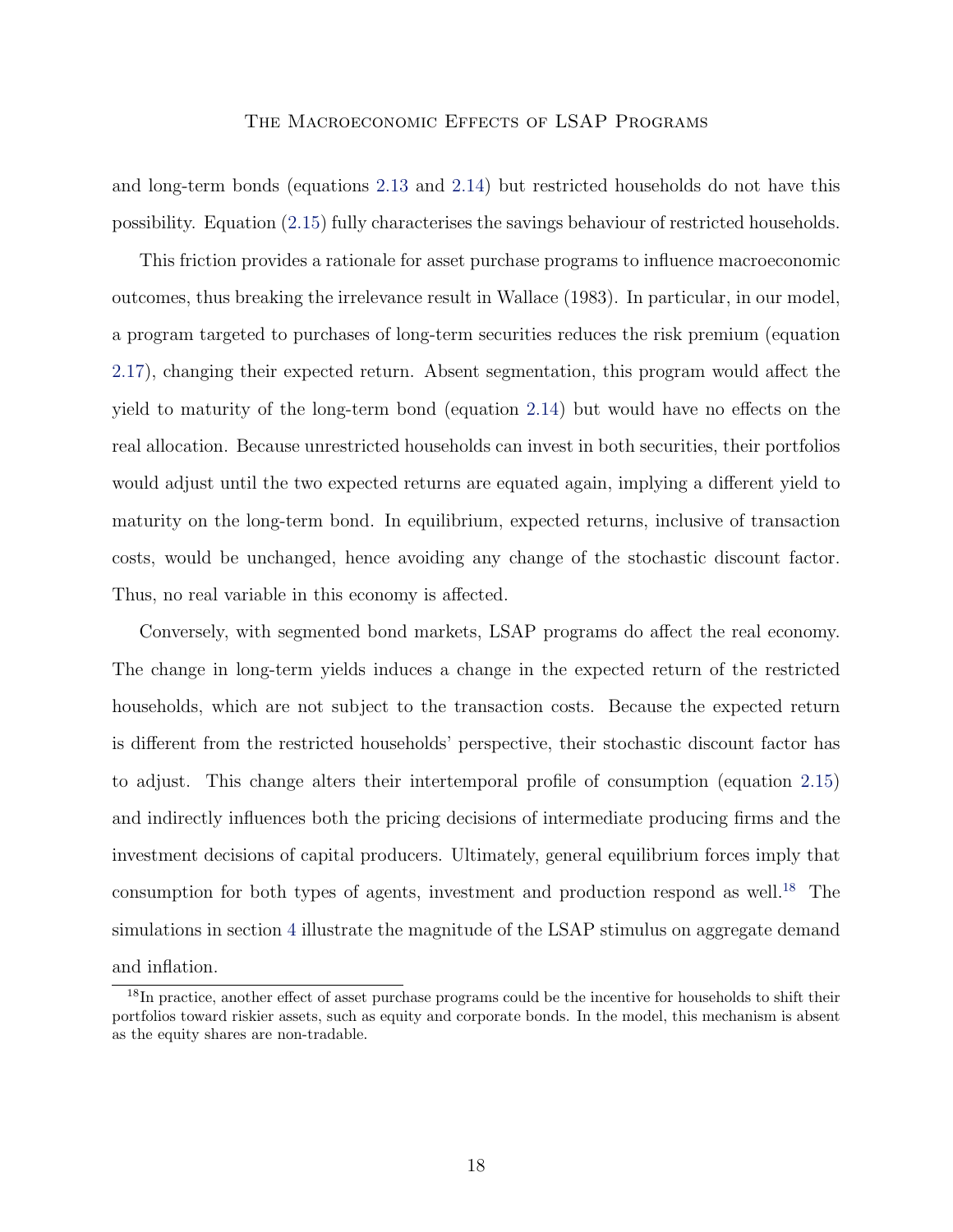# 3 Empirical Analysis

We estimate the model with Bayesian methods, as surveyed for example by An and Schorfheide (2007). Bayesian estimation combines prior information on the parameters with the likelihood function of the model to form the posterior distribution. We construct the likelihood using the Kalman filter based on the state space representation of the rational expectations solution of the model.[19](#page-19-0) In the remainder of this section, we first describe the data used and then present parameter prior and posterior distributions.

#### 3.1 Data

We use quarterly data for the United States from the third quarter of 1987 (1987q3) to the third quarter of 2009 (2009q3) for the following seven series: real GDP per capita, hours worked, real wages, core personal consumption expenditures deflator, nominal effective Federal Funds rate, the 10-year Treasury constant maturity yield, and the ratio between long-term and short-term U.S. Treasury debt.<sup>[20](#page-19-1)</sup> All data are extracted from the Federal Reserve Economic Data (FRED) maintained by the Federal Reserve Bank of St. Louis. in the technical appendix we describe more precisely how the data is constructed and how it maps to the state variables in the model.

# 3.2 Prior Choice

Tables [2](#page-39-0) and [3](#page-40-0) (columns two to five) summarise the prior distributions of each parameter. We use a Gamma distribution for the parameters that economic theory suggests should be positive to constrain their support on the interval  $[0, \infty]$ . For those parameters that span

<span id="page-19-0"></span><sup>&</sup>lt;sup>19</sup>We impose a zero posterior density for parameter values that imply indeterminacy, which is equivalent to a truncation of the joint prior distribution.

<span id="page-19-1"></span><sup>&</sup>lt;sup>20</sup>We use an extended sample, starting in 1959q3, to initialise the Kalman filter, but the likelihood function itself is evaluated only for the period starting in 1987q3, conditional on the previous sample.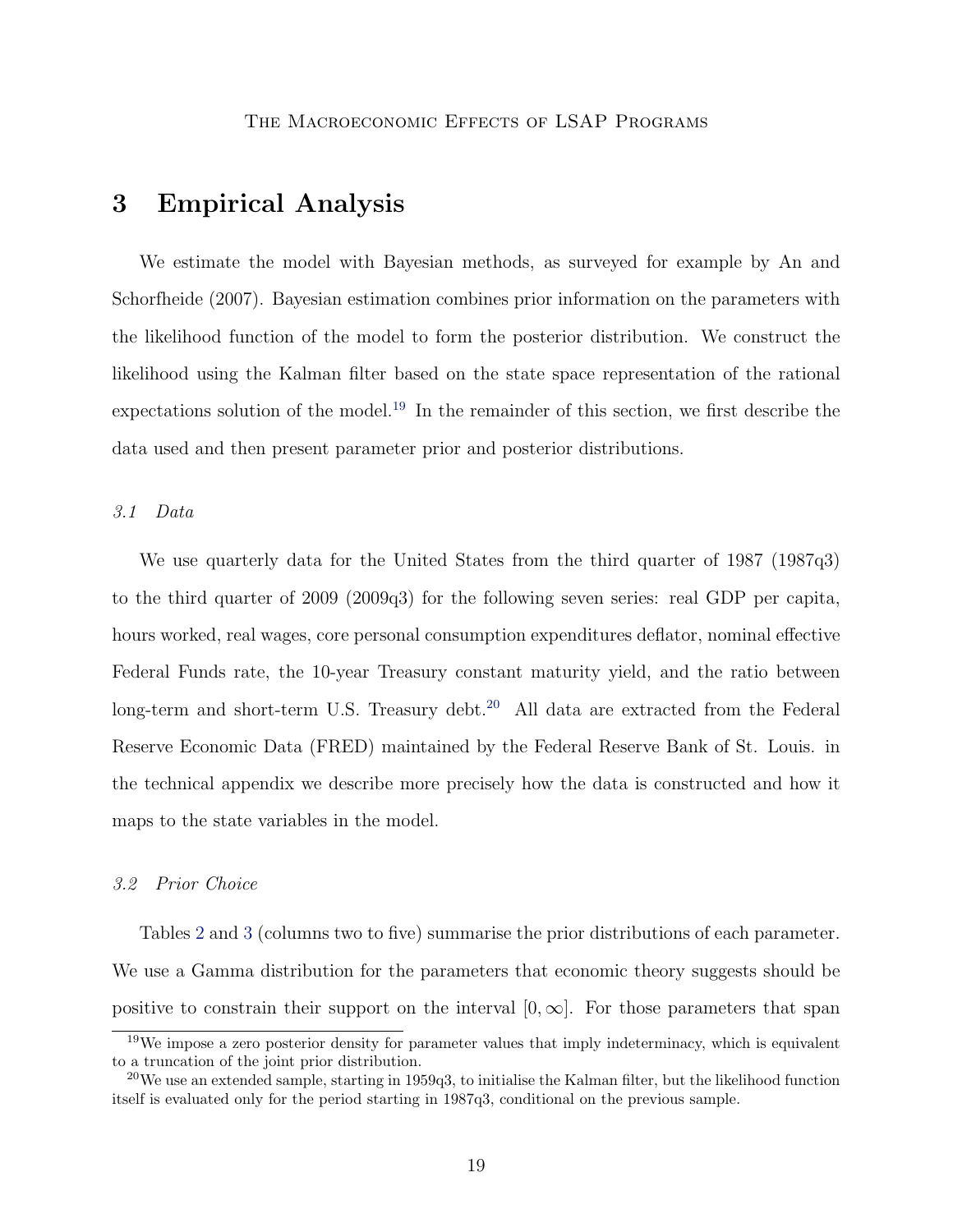only the unit interval, we use the Beta distribution. For the standard deviation of shock innovations, we use the Inverse-Gamma distribution.

The steady state value for inflation is centred at 2%, in line with the mandate-consistent level of inflation commonly assigned to the Federal Open Market Committee (FOMC). The steady state growth rate is centred at 2.5% (annualised). The discount factor has a prior that implies a real interest rate of about 2% (annualised). The steady state spread between the 10-year treasury yield and the federal funds rate has a prior centred at 0.75% (annualised), similar to the average in the data.

We follow Del Negro and Schorfheide (2008) for the priors of standard parameters. The investment adjustment cost convexity parameter  $S''$  has prior mean of 4 and standard deviation of 1. The utilisation cost elasticity parameter  $a''$  has prior mean 0.2 and standard deviation 0.1, implying that in response to a  $1\%$  increase in the return to capital, utilisation rates rise by about 0.17%. We calibrate the share of capital in production  $\alpha$  to 0.33, and the capital depreciation rate  $\delta$  to 2.5% per quarter.

The habit formation coefficient for both types of agents has prior mean of 0.6 and standard deviation 0.1, also fairly common in the literature. The parameter controlling the labour supply elasticity  $\nu$  has a prior centred at 2. Similarly to Smets and Wouters (2007), we estimate the intertemporal elasticity of substitution of consumption for households, except that in our model we have two types of agents. The prior on  $\sigma_u$  and  $\sigma_r$  is relatively flat (centred at 2 with standard deviation of 1) and equal for both types, so that the data can be informative about their value.

The fraction of unrestricted agents  $\omega_u$  is the crucial parameter to identify the degree of bond market segmentation in the model. At the mean, our prior implies that 70% of the households are unrestricted. As we show below, this degree of segmentation, conditional on the rest of the priors, is consistent with substantial effects of LSAP in the model. A standard deviation of 0.2, however, makes the distribution flat enough that the 90% prior interval is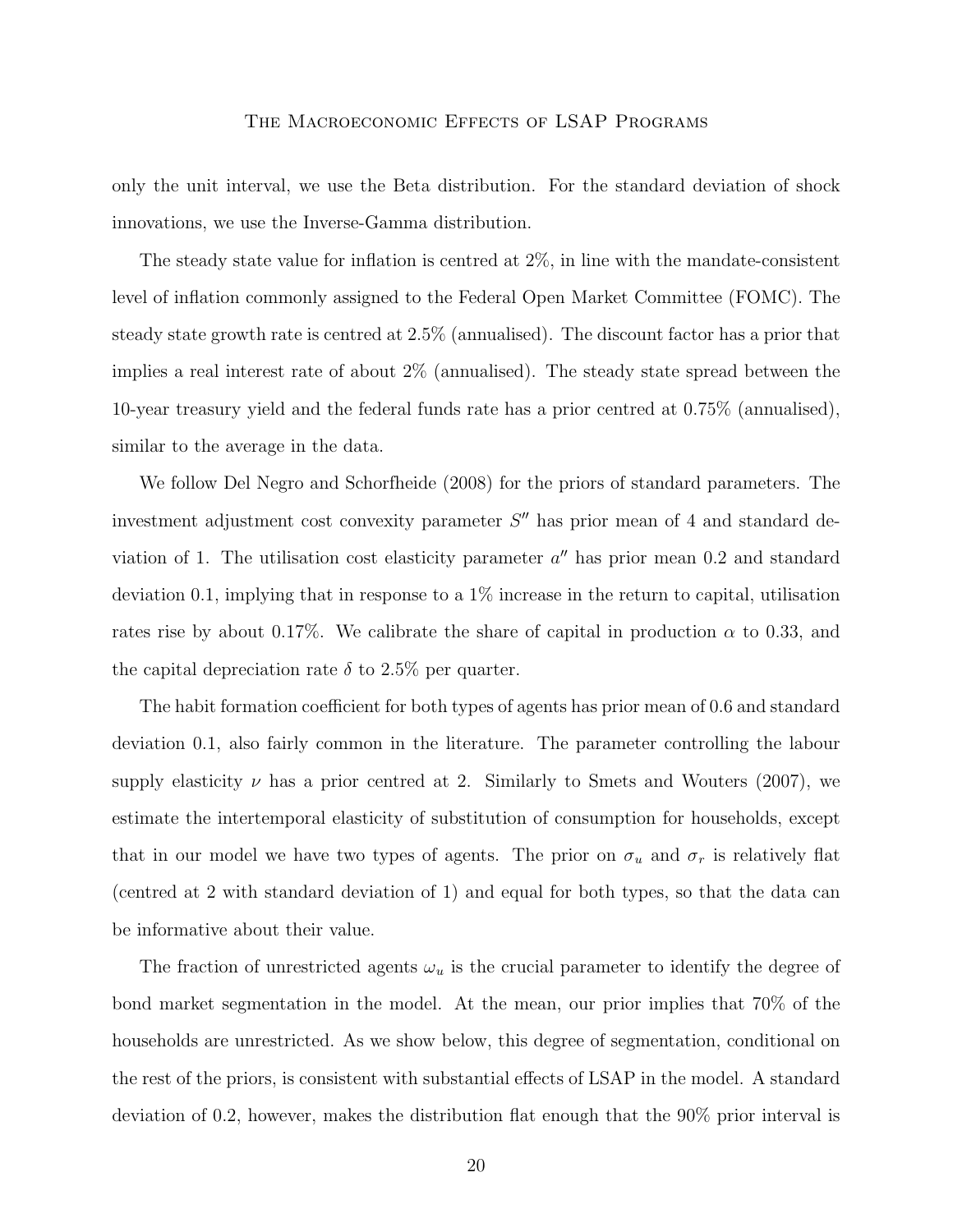(0.32,0.96) and encompasses very large to minimal effects. The other key parameter is the elasticity of the risk premium to changes in the market value of long debt  $\zeta'$ . The prior for this parameter has a mean 1.5/100 and a standard deviation big enough to match the range of estimates shown in Table [1](#page-38-0) (see discussion above). The cash-flow parameter that controls the duration of long-term bonds (given the yield to maturity) is calibrated to imply a duration of 30 quarters, similar to the average duration in the secondary market for 10-year U.S. Treasury bills. We consider short-term debt to include both government bonds with less than one year to maturity as well as central bank liabilities in the form of reserves, vault cash and deposits. In the U.S., the average for this quantity since 1974 is about 16% of annual GDP. For long-term bonds, we consider all government bonds with maturity greater than one year, which in the U.S. is also about 16% of annual GDP since 1974.

Table [2](#page-39-0) contains three non-standard parameters  $(\Xi^u/\Xi^r, C^u/C^r,$  and  $\chi_{wu})$  which refer to steady state ratios hard to pin down directly from the data. We decided not to calibrate these ratios to avoid biasing the estimation and the simulations in either direction. The posterior distribution for these three parameters turns out to deviate negligibly from our prior. Furthermore, the uncertainty in these ratios translates into uncertainty in the dynamics of the model and in the effects of asset purchases on macroeconomic variables.

The priors for the wage and price rigidity parameters  $\zeta_w$  and  $\zeta_p$  are centred at 0.5 with a standard deviation of 0.1, as in Smets and Wouters (2007). The fiscal rule parameter,  $\phi_T$ is centred at 1.5 and its posterior does not differ too much from the prior. For the monetary policy rule, we consider fairly standard parameter priors. The interest rate smoothing parameter  $\rho_r$  is centred at 0.7. The response to output growth  $\phi_y$  is centred at 0.4. The prior mean for the response to inflation  $\phi_{\pi}$ , centred at 1.75, is slightly higher than the usual value of 1.5 in Taylor (1993). The 90% prior interval, however, is completely above one, consistent with the Taylor principle.

The shocks follow AR(1) processes, with autocorrelation coefficient  $\rho_i$  centred at 0.75,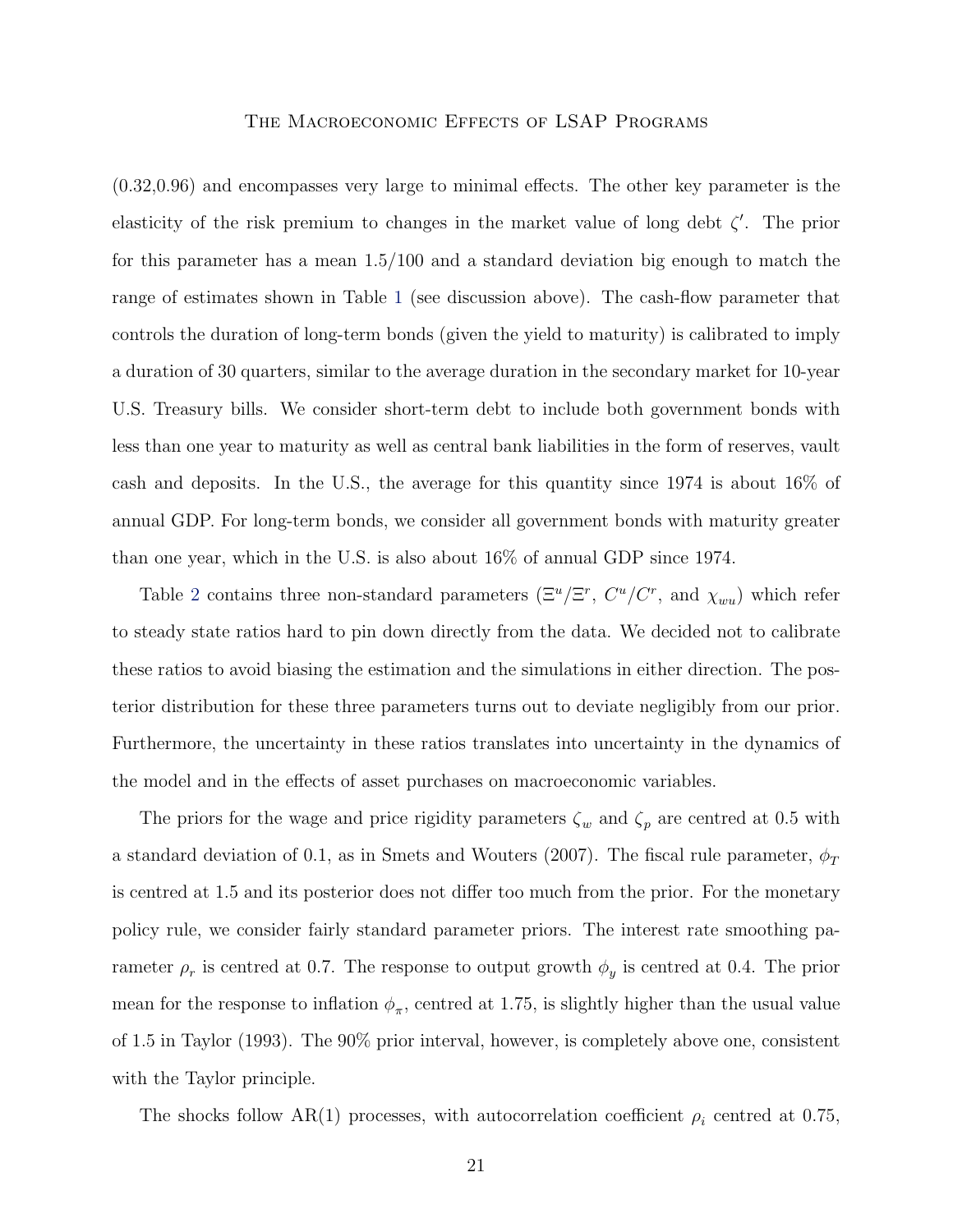except for the autocorrelations of productivity shocks (equal to 0.4 so that the growth rate shock is not too persistent) and of the risk premium and debt shocks (equal to 0.8). The prior mean of the innovations have standard deviations  $\sigma_i$  centred at 0.5, except for the innovation to the monetary policy shock and the risk premium shock whose standard deviation is smaller because these variables refer to quarterly changes in interest rates.

#### 3.3 Parameter Posterior Distribution

In order to obtain the posterior distribution, we first obtain the posterior mode.<sup>[21](#page-22-0)</sup> We then use a normal approximation around the mode to form a jump distribution to generate a sample of parameter vector draws representative of the posterior based on the Metropolis random walk Markov Chain Monte Carlo (MCMC) simulation method.<sup>[22](#page-22-1)</sup> The last five columns of tables [2](#page-39-0) and [3](#page-40-0) report the posterior distribution of each parameter.

The first result that emerges from these tables is that the measure of market segmentation is very small—the posterior 90% interval for  $\omega_u$  is (0.824,0.993) with a median of 0.947 and a mode of 0.983. Given our prior, the data strongly pushes against a model with a significant degree of market segmentation. Ceteris paribus, we should expect small macroeconomic effects of asset purchases. In order to check the stability of the estimate of market segmentation (and, in general, of other parameters), we re-estimated the model with alternative samples. While in our baseline estimation the sample ends in 2009q3 (just before the first U.S. LSAP program), we considered three alternative endings: 2007q2 (before the recent financial turbulence), 2008q3 (before the federal funds rate reached the ZLB)

<span id="page-22-0"></span><sup>21</sup>We extract the mode by maximising the posterior density function, which can be a very challenging task with a high-dimensional problem like the one in this paper. In order to reduce the chances of extracting a local maximum, we perform 50 maximizations of the mode starting at different guesses of the parameter vector. For each solution, we further test at least ten times whether a new maximisation with a guess parameter vector in a small neighbourhood of that solution can achieve a higher level of the posterior density function.

<span id="page-22-1"></span><sup>&</sup>lt;sup>22</sup>After obtaining four separate chains of 100,000 draws, we compute the covariance matrix (with a  $25\%$ burn-in) and generate four new chains of 100,000 draws. We repeat this step two more times with 200,000 and 500,000 draws, respectively. At this stage, we use these last four chains to extract the parameter posterior distribution properties and to simulate the effects of asset purchases.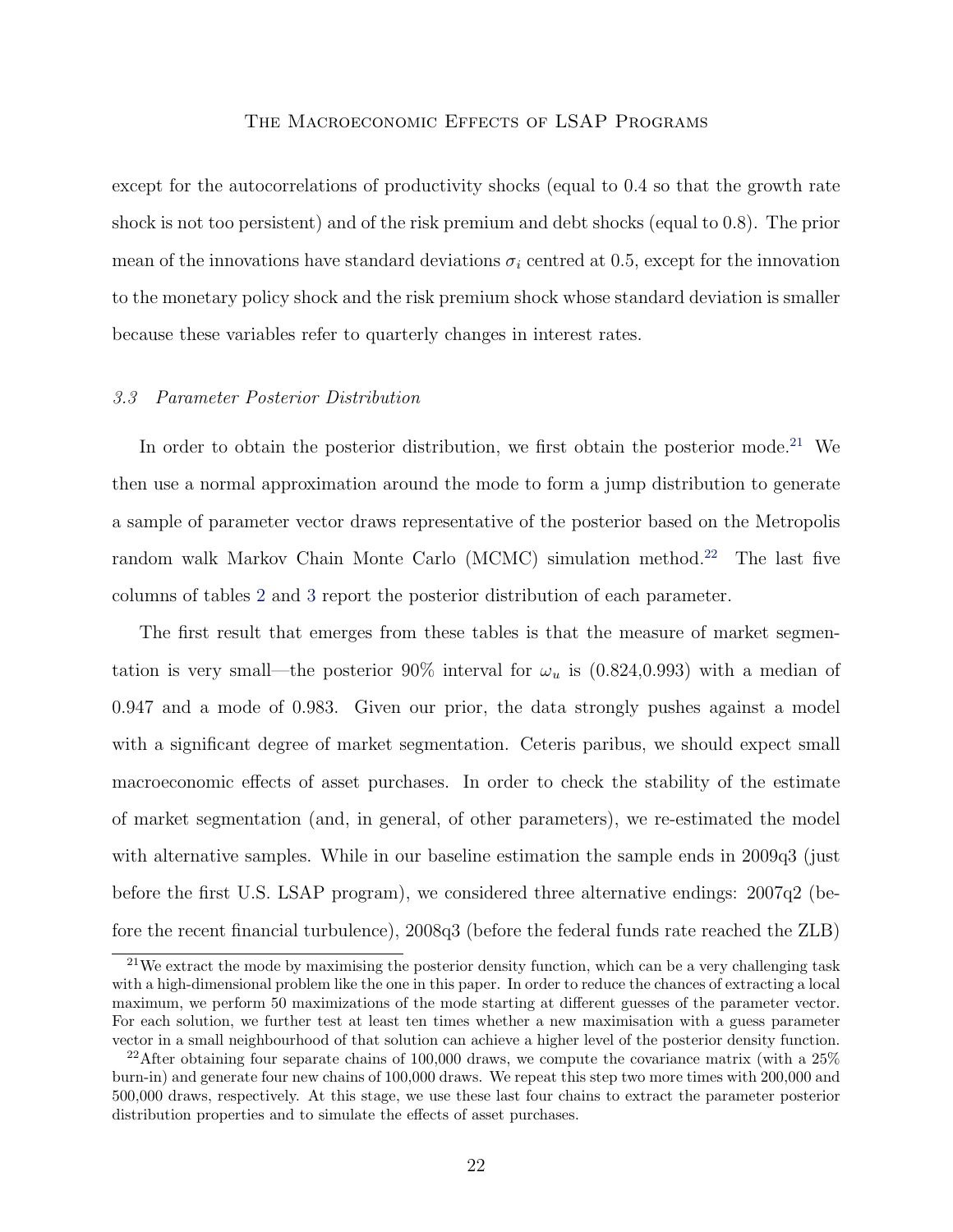and 2011q2 (the most recent available data). The parameter estimates always remain very comparable.<sup>[23](#page-23-0)</sup>

The other key parameter is the elasticity of the risk premium to asset purchases  $\zeta'$ . If this elasticity were zero, asset purchases would affect neither the risk premium nor the real economy. The posterior distribution turns out to be concentrated at low levels, although different from zero, with a median of  $0.327/100$  and a  $90\%$  interval of  $(0.086,0.826)$ , suggesting a fairly small impact of the quantity of debt on the risk premium and the 10-year yield. This finding collocates our estimate of the elasticity of the risk premium to the quantity of debt at the lower end of the spectrum in the literature.

The sensitivity of consumption to the interest rate is estimated to be 3.4 for the unrestricted type and 2.1 for the restricted type at the posterior median. These numbers suggest a specification of utility far enough from the usual log-utility assumption but also significant heterogeneity in the sensitivity to the interest rate for the two types. Finally, the posterior moments for the nominal rigidity parameters and policy rule coefficients are consistent with several contributions in the DSGE literature (e.g. Del Negro and Schorfheide, 2008). Importantly, price rigidities are estimated to be quite high relative to the micro-evidence. These parameters may significantly influence the simulations. Therefore, in the robustness analysis, we repeat our baseline experiment with  $\zeta_p$  set at the prior mean.

## 3.4 Interest Rate Diagnostics

This section briefly discusses a number of interest rate diagnostics (variance, variance decomposition, historical shock decomposition). More details, including tables and plots, are available in the appendix.

<span id="page-23-0"></span>As we use data on both short and long-term interest rates, our model can match the

<sup>23</sup>One caveat is that most of our sample corresponds to a period of relative macroeconomic and financial stability in the U.S.. Because the recent crisis may have exacerbated financial frictions, we subject our main experiment to a robustness check where we allow for an (exogenous) increase in the degree of segmentation.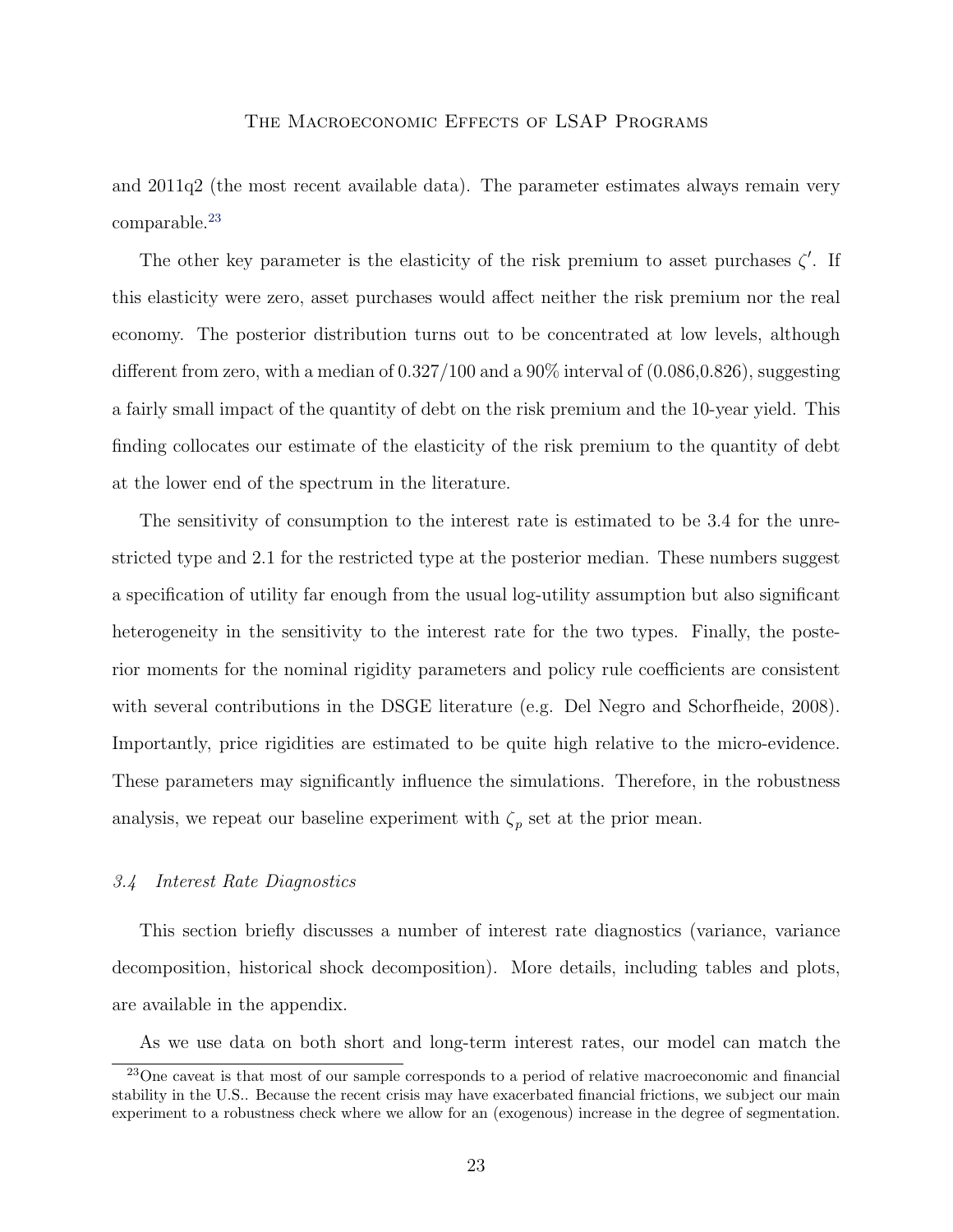exact path of these variables through Kalman filtering and smoothing. Nonetheless, we can also compute the model-based unconditional moments for each variable. In particular, we focus on the variance of interest rates that the model is able to produce given the posterior distributions of the parameters.<sup>[24](#page-24-0)</sup> Our DSGE model captures more than half of the variance of the FFR in the data (0.44 versus 0.81) and about one quarter of the ten-year yield (0.12 versus  $0.47$ ).<sup>[25](#page-24-1)</sup> While our DSGE model, like most, fails to completely explain the term structure, we nevertheless provide a theory of how changes in long-term rates affect the real economy.

Different shocks explain the variance of short and long-term interest rates. For the FFR, the shock to the marginal efficiency of investment is the single most important driver of the variance at business cycle frequencies (periodic components with cycles between 6 and 32 quarters), consistent with the findings in Justiniano et al. (2010). In the shorter run, shocks to the monetary policy rule play a non-trivial role while at longer horizons preference shocks become relevant. The volatility of long-term rates is mostly accounted for (roughly 60%) by shocks to the risk premium, with preference and marginal utility of investment shocks splitting the remaining 40% of the variance more or less equally.

The historical shock decomposition is related to the variance decomposition but is conditional on the actual path of the data. The product of the historical shock decomposition is the marginal contribution of each shock to the path of each variable in the model. As with the variance, we report results for the median across 1000 draws. Shocks to the risk premium pushed down the FFR since 1994, between 2 and 3 percentage points. Since 2007, monetary policy shocks have been exerting the opposite pressure. Our model hence suggests

<span id="page-24-0"></span><sup>&</sup>lt;sup>24</sup>To compute the model-based unconditional variance of a certain variable, we draw a vector of parameters from the joint posterior distribution, compute the unconditional variance of the variable of interest, repeat the procedure 1000 times and then take the median.

<span id="page-24-1"></span><sup>&</sup>lt;sup>25</sup>The performance for long-term rates is not much worse than three-factors affine models of the term structure of interest rates. For example, the  $R^2$  of the regression for the ten-year yield in Balduzzi et al. (1996) is 31%.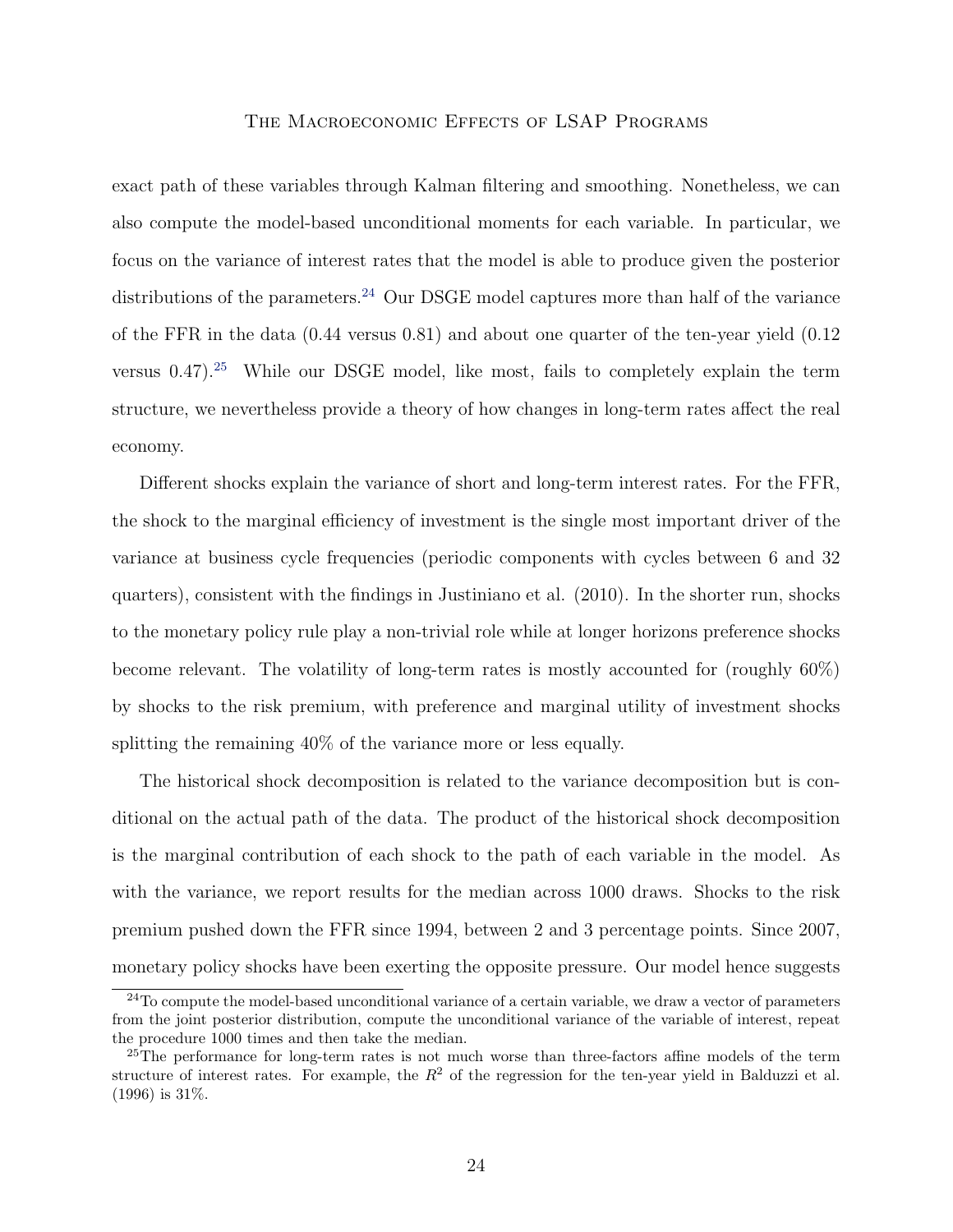that economic conditions, not discretionary policy decisions, account for the low policy rate during the recent financial crisis.<sup>[26](#page-25-1)</sup> The shock to the marginal efficiency of investment—the key factor in the variance decomposition—captures fairly well the cyclical movements in the FFR with two notable exceptions: the early 1990s, when  $\mu_t$  exercises downward pressures while the FFR is actually going up, and the end of the sample, when  $\mu_t$  shock is pushing the FFR up. The same risk premium shocks that put downward pressure on the FFR since 1994 exert the opposite force on long-term rates, although other shocks (in particular, preference and productivity) partly offset this dynamics, especially at the end of the sample.

# <span id="page-25-0"></span>4 Simulating LSAP II

Our baseline experiment corresponds to a simulation of the U.S. LSAP II program, announced with the FOMC statement of November 3, 2010. The central bank buys long-term bonds (in exchange for short-term bonds) over the course of four quarters, holds its balance sheet constant for the following two years and progressively shrinks its holdings of long-term securities over the final two years of the simulation. We calibrate the size of the asset purchase program to match a \$600 billion reduction of long-term debt in the hands of the private sector. Figure [1](#page-41-0) illustrates the path of the market value of long-term bonds in the hands of the private sector (in deviations from trend) following the central bank purchases.<sup>[27](#page-25-2)</sup>

We also impose that the FFR stays at the ZLB for the first four quarters after the beginning of the asset purchase program (the "extended period" language), consistent with the survey evidence from Blue Chip.<sup>[28](#page-25-3)</sup> In the technical appendix, we explain the exact details

<span id="page-25-1"></span><sup>&</sup>lt;sup>26</sup>Because the FFR eventually hit the zero lower bound in the Fall of 2008, one way to recast this result is that the interest rate rule in the model calls for negative nominal interest rates.

<span id="page-25-2"></span> $27T$ o be precise, we perform the simulation by feeding a series of shocks to the rule controlling the level of long-term bonds in the hands of the public that is announced to all agents in the economy. As such, the private sector is aware of the whole path when forming expectations about the future.

<span id="page-25-3"></span><sup>28</sup>Blue Chip has been asking the survey participants about the expected duration of the ZLB since the end of 2008. Until the recent (FOMC statement of August 9, 2011) change in the Federal Open Market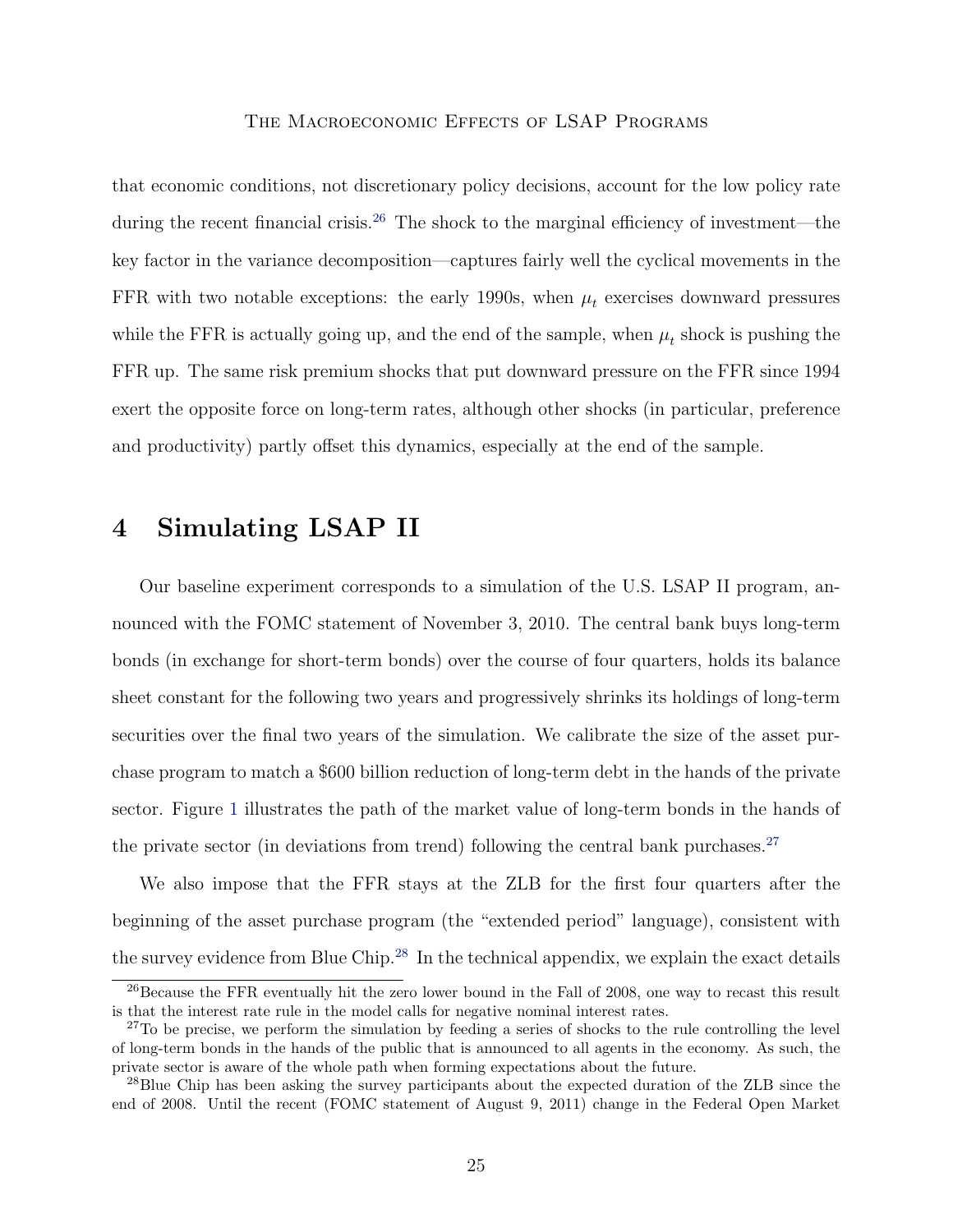of how we implement this commitment to the zero lower bound.

We begin by showing our main simulation of LSAP II at the prior distribution and then repeat the same experiment at the posterior. The following two subsections discuss the role of the commitment to the zero lower bound and how LSAP compares to interest rate policy shocks. In the technical appendix we present several robustness results.

#### 4.1 Simulation at the Prior Distribution

This section illustrates how the choice of the priors constrains the macroeconomic effects of asset purchase programs via Monte Carlo simulations. Specifically, we obtain 1000 random draws for the parameter vector using the prior distribution. We then use each of these draws to solve the model and extract the path of the state variables in response to the LSAP experiment described above. Finally, we compute moments and percentiles of this sample of responses for the variables of interest.[29](#page-26-0)

Figure [2](#page-42-0) shows the response of output growth, output level, inflation, FFR, 10-year yield and risk premium to the simulated LSAP II experiment at the prior distribution, all in annualised percentage rates. The level of output corresponds to percentage deviations from trend, as opposed to a rate of change, and thus is not annualised. These plots represent the marginal contribution of LSAP II, i.e. the deviations of each variable relative to the path that would have prevailed absent the policy intervention. The red continuous line is the prior median response while the grey shaded area corresponds to the  $50^{th}$ ,  $60^{th}$ ,  $70^{th}$ , and  $80<sup>th</sup>$  prior probability intervals, from darker to lighter shading respectively.

The prior for the elasticity of the risk premium to the quantity of long-term debt implies a median response at the peak of about 30 bp, consistent with the estimates in Gagnon

Committee language that introduced a specific date for the expected liftoff, market participants had always maintained the expectation that the FFR would remain at the ZLB for the four/five quarters after the question was asked.

<span id="page-26-0"></span> $29$ The results are not sensitive to increasing the number of draws.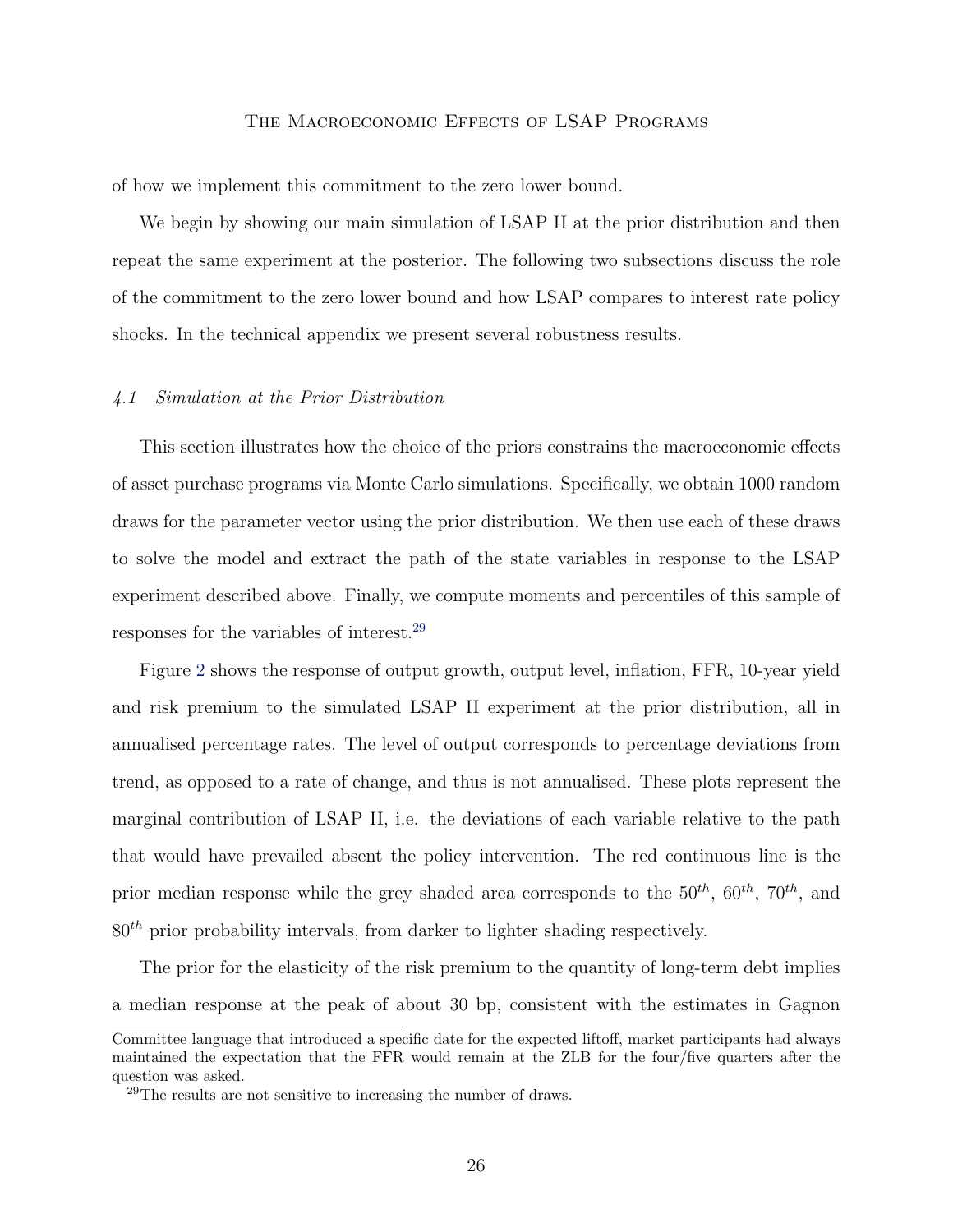et al. (2011). The uncertainty bands cover pretty much the whole range of estimates in the empirical literature discussed in the introduction and summarised in Table [1.](#page-38-0) As a consequence of the change in the risk premium, output growth, the output level and inflation are higher than in the absence of asset purchases. By construction, the asset purchase program achieves the desired effect in the model. The key question is how big these effects are. Our prior is fairly generous, encompassing very large effects, but also relative agnostic, as to extract as much information as possible from the data without imposing too many exante restrictions. To be more precise, the median prior response of output growth is 2.7% and the median response of inflation is 1.08%, roughly in line with the results in Baumeister and Benati (2011). Using a vector auto regression (VAR) model with time-varying coefficients, these authors find that a 60 bp reduction in long-term rates increases GDP growth by 3% and the inflation rate of the GDP deflator by 1% at the posterior median.

Our prior may be seen as too generous to the extent that we allow the effects of LSAP to be potentially quite extreme (for example the  $80^{th}$  percentile is above 15% for GDP growth and inflation). The literature, however, does not rule out these extreme outcomes. For example, Kapetanios et al. (2011) present VAR evidence for the effects of similar policies on GDP growth in the United Kingdom that can be as high as 5% at the mean, depending on the estimation method. Our choice of fairly uninformative priors gives the model a chance to generate such large effects.

In response to higher output and inflation, the central bank eventually increases the interest rate in accordance with the policy rule, but only after the end of the commitment to the ZLB. The evolution of the 10-year yield reflects the combined effect of the responses of the risk premium and the expected future short-term interest rate (expectations hypothesis). The former puts negative pressure on the long yield while the latter exerts the opposite pressure. The outcome depends on how effective asset purchases ultimately are in boosting the economy. If LSAP programs have a significant effect on output and inflation, the policy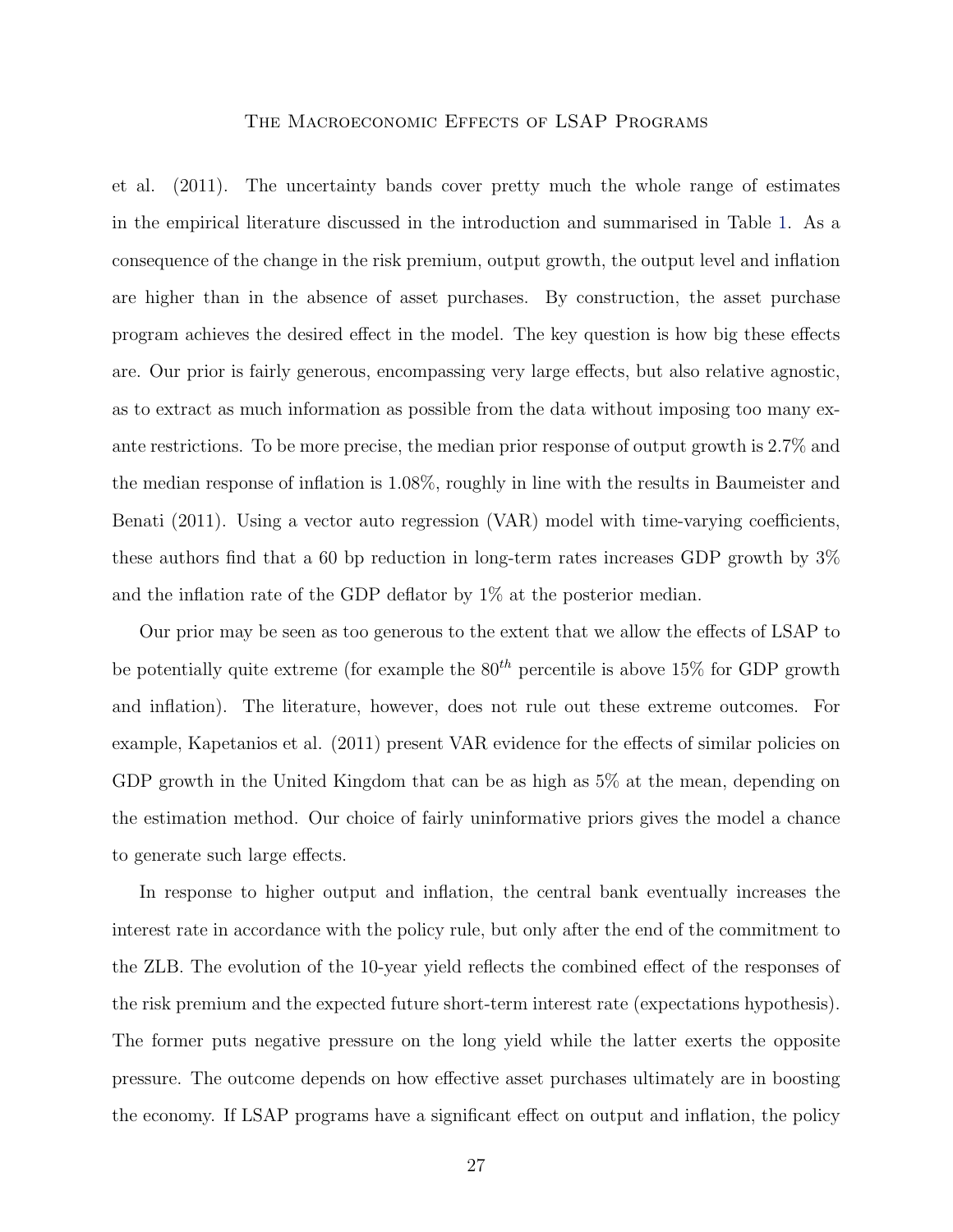rule dictates a strong response of the federal funds rate which can potentially dominate over the negative impact on the risk premium and lead to an equilibrium increase in the 10-year yield.

#### 4.2 Simulation at the Posterior Distribution

In the previous subsection, we concluded that, according to this model and our choice of the priors for the parameters, LSAP programs can boost output and inflation while the effect on the 10-year yield is somewhat ambiguous, depending on the interplay between the risk premium and the expectation hypothesis. In this section, we combine the prior with the data for the past twenty years or so to form a posterior distribution of the parameters. We then use the posterior to revisit our simulations of the effects of LSAP II. Figure [3](#page-43-0) shows the same variables and simulation as Figure [2,](#page-42-0) but now using parameter draws from the posterior distribution.

The policy intervention reduces the risk premium by 11 bp on impact at the posterior median, reflecting the small elasticity of this variable to the quantity of debt discussed earlier. Combined with a small estimated degree of segmentation, not surprisingly the effects of LSAP II on aggregate activity are modest. On impact, GDP growth increases by  $0.13\%$ at the posterior median. The uncertainty is skewed on the upside to about 0.6%, partly due to the ZLB. After three quarters, the effect on output growth is less than a half of its peak (which occurs on impact) and completely vanishes after eight quarters. The effects on the level of output are modest too. The peak in this case occurs after 6 quarters at about 0.1% (posterior median), but now the effects persist longer—after 24 quarters, the output level is still more than 0.05% higher than without asset purchases. The reason for the high level of persistence of the level of real economic activity is that the asset purchase program induces small but long-lasting movements in real interest rates.<sup>[30](#page-28-0)</sup> This modest but persistent

<span id="page-28-0"></span><sup>30</sup>The persistence of both inflation and the nominal interest rate after exiting the ZLB is quite evident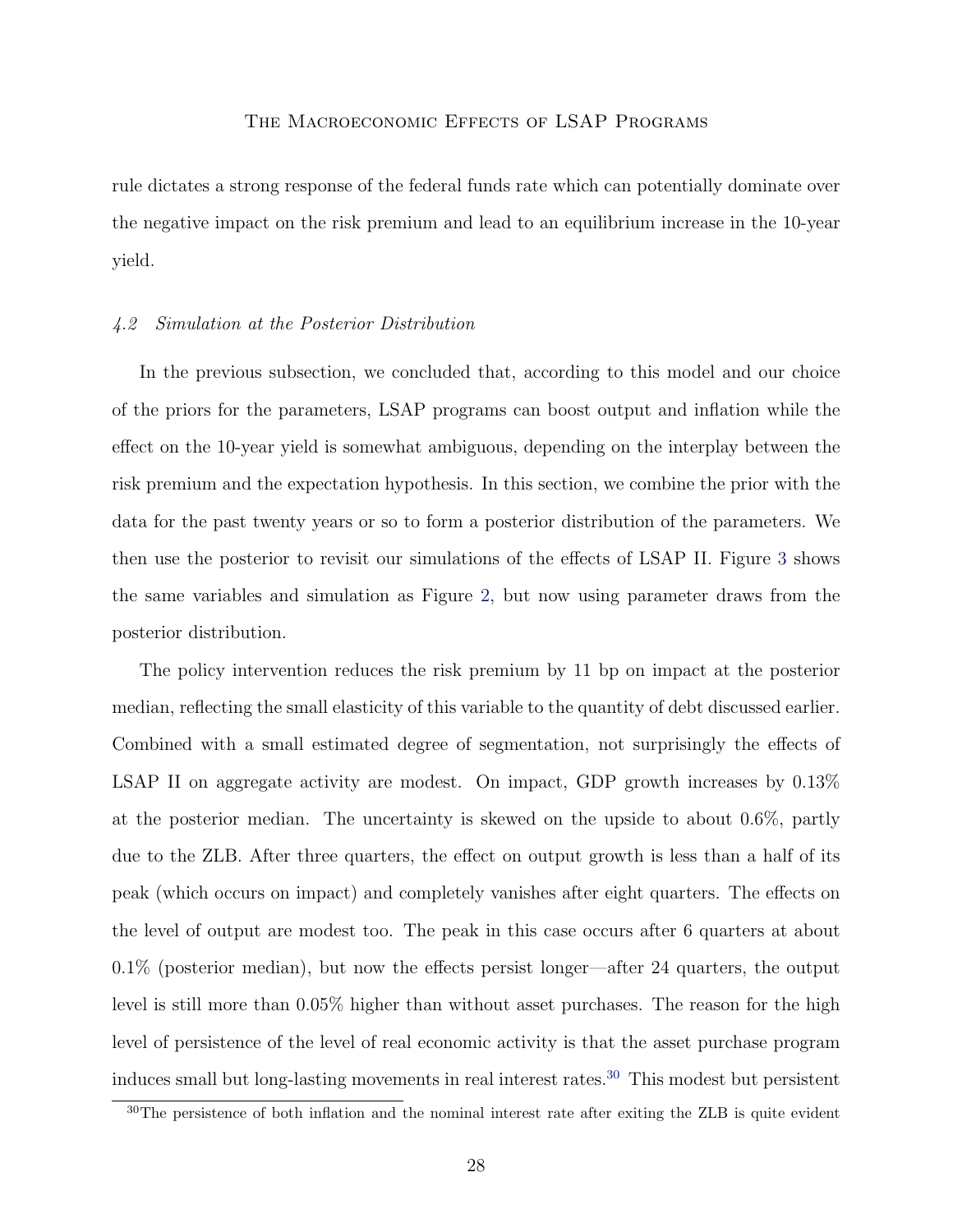effect on GDP level is likely to be important from a welfare perspective—even more so if we consider that the  $90<sup>th</sup>$  probability interval allows for an increase in the level of GDP as high as 0.5%. The effect on inflation is very small, 3 annualised bp at the median, and skewed upward, but even the  $95<sup>th</sup>$  percentile is only about 15 bp.

In spite of the small magnitudes, the positive boost of asset purchases to GDP growth and inflation puts upward pressure on the interest rate. After the four quarters at the ZLB which correspond to the commitment period, the FFR becomes positive but the median increase is only 4 bp. Because asset purchases introduce little stimulus, the central bank does not raise interest rates by much upon exiting the ZLB. The upward skewness in the FFR reflects the skewness in the effects on GDP growth and inflation. Later, we disentangle the effects of the non-linearity introduced by the ZLB from the pure estimation uncertainty.

The drop in the 10-year yield almost coincides with the reduction in the risk premium. Because the FFR only increases few basis points upon exiting the ZLB, the expectation hypothesis component of long-term rates plays a minor role.

Importantly, the duration of the ZLB commitment interacts with the LSAP program. Recently, the Federal Reserve has extended its commitment to keep the nominal interest rate at zero for a longer period.<sup>[31](#page-29-0)</sup> The marginal effect of increasing the ZLB commitment by one extra quarter almost doubles the effects on GDP growth and GDP level while the effect on inflation is  $50\%$  bigger.<sup>[32](#page-29-1)</sup> These results show very clearly that in this model the ZLB commitment is very powerful in stimulating the economy, due to the strongly forward looking behaviour of the agents in the economy, and its effects increase non-linearly with the number of quarters of the commitment.

To summarise, the effects of LSAP II on GDP and inflation are modest, especially compared to the simulation at the prior, although the effects on the output level are quite

from Figure [3.](#page-43-0)

<span id="page-29-0"></span> $31$ At the time we are writing this paper, the commitment is "at least through late  $2014$ ."

<span id="page-29-1"></span><sup>32</sup>More details are available in the appendix.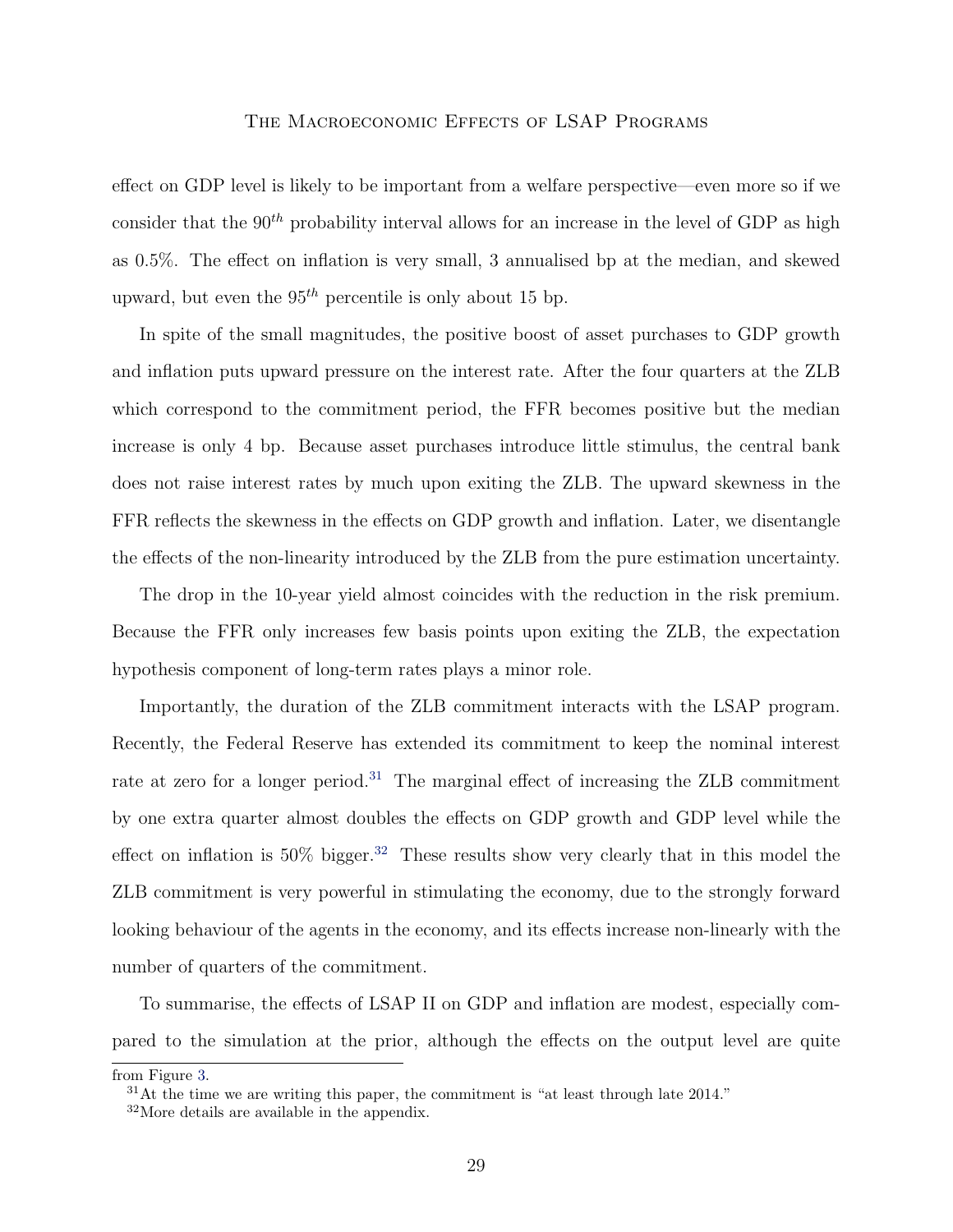persistent. The main reason for this result is that the two crucial parameters that control the effects of asset purchases on real activity—the degree of segmentation and the elasticity of the risk premium to the quantity of debt in the hands of the private sector—are estimated to be small. Yet, the posterior distributions for both these parameters are skewed so that we cannot completely discard the possibility of larger effects. Together with the ZLB, the long tails of the posterior estimates for  $\omega_u$  and  $\zeta'$  contribute to the upward skewness of the response of GDP growth and inflation in the baseline simulation.

Our results are at the lower end of the spectrum in the existing literature. Beside the estimates in Baumeister and Benati (2011) mentioned earlier, Chung et al. (2011), using the FRB/US model, assume that LSAP II induces a reduction in the risk premium of only 20 bp but increases the level of GDP by about 0.6% and inflation rate by 0.1%.

The results in this section are subject to the caveat, discussed for example in D'Amico et al. (2011), that the use of aggregate data on debt may bias the results, weakening the effects of asset purchases on yields. One possible rationalisation of this bias is that our treatment of the sample as homogeneous may have overlooked a structural change in the underlying structure of financial markets caused by the recent crisis. Alternatively, active debt management policy by the Treasury, in an attempt to minimise the financing costs of debt issuance, may make the elasticity of the risk premium to the quantity of debt hard to estimate. Under this hypothesis, the Treasury internalizes the asset market friction to minimise the interest rate cost of marginal funding so that, ex-post, the data display very little relationship between yield spreads and relative supply of assets at different maturities.<sup>[33](#page-30-0)</sup>

In the working paper version of this study (Chen et al., 2011), we estimate the model without using observations on the quantity of debt. In that case, our prior on the elasticity of the risk premium to the quantity of debt encompasses most of the estimates in the empirical literature. Because the elasticity is not well-identified in this case, the posterior median

<span id="page-30-0"></span><sup>33</sup>We thank the referee for suggesting this interpretation.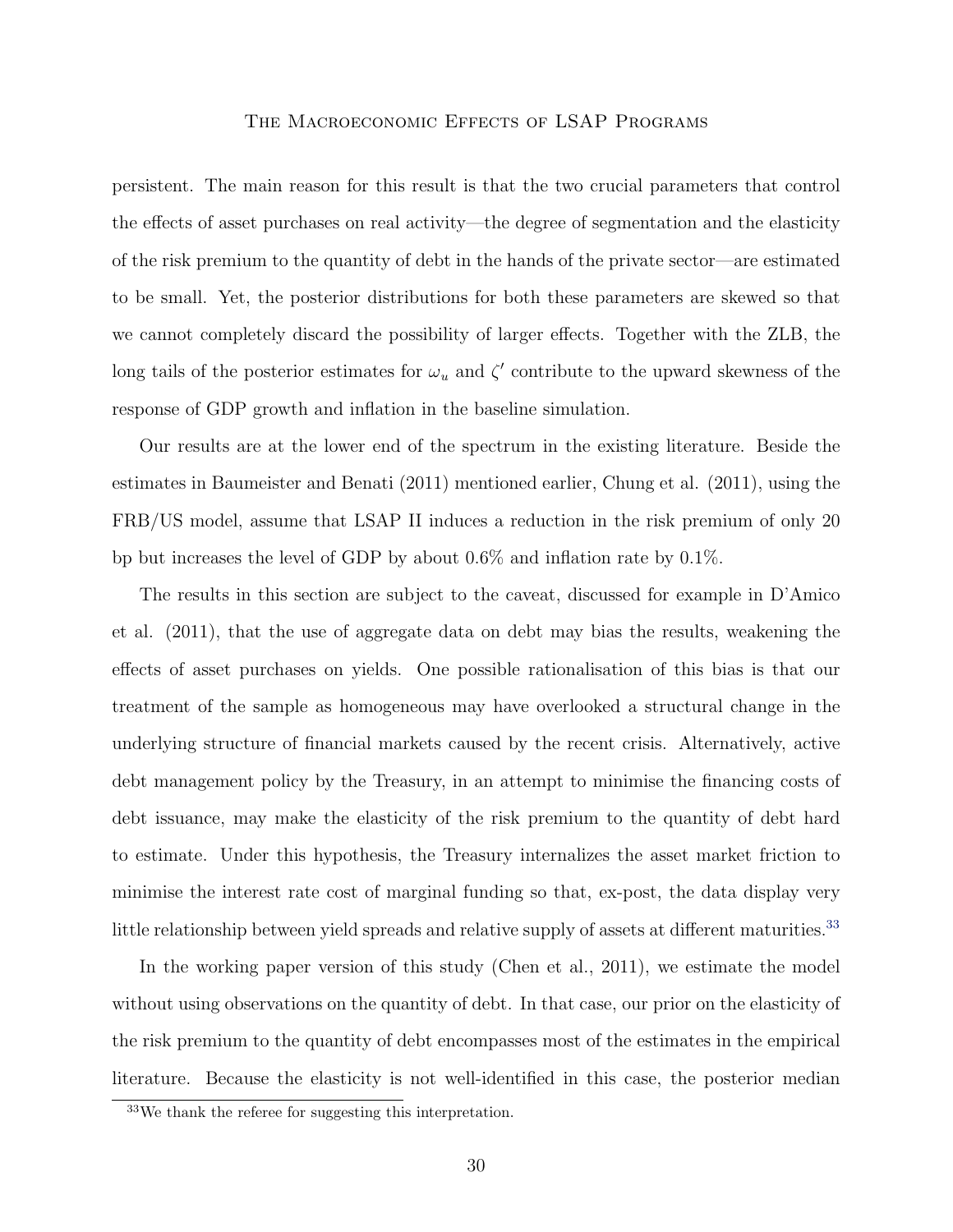coincides with the prior, which corresponds to a cumulative effect of -30 bp on the risk premium in response to LSAP II (e.g. Gagnon et al., 2011). Under this specification, LSAP II increases GDP growth by 0.4% at the posterior median, while the impact on inflation is very similar to the case in which the quantity of debt is used in the estimation.[34](#page-31-0)

#### 4.3 The Role of the ZLB

In this subsection, we show that the commitment of the central bank to keep the shortterm nominal interest rate at the ZLB for an "extended period" amplifies the effects of LSAP II. According to our simulations, asset purchases boost GDP growth and increase inflation, thus leading the central bank to increase the FFR. This endogenous interest rate response mitigates the macroeconomic stimulus of asset purchase programs through the conventional monetary policy channel. A commitment to keep the short-term nominal interest rate at the ZLB for an "extended" period of time prevents the endogenous response of the monetary authority and magnifies the contribution of asset purchases on macroeconomic outcomes. Here, we quantify the magnitude of such a mitigation effect.

Figure [4](#page-44-0) shows the responses in the case in which we do not impose the commitment to the zero lower bound. For reference, the dashed blue line corresponds to the baseline simulation with the commitment to the ZLB imposed. Quantitatively, the ZLB commitment more than triples the effects of asset purchases on GDP growth. Absent this commitment, output growth increases by 0.04%, compared to 0.13% in the baseline experiment. Inflation increases by less than 2 bp (0.018%), compared to 3 bp in the baseline case.

Interestingly, while the profile for the FFR differs from the baseline, the 10-year yield is almost identical. The cumulative effect of the increase in short rates on long rates via the expectation-hypothesis component is the same. Without ZLB, the increase in nominal rates

<span id="page-31-0"></span><sup>&</sup>lt;sup>34</sup>Interestingly, the estimated degree of segmentation does not change appreciably between the two cases. Hence, the different effect on GDP growth is to attribute entirely to the elasticity of the risk premium to the quantity of debt.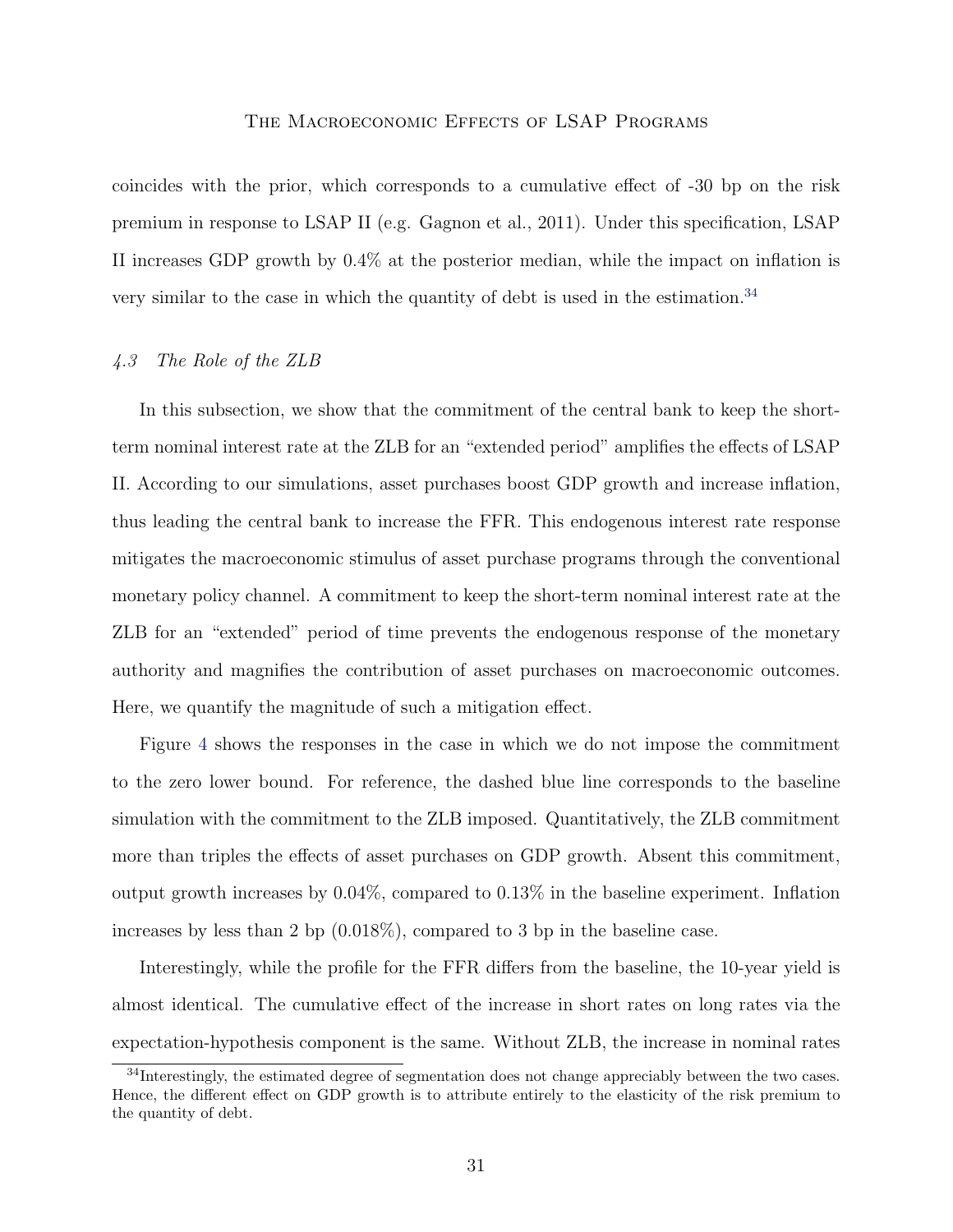occurs earlier but is smoother.

Importantly, the responses to LSAP II remain skewed upward, regardless of whether the ZLB is imposed or not. This observation suggests that the role of the skewness in the posterior distribution of the degree of segmentation and of the semi-elasticity of the risk premium to the quantity of debt play a central role in explaining the upside uncertainty of the response of macroeconomic variables.

## 4.4 Comparison with a Standard Monetary Policy Shock

One of the motivations for central banks to engage in asset purchases is to support output and inflation at times in which the ZLB constrains conventional interest rate setting. To give a sense of the relative effectiveness of these two policies, this section compares the effects of asset purchase programs discussed so far with a standard monetary policy shock, that is, an unexpected reduction of the short-term nominal interest rate.

Figure [5](#page-45-0) shows the response of the key macroeconomic variables to an unexpected reduction of 25 bp in the short-term interest rate. The median effect on GDP growth is somewhat stronger than in the baseline simulation previously discussed while the median effect on in-flation is very much comparable.<sup>[35](#page-32-0)</sup> Furthermore, the effects of the interest rate shock on the output level are not only stronger but also more persistent than those of LSAP. The implied decrease in long-term rates, however, is much smaller, only  $1 \text{ bp.}^{36}$  $1 \text{ bp.}^{36}$  $1 \text{ bp.}^{36}$  Moreover, the long-term rate quickly turns positive. This result is not surprising given that the risk premium does not change. Therefore, the expectation hypothesis component completely pins down the long-term interest rate in this case.

<span id="page-32-0"></span><sup>&</sup>lt;sup>35</sup>The median effects of the monetary policy shock on output and inflation in our model are slightly smaller than in standard estimated DSGE models, such as Smets and Wouters (2007). The key parameters that determine this result are the higher estimated degree of price rigidity and the lower sensitivity of demand to the interest rate (higher coefficient of risk aversion).

<span id="page-32-1"></span> $36$ Our estimates thus imply a much smaller sensitivity of long-term rates to shocks to the short-term rate. As a point of comparison, Gurkaynak et al. (2005) estimate that the typical response of long rates to a cut of 100 bp in the FFR is 15 bp.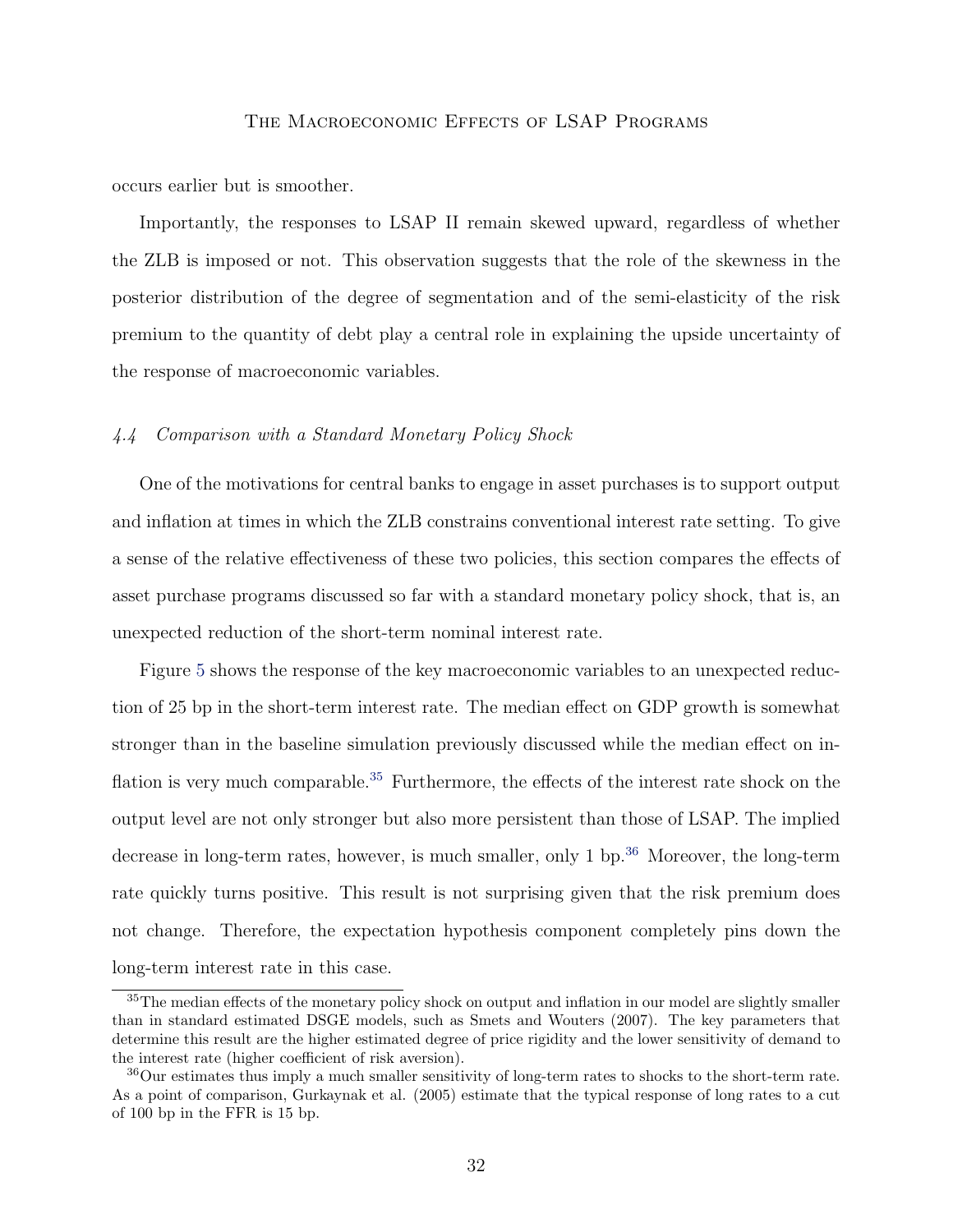Another significant difference is the smaller uncertainty about the effects in the case of an interest rate shock. The absence of the ZLB constraint may in part explain why the posterior bands are more symmetric. Yet, as discussed in the previous subsection, even in the absence of a commitment to the ZLB, uncertainty remains skewed upward, mostly due to the skewness of the posterior estimates of the degree segmentation and of the semi-elasticity of the term premium to the quantity of debt. Because asset market frictions play a smaller role in case of a shock to the short-term interest rate, the uncertainty in the response of GDP growth and inflation becomes smaller and much more symmetric.

Overall, in this model, the effects of LSAP II on output and inflation are slightly smaller than those of a surprise reduction of the FFR by 25 bp, and much more uncertain. This conclusion stands in contrast with Furher and Moore (1995), who find that output is four times more sensitive to long-term than short-term rates. According to this metric, the 11 bp reduction in the risk premium triggered by LSAP II should be equivalent to a reduction of the FFR of about 44 bp. Our results are thus much less generous to changes in the risk premium, confirming our previous finding that the model simulations yield weaker effects of LSAP II on output and inflation than what the VAR literature suggests.

# <span id="page-33-0"></span>5 Conclusions

Using an estimated medium-scale DSGE model, we find that the effects of recent asset purchase programs on macroeconomic variables, such as GDP growth and inflation, are likely to be modest, although with a lasting impact on the level of GDP. Asset purchase programs are in principle effective at stimulating the economy because of limits to arbitrage and market segmentation between short-term and long-term government bonds. The data, however, provide little support for these frictions to be pervasive.

In the appendix, we consider several robustness exercises and find that the effects on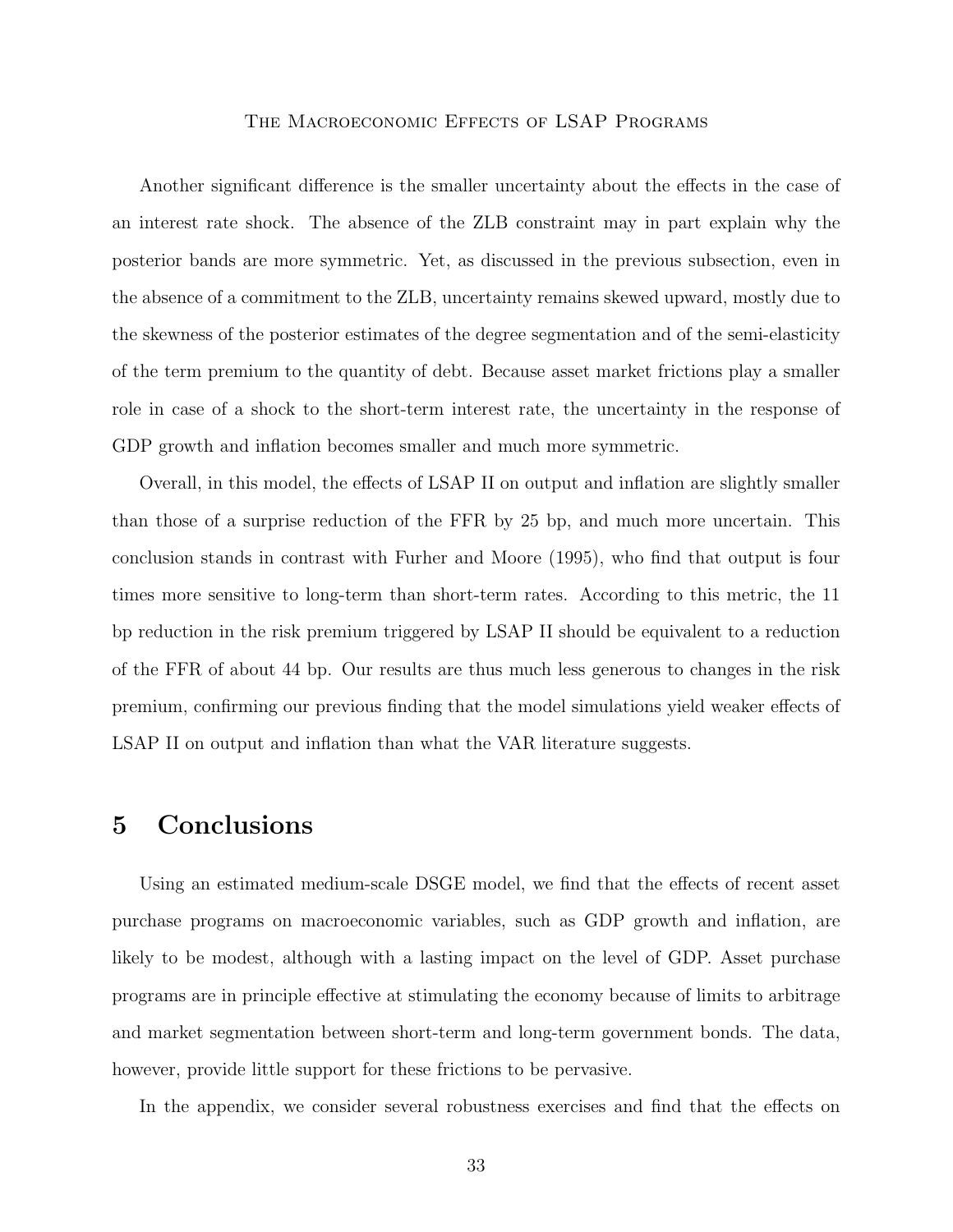GDP growth are not very likely to exceed a third of a percentage point. The inflationary consequences of asset purchase programs are consistently small. Combining LSAP programs with a commitment to keep interest rates low for some period of time allows these programs to be more effective in boosting GDP growth and inflation.

Our results do not depend on whether asset purchases are financed via reserves or sales of short-term debt, to the extent that money and short-term bonds are close to perfect substitutes. Therefore, according to our model, the effects of the Federal Reserve's last round of asset purchases (also known as "Operation Twist Again") should be in line with the estimates from LSAP II after controlling for the scale factor.

# References

- An, S. and Schorfheide, F. (2007a.) 'Bayesian analysis of DSGE models', *Econometric* Reviews, vol. 26(2-4), pp. 113-72.
- Andrés, J., López-Salido, J. and Nelson, E. (2004). 'Tobin's imperfect asset substitution in optimizing general equilibrium', Journal of Money, Credit and Banking, vol. 36(4), pp. 665-90.
- Balduzzi, P., Das, S., Foresi, S. and Sundaram, R. (1996). 'A simple approach to threefactors affine term structure models', Journal of Fixed Income, vol. 6, pp. 43-53.
- Baumeister, C. and Benati, L. (2010). 'Unconventional monetary policy and the Great Recession', ECB Working Paper 1258.
- van Binsbergen, J., Fernandez-Villaverde, J., Koijen, R. and Rubio-Ramirez, J. (2010). 'The term structure of interest rates in a DSGE model with recursive preferences', NBER Working Paper 15890.
- Bomfim, A.N. and Meyer, L.H. (2010). 'Quantifying the effects of Fed asset purchases on Treasury yields', Monetary Policy Insights: Fixed Income Focus.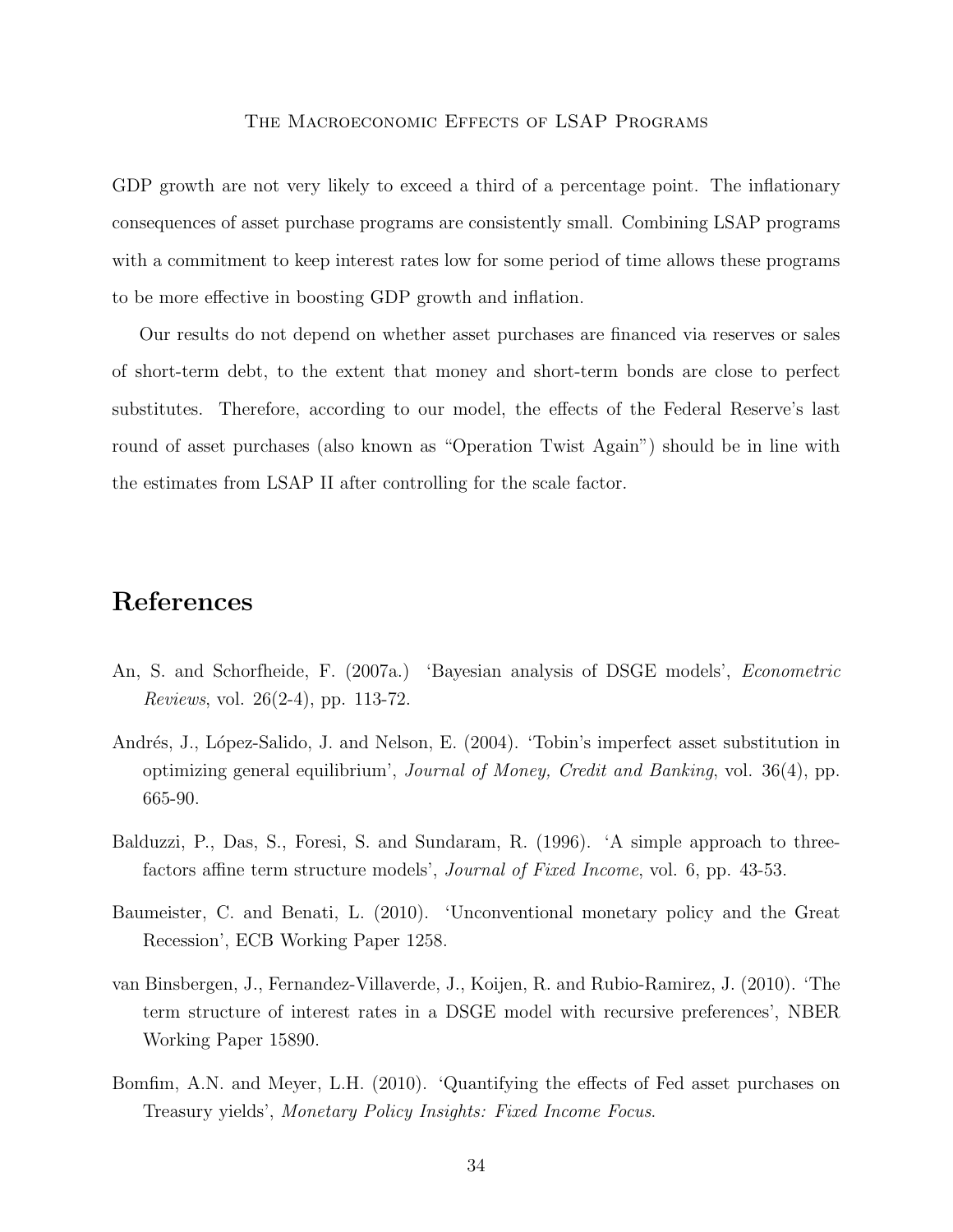- Chen, H., Cúrdia, V. and Ferrero, A. (2011). 'The macroeconomic effects of large-scale asset purchase program', Federal Reserve Bank of New York Staff Reports 527.
- Christiano, L., Eichenbaum, M. and Evans, C. (2005). 'Nominal rigidities and the dynamic effects of a shock to monetary policy', Journal of Political Economy, vol. 113(1), pp. 1-45.
- Chung, H., Laforte, J., Reifschneider, D. and Williams, J. (2011). 'Have we underestimated the likelihood and severity of zero lower bound events?', Working Paper, Board of Governors of the Federal Reserve System.
- Cúrdia, V. and Woodford, M. (2010). 'Credit spreads and monetary policy', *Journal of* Money, Credit and Banking, vol. 42(s1), pp. 3-35.
- Cúrdia, V. and Woodford, M. (2011). 'The central-bank balance sheet as an instrument of monetary policy', *Journal of Monetary Economics*, vol. 58, pp. 54-79.
- D'Amico, S., English, W. ,López-Salido, D. and Nelson, E. (2011). 'The Federal Reserve's large-scale asset purchase programs: Rationale and effects', Working Paper, Board of Governors of the Federal Reserve System.
- D'Amico, S. and King, T. (2010). 'Flow and stock effects of large-scale Treasury purchases', Finance and Economics Discussion Series 2010-52, Board of Governors of the Federal Reserve System.
- Davig, T. and Leeper, E. (2006). 'Fluctuating Macro Policies and the Fiscal Theory', in (D. Acemoglu, K. Rogoff, and M. Woodford, eds.) NBER Macroeconomics Annual, pp. 247-98, Cambridge: MIT Press.
- Del Negro, M. and Schorfheide, F. (2008). 'Forming priors for DSGE models (and how it affects the assessment of nominal rigidities)', Journal of Monetary Economics, vol. 55, pp. 1191-1208.
- Doh, T. (2010). 'The efficacy of large-scale asset purchases at the zero lower bound', FRB Kansas City Economic Review, Q2, pp. 5-34.
- Eggertsson, G. and Woodford, M. (2003). 'The zero bound on interest rates and optimal monetary olicy', *Brookings Papers on Economic Activity*, vol. 1, pp. 139-211.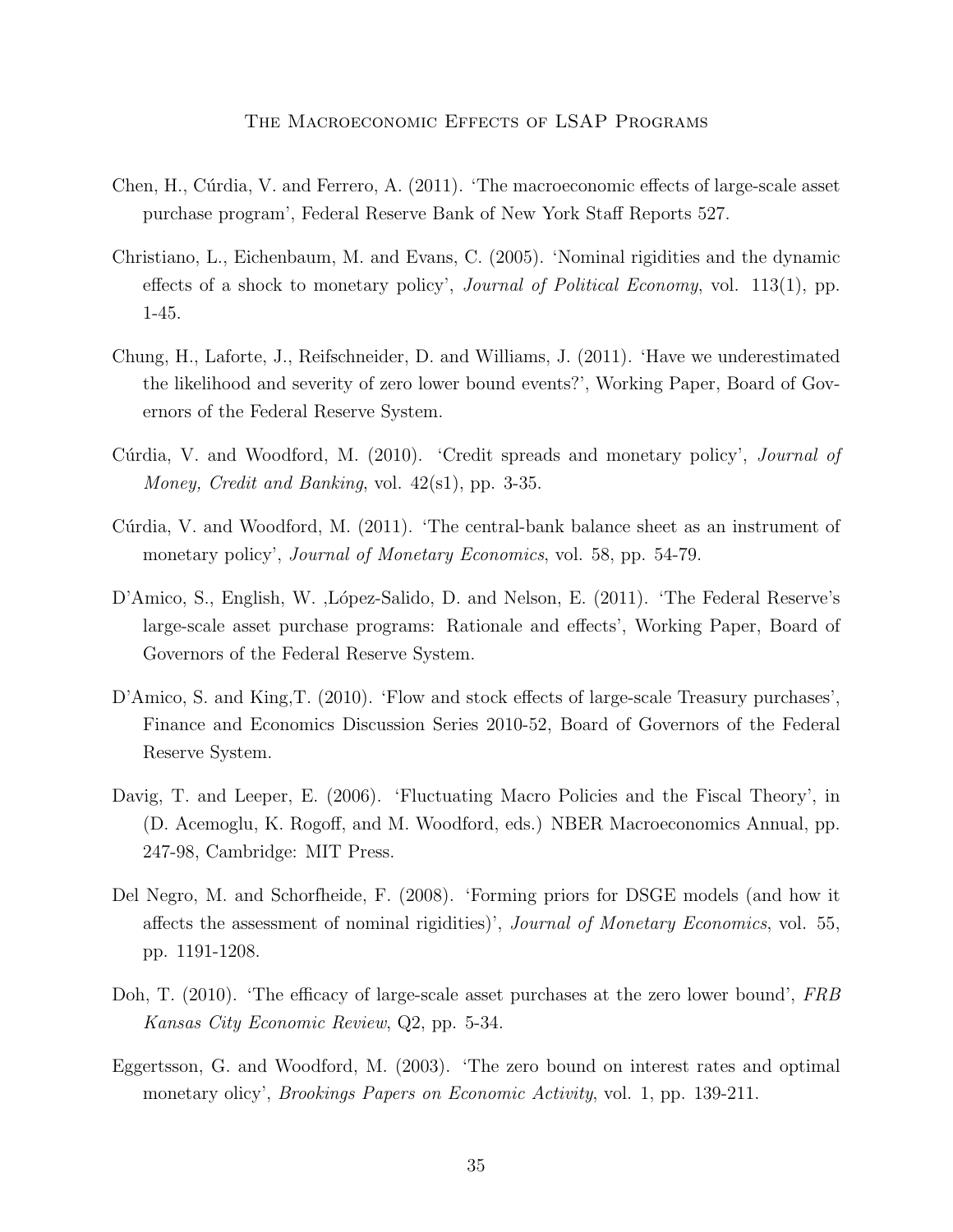- Eusepi, S. and Preston, B. (2011). 'The maturity structure of debt, monetary policy and expectations stabilization', Working Paper, Federal Reserve Bank of New York.
- Furher, J. and Moore, G. (1995). 'Monetary policy trade-offs and the correlation between nominal interest rates and real output', *American Economic Review*, vol. 85, pp. 219-39.
- Gagnon, J., Raskin, M., Remache, J. and Sack, B. (2011). 'Large-scale asset purchases by the Federal Reserve: Did they work?', Federal Reserve Bank of New York Staff Reports 441.
- Gurkaynak, R., Sack, B. and Swanson, E. (2005). 'Do actions speak louder than words? The response of asset prices to monetary policy actions and statements', International Journal of Central Banking, vol. 1(1), pp. 55-93.
- Hall, R. (2011). 'The long slump', American Economic Review, vol. 101(2), pp. 431-69.
- Hamilton, J. and Wu, J. (2010). 'The effectiveness of alternative monetary policy tools in a zero lower bound environment', Working Paper, University of California at San Diego.
- Harrison, R. (2010). 'Asset purchase policy at the effective lower bound for interest rates', Working Paper, Bank of England.
- Justiniano, A., Primiceri, G. and Tambalotti, A. (2010). 'Investment shocks and business cycles', Journal of Monetary Economics, vol. 57(2), pp. 132-45.
- Justiniano, A., Primiceri, G. and Tambalotti, A. (2011). 'Is there a trade-off between inflation and output stabilization?', Working Paper, Federal Reserve Bank of Chicago.
- Kapetanios, G., Mumtaz, H., Stevens, I. and Theodoris, K. (2011). 'Assessing the economywide effects of quantitative easing', Working Paper, Bank of England.
- Kozicki, S., Santor, E. and Suchanek, L. (2010). 'Central bank balance sheets and the long-term forward rates', Working Paper, Bank of Canada.
- Krishnamurthy A. and Vissing-Jorgensen, A. (2011). 'The effects of quantitative easing on interest rates: Channels and implications for policy', Brookings Papers on Economic Activity, Fall 2011.
- Neely, C. (2011). 'The large-scale asset purchases had large international effects', Federal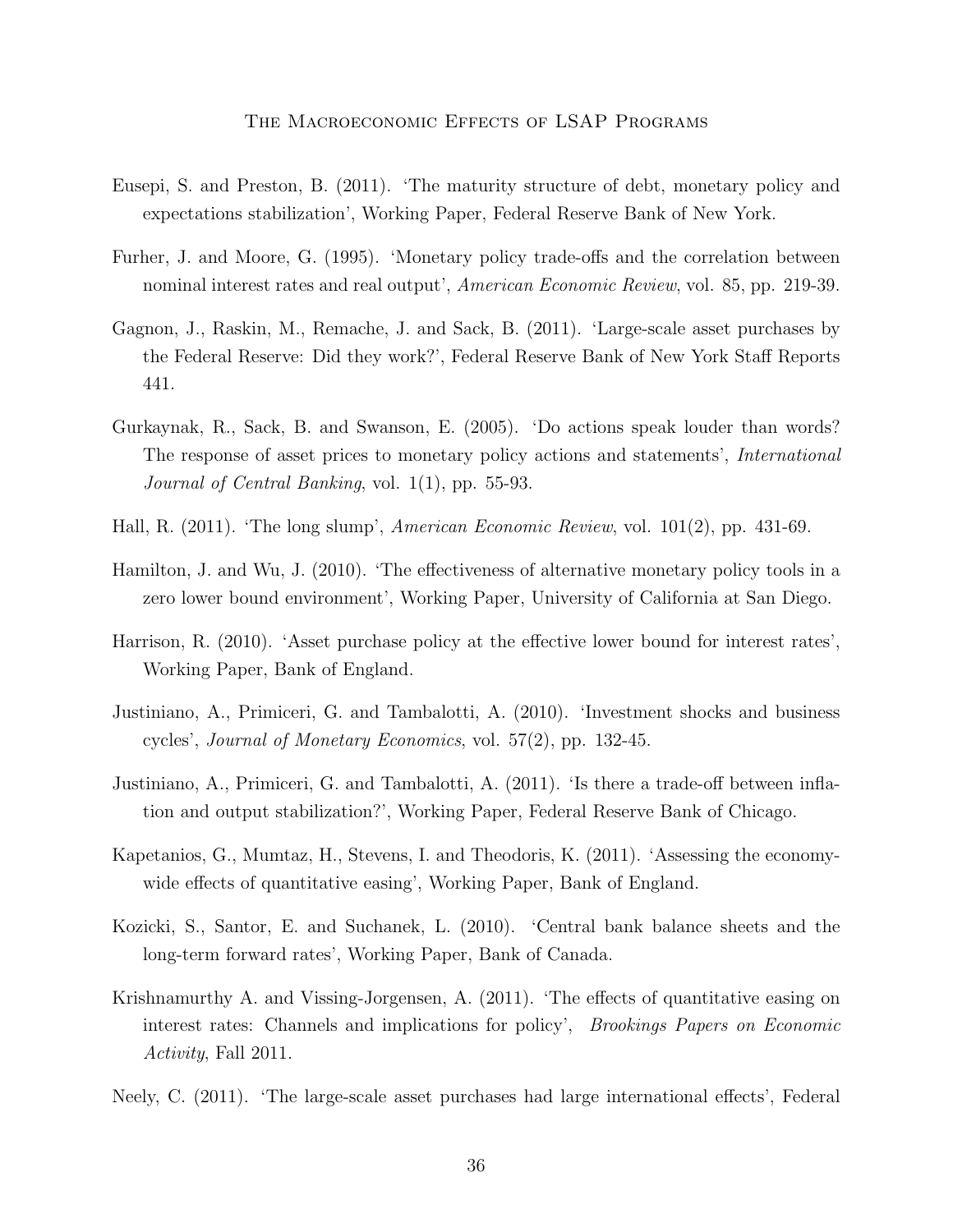Reserve Bank of Saint Louis Working Paper 2010-018D.

- Smets, F. and Wouters, R. (2003). 'An estimated dynamic stochastic general equilibrium model of the Euro Area', Journal of the European Economic Association, vol. 1(5), pp. 1123-75.
- Smets, F. and Wouters, R. (2007). 'Shocks and frictions in U.S. business cycles: A Bayesian DSGE approach', American Economic Review, vol. 97(3), pp. 586-606.
- Swanson, E. (2011). 'Let's twist again: A high-frequency event-study analysis of Operation Twist and its implications for QE2', Federal Reserve Bank of San Francisco Working Paper 2011-08.
- Vayanos, D. and Vila, J. (2009). 'A Preferred-Habitat Model of the Term Structure of Interest Rates', Working Paper, London School of Economics.
- Wallace, N. (1981). 'A Modigliani-Miller theorem for open-market operations', American Economic Review, vol. 71, pp. 267-74.
- Woodford, M. (1998). 'Doing without money: Controlling inflation in a post-monetary world', Review of Economic Dynamics, vol. 1, pp. 173-219.
- Woodford, M. (2001). 'Fiscal requirements for price stability', Journal of Money, Credit and Banking, vol. 33, pp. 669-728.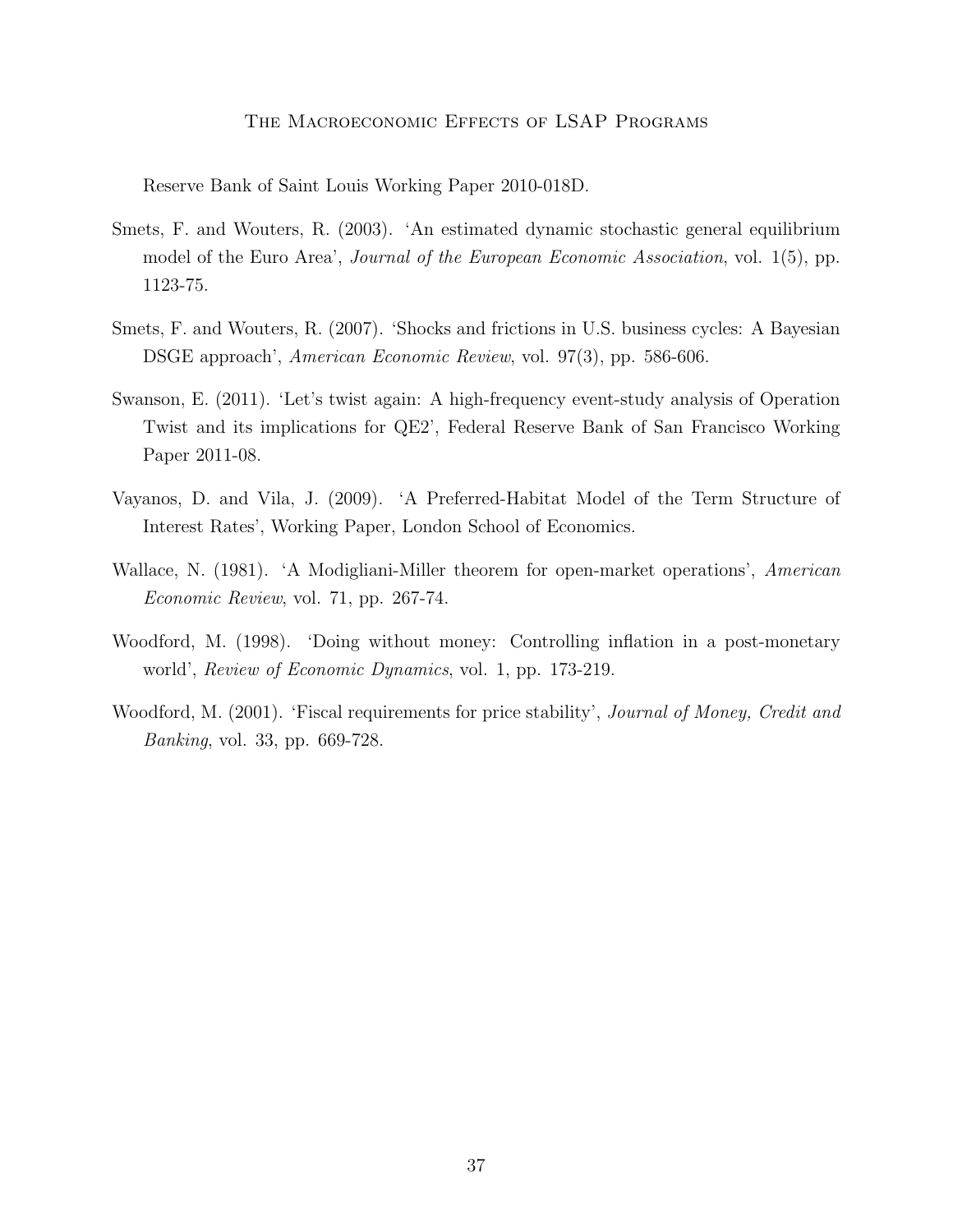| Papers                                     | Total Impact         | Impact per \$100 Bil |
|--------------------------------------------|----------------------|----------------------|
| Hamilton and Wu $(2010)$                   | $-13$ bp             | $-3$ bp              |
| Doh $(2010)$                               | $-39$ bp             | $-4$ bp              |
| D'Amico and King $(2010)$                  | $-45$ bp             | $-15$ bp             |
| Bomfim and Meyer (2010)                    | $-60$ bp             | $-3$ bp              |
| Gagnon et al. $(2011)$                     | $-58$ bp to $-91$ bp | $-3$ bp to-5 bp      |
| Neely $(2011)$                             | $-107$ bp            | $-6$ bp              |
| Krishnamurthy and Vissing-Jorgensen (2011) | $-33$ bp $(LSAP2)$   | $-5$ bp              |
| D'Amico et al. $(2011)$                    | $-55$ bp $(LSAP2)$   | $-9$ bp              |
| Swanson $(2011)$                           | $-15$ bp (Twist)     |                      |

<span id="page-38-0"></span>Table 1: Estimated Impact of LSAPs on the 10-Year Treasury Yield in the Literature.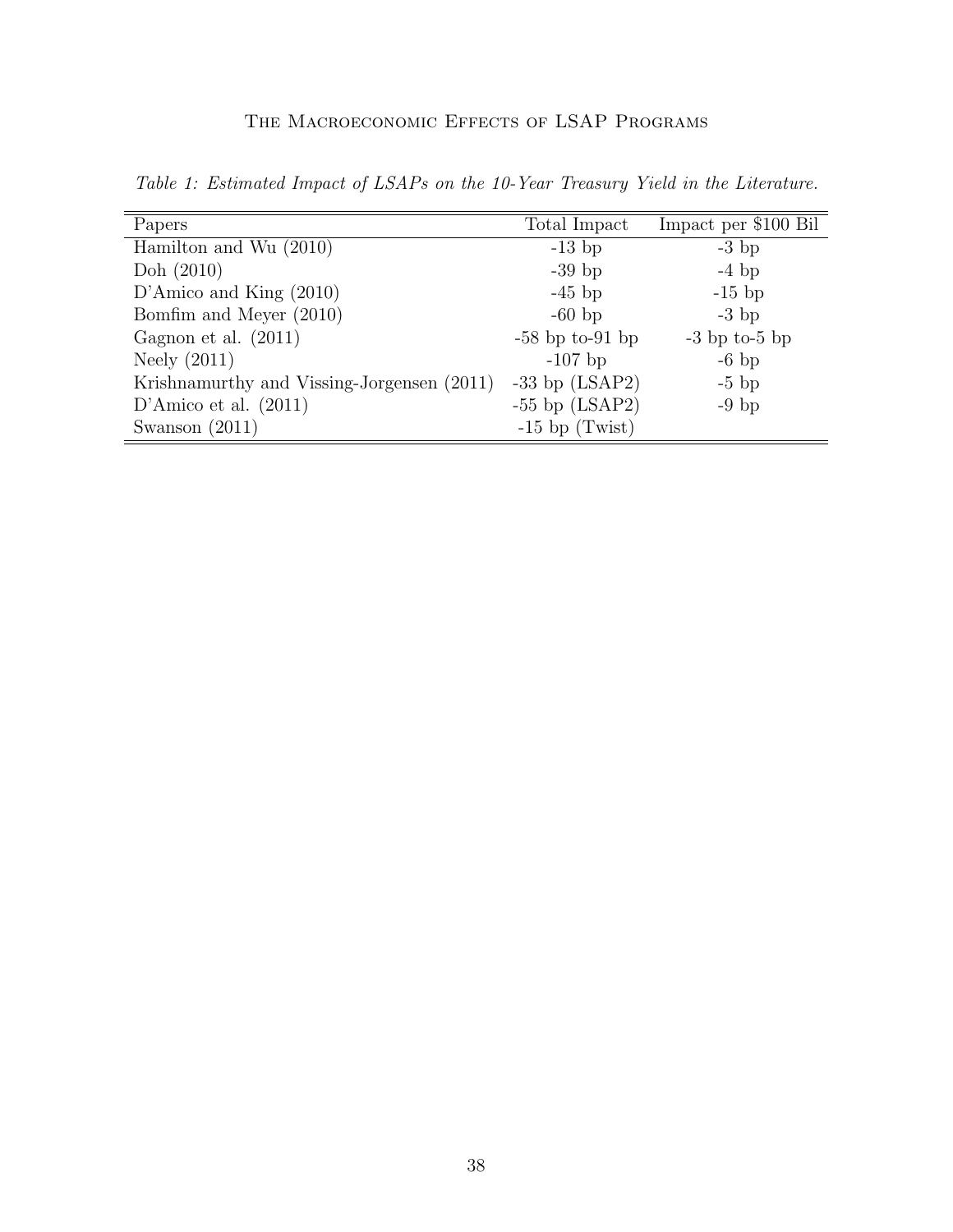<span id="page-39-0"></span>

|                         | Prior            |        |        |        | Posterior |        |        |        |            |
|-------------------------|------------------|--------|--------|--------|-----------|--------|--------|--------|------------|
|                         | Dist             | $5\%$  | Median | 95%    | Mode      | Mean   | $5\%$  | Median | 95\%       |
| $400\gamma$             | G                | 1.7382 | 2.4667 | 3.3752 | 1.9922    | 1.9867 | 1.5413 | 1.9805 | 2.4515     |
| $400\pi$                | $\rm G$          | 1.2545 | 1.9585 | 2.8871 | 2.2404    | 2.1477 | 1.5075 | 2.1376 | 2.8237     |
| $400(\beta_u^{-1} - 1)$ | G                | 0.6272 | 0.9792 | 1.4436 | 0.4943    | 0.4890 | 0.3282 | 0.4828 | 0.6706     |
| $400\zeta$              | G                | 0.3913 | 0.7224 | 1.2029 | 0.4761    | 0.5127 | 0.2735 | 0.4968 | 0.8082     |
| $B^{LMV}$ / $B$         | ${\bf G}$        | 0.6953 | 0.9867 | 1.3501 | 0.8222    | 0.8502 | 0.7164 | 0.8533 | $0.9712\,$ |
| S''                     | G                | 2.5090 | 3.9170 | 5.7743 | 4.4277    | 4.8371 | 3.3764 | 4.7815 | 6.5330     |
| $a^{\prime\prime}$      | G                | 0.0683 | 0.1836 | 0.3877 | 0.2093    | 0.2322 | 0.0994 | 0.2159 | 0.4189     |
| $\hbar$                 | B                | 0.4302 | 0.6029 | 0.7597 | 0.8370    | 0.7898 | 0.6421 | 0.8020 | 0.9007     |
| $\sigma_u$              | $\rm G$          | 0.6832 | 1.8360 | 3.8768 | 3.0151    | 3.4958 | 1.9891 | 3.3548 | 5.4795     |
| $\sigma_r$              | $\mathcal G$     | 0.6832 | 1.8360 | 3.8768 | 1.5635    | 2.2370 | 0.8692 | 2.0825 | 4.1268     |
| $100\zeta'$             | $\mathcal G$     | 0.3067 | 1.2846 | 3.4294 | 0.2420    | 0.3763 | 0.0862 | 0.3274 | 0.8257     |
| $\omega_u$              | B                | 0.3214 | 0.7334 | 0.9646 | 0.9832    | 0.9322 | 0.8237 | 0.9468 | 0.9934     |
| $\Xi^u/\Xi^r$           | $\rm G$          | 0.3416 | 0.9180 | 1.9384 | 0.7917    | 1.1403 | 0.4537 | 1.0730 | 2.0683     |
| $C^u/C^r$               | $\mathcal G$     | 0.3416 | 0.9180 | 1.9384 | 0.7641    | 1.0533 | 0.3921 | 0.9760 | 1.9747     |
| $\chi_{wu}$             | B                | 0.2486 | 0.6143 | 0.9024 | 0.5170    | 0.5566 | 0.2825 | 0.5611 | 0.8187     |
| $\nu$                   | $\mathcal G$     | 1.2545 | 1.9585 | 2.8871 | 1.6814    | 1.9658 | 1.2518 | 1.9295 | 2.7996     |
| $\zeta_w$               | B                | 0.3351 | 0.5000 | 0.6649 | 0.6860    | 0.7309 | 0.6292 | 0.7342 | 0.8205     |
| $\zeta_p$               | $\boldsymbol{B}$ | 0.3351 | 0.5000 | 0.6649 | 0.9260    | 0.9287 | 0.9116 | 0.9288 | 0.9452     |
| $\phi_T$                | $\mathcal G$     | 0.7825 | 1.4448 | 2.4058 | 1.2660    | 1.3147 | 0.6890 | 1.2543 | 2.1216     |
| $\rho_r$                | B                | 0.5242 | 0.7068 | 0.8525 | 0.8547    | 0.8556 | 0.8182 | 0.8565 | 0.8903     |
| $\phi_{\pi}$            | $\mathcal G$     | 1.0164 | 1.7026 | 2.6453 | 1.5644    | 1.6090 | 1.3706 | 1.5979 | 1.8866     |
| $\phi_y$                | $\rm G$          | 0.1366 | 0.3672 | 0.7754 | 0.2975    | 0.3295 | 0.2487 | 0.3251 | 0.4247     |

Table 2: Parameter Prior and Posterior Distribution: Structural Parameters.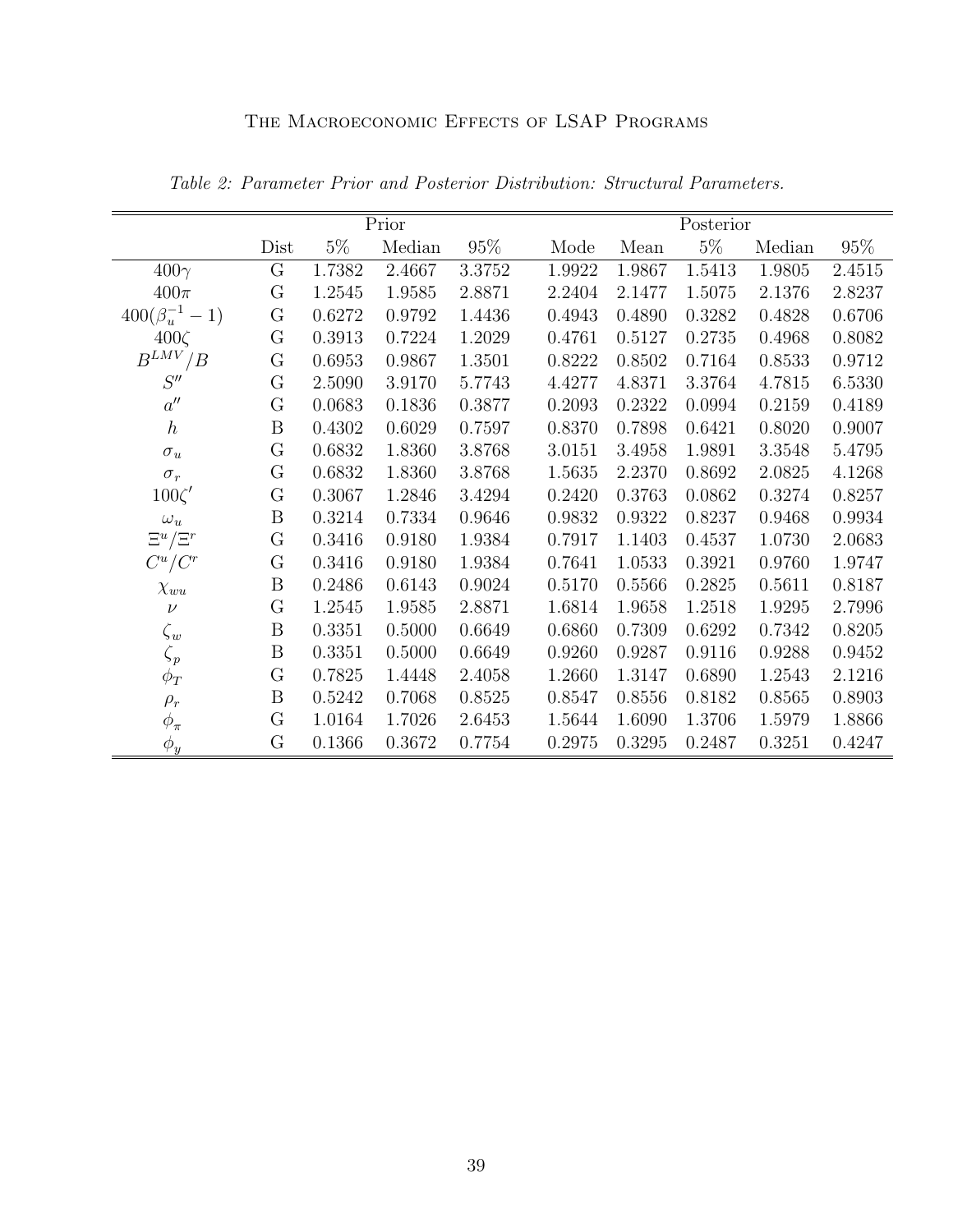|                      | Prior |        |        |        |        | Posterior |        |        |        |  |  |
|----------------------|-------|--------|--------|--------|--------|-----------|--------|--------|--------|--|--|
|                      | Dist  | $5\%$  | Median | 95%    | Mode   | Mean      | $5\%$  | Median | 95%    |  |  |
| $\rho_z$             | B     | 0.0976 | 0.3857 | 0.7514 | 0.1286 | 0.1486    | 0.0448 | 0.1430 | 0.2706 |  |  |
| $\rho_\mu$           | Β     | 0.5701 | 0.7595 | 0.8971 | 0.8293 | 0.8477    | 0.7906 | 0.8489 | 0.8998 |  |  |
| $\rho_b$             | Β     | 0.5701 | 0.7595 | 0.8971 | 0.9603 | 0.9597    | 0.9388 | 0.9614 | 0.9764 |  |  |
| $\rho_{\phi}$        | Β     | 0.5701 | 0.7595 | 0.8971 | 0.5200 | 0.5063    | 0.3767 | 0.5074 | 0.6345 |  |  |
| $\rho_B$             | B     | 0.6146 | 0.8135 | 0.9389 | 0.9773 | 0.9652    | 0.9396 | 0.9659 | 0.9880 |  |  |
| $\rho_{\zeta}$       | B     | 0.6146 | 0.8135 | 0.9389 | 0.9614 | 0.9402    | 0.9012 | 0.9426 | 0.9700 |  |  |
| $\rho_g$             | B     | 0.5701 | 0.7595 | 0.8971 | 0.7581 | 0.7397    | 0.5542 | 0.7491 | 0.8943 |  |  |
| $\sigma_z$           | IG1   | 0.1663 | 0.3433 | 1.2367 | 0.7426 | 0.7624    | 0.6742 | 0.7588 | 0.8634 |  |  |
| $\sigma_{\lambda_f}$ | IG1   | 0.1663 | 0.3433 | 1.2367 | 1.6306 | 1.9235    | 1.1103 | 1.7930 | 3.1600 |  |  |
| $\sigma_{\mu}$       | IG1   | 0.1663 | 0.3433 | 1.2367 | 2.8430 | 3.0102    | 2.2984 | 2.9725 | 3.8662 |  |  |
| $\sigma_b$           | IG1   | 0.1663 | 0.3433 | 1.2367 | 3.0703 | 3.7799    | 2.2957 | 3.5860 | 5.8901 |  |  |
| $\sigma_{\phi}$      | IG1   | 0.1663 | 0.3433 | 1.2367 | 0.4518 | 0.9048    | 0.3100 | 0.7628 | 1.9982 |  |  |
| $\sigma_B$           | IG1   | 0.1663 | 0.3433 | 1.2367 | 0.3686 | 0.3656    | 0.2930 | 0.3578 | 0.4660 |  |  |
| $\sigma_T$           | IG1   | 0.1663 | 0.3433 | 1.2367 | 0.2348 | 0.5521    | 0.1670 | 0.3457 | 1.3682 |  |  |
| $\sigma_m$           | IG1   | 0.0819 | 0.1700 | 0.6217 | 0.1130 | 0.1167    | 0.1019 | 0.1161 | 0.1335 |  |  |
| $\sigma_{\zeta}$     | IG1   | 0.0819 | 0.1700 | 0.6217 | 0.2137 | 0.2667    | 0.1900 | 0.2592 | 0.3694 |  |  |
| $\sigma_g$           | IG1   | 0.1663 | 0.3433 | 1.2367 | 0.2439 | 0.3894    | 0.1688 | 0.3429 | 0.7619 |  |  |

<span id="page-40-0"></span>Table 3: Parameter Prior and Posterior Distribution: Shock Process Parameters.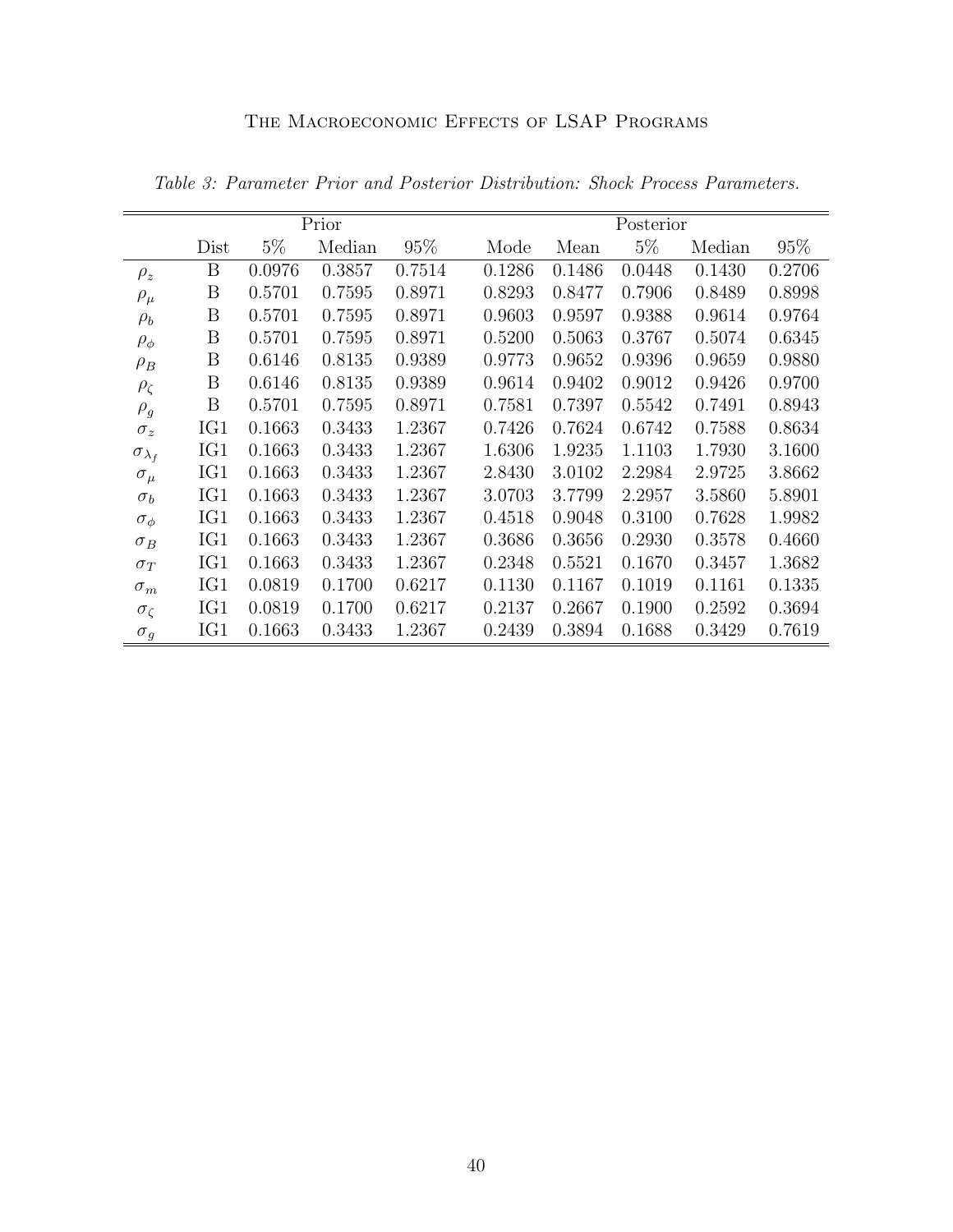<span id="page-41-0"></span>

Fig. 1: Simulated Path of the Market Value of Long-Term Debt.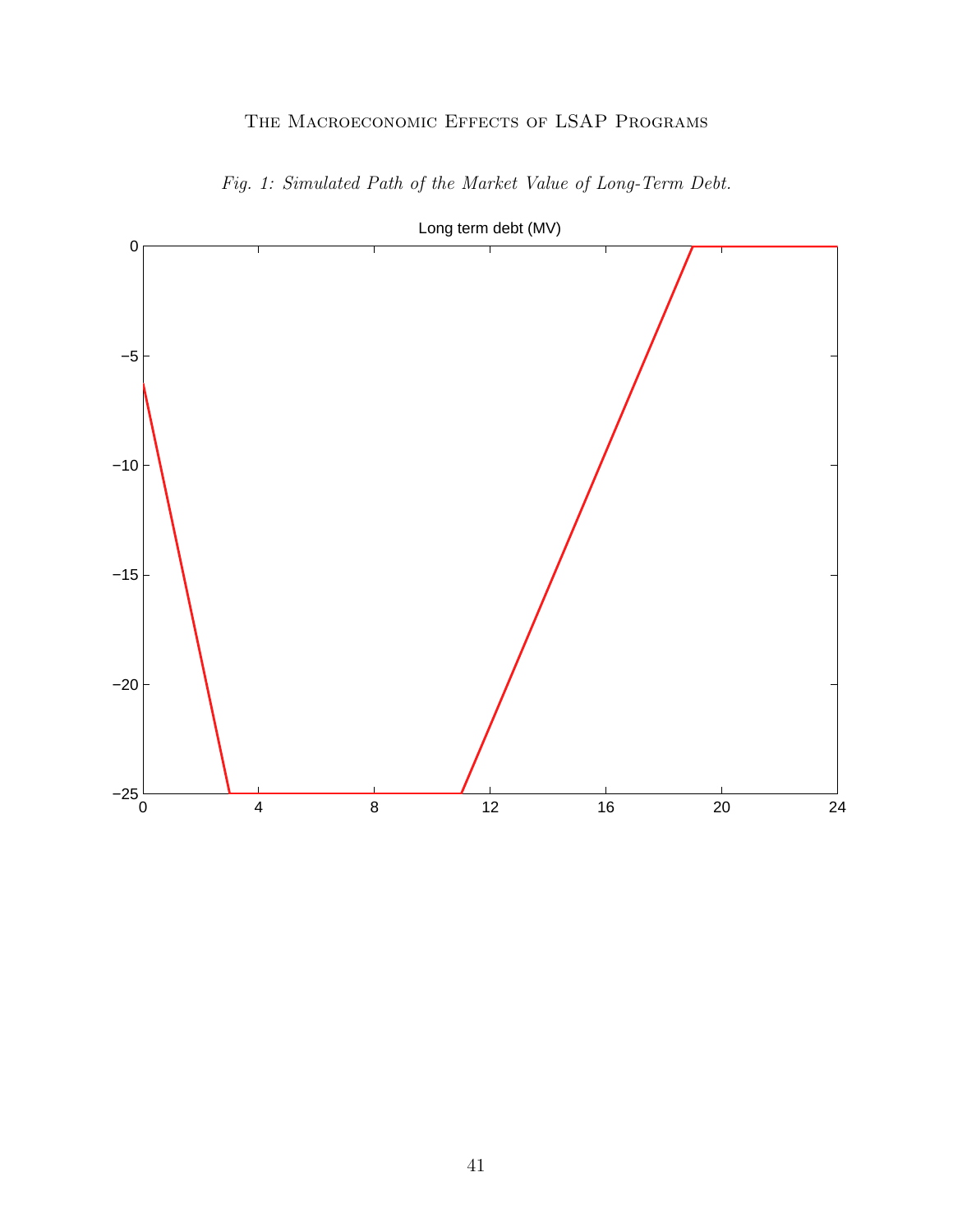<span id="page-42-0"></span>

Fig. 2: Responses to Calibrated LSAP II Experiment at the Prior Distribution.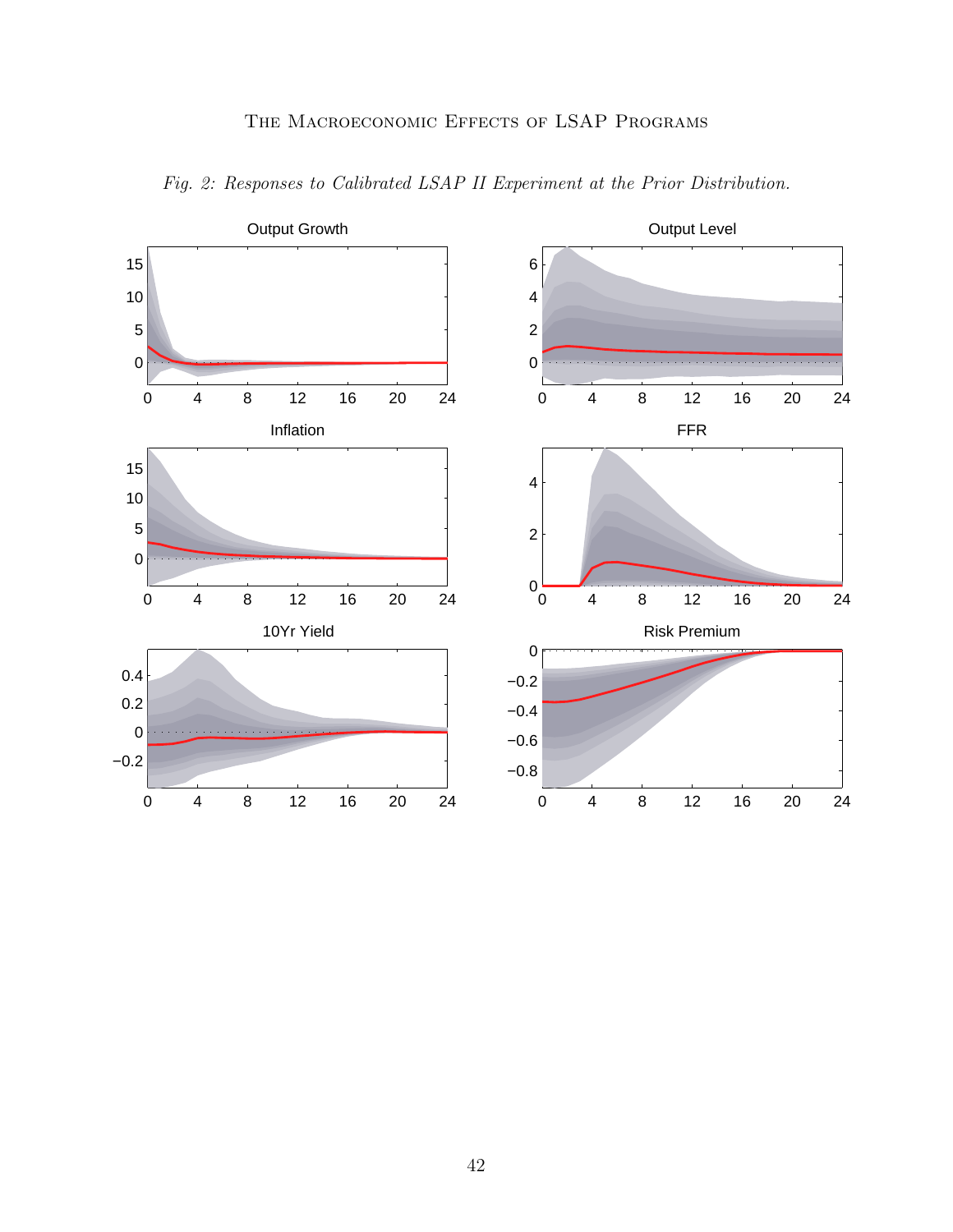

<span id="page-43-0"></span>Fig. 3: Responses to Calibrated LSAP II Experiment at the Posterior Distribution.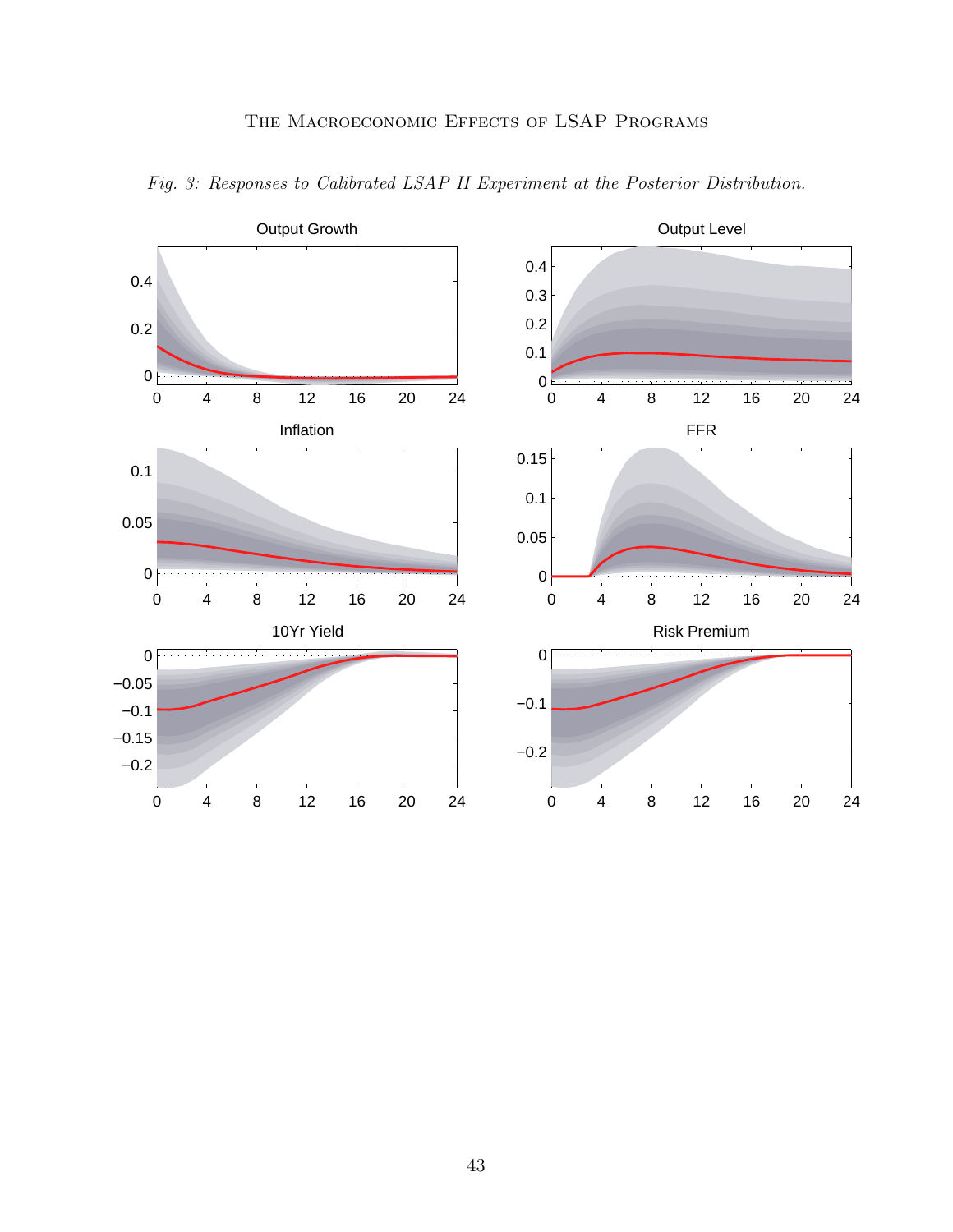

<span id="page-44-0"></span>Fig. 4: Responses to LSAP II Experiment with (dashed blue line) and without (continuous red line) ZLB Commitment.